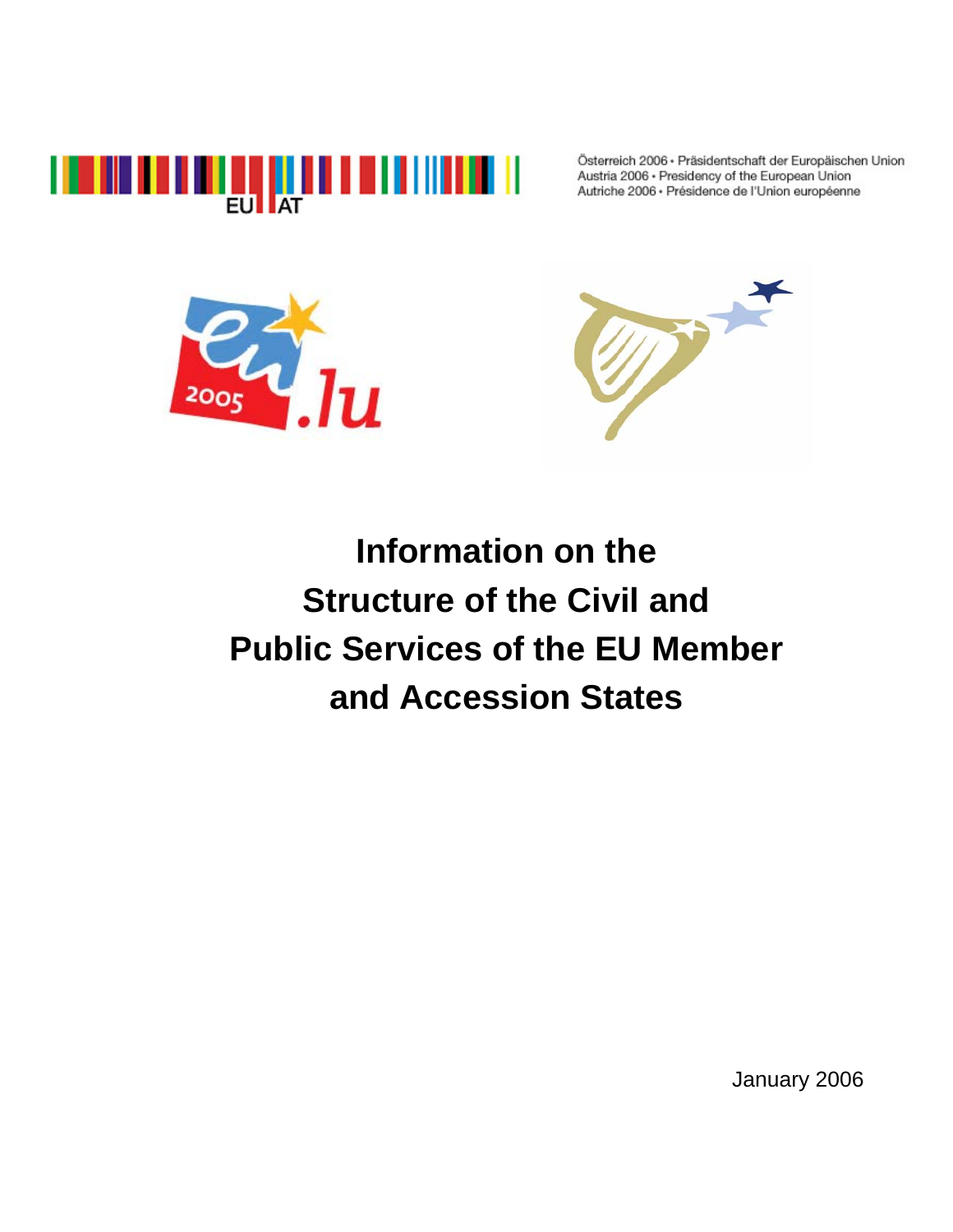# **Contents:**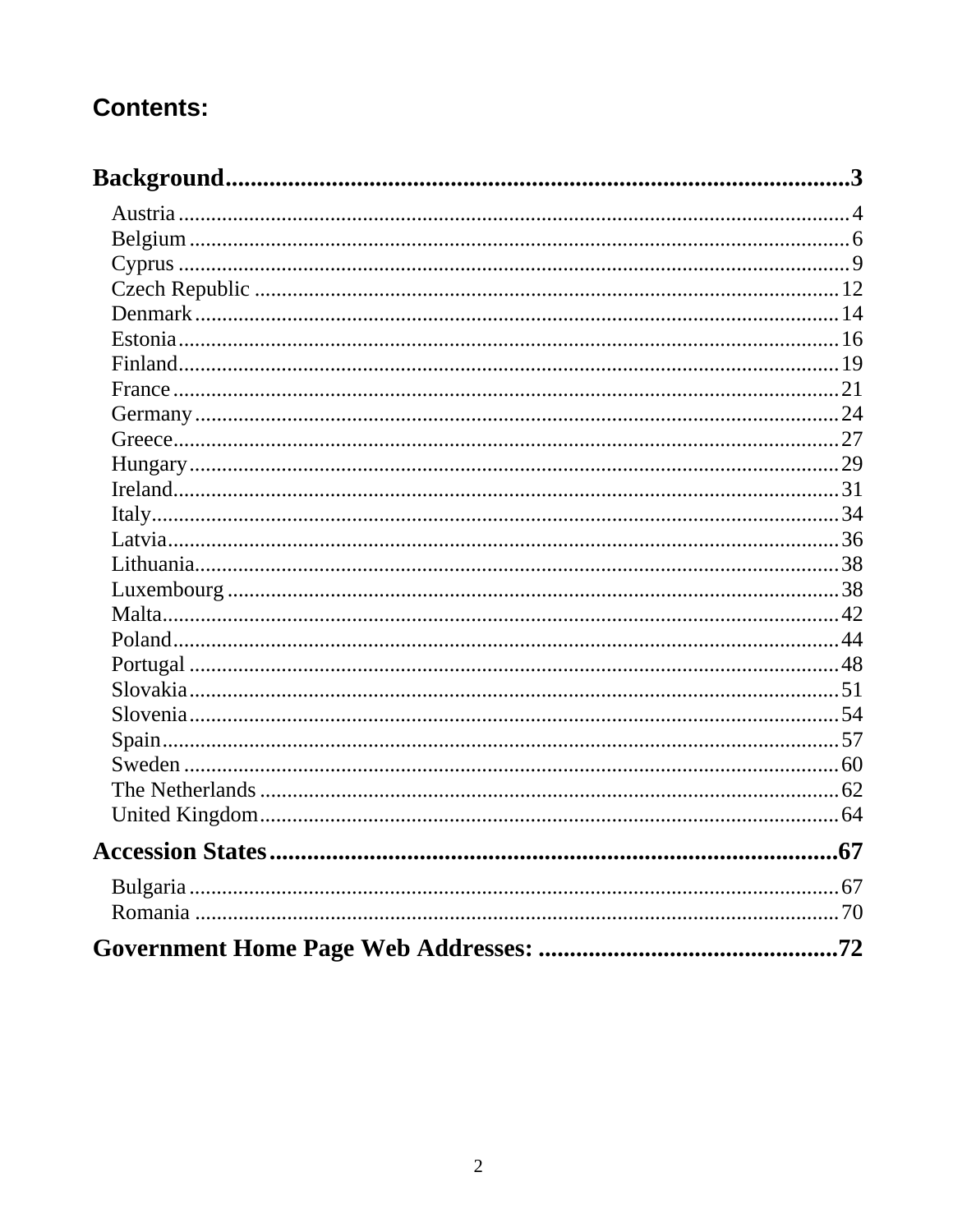# **Background**

This information booklet has been prepared by the Irish Presidency in order to provide collective information on the structure of the civil and public services of the Member States, New Member States of the European Union along with the three Applicant Countries.

The 28 countries were approached in December 2003 and requested to supply relevant information by  $16<sup>th</sup>$  January 2004.

The Luxembourg Presidency has asked the Member States and Applicant Countries in March 2005 to check that the information given in 2004 is correct and if necessary to forward new or additional data by  $8<sup>th</sup>$  April 2005.

The present document includes all updates received by 15<sup>th</sup> April 2005.

The information has been broken down into 6 different sections:

- 1. Structure of public service
- 2. Number of public servants
- 3. Number of Ministries
- 4. Structure within each Ministry
- 5. Department with responsibility for HR policy
- 6. Current HR reforms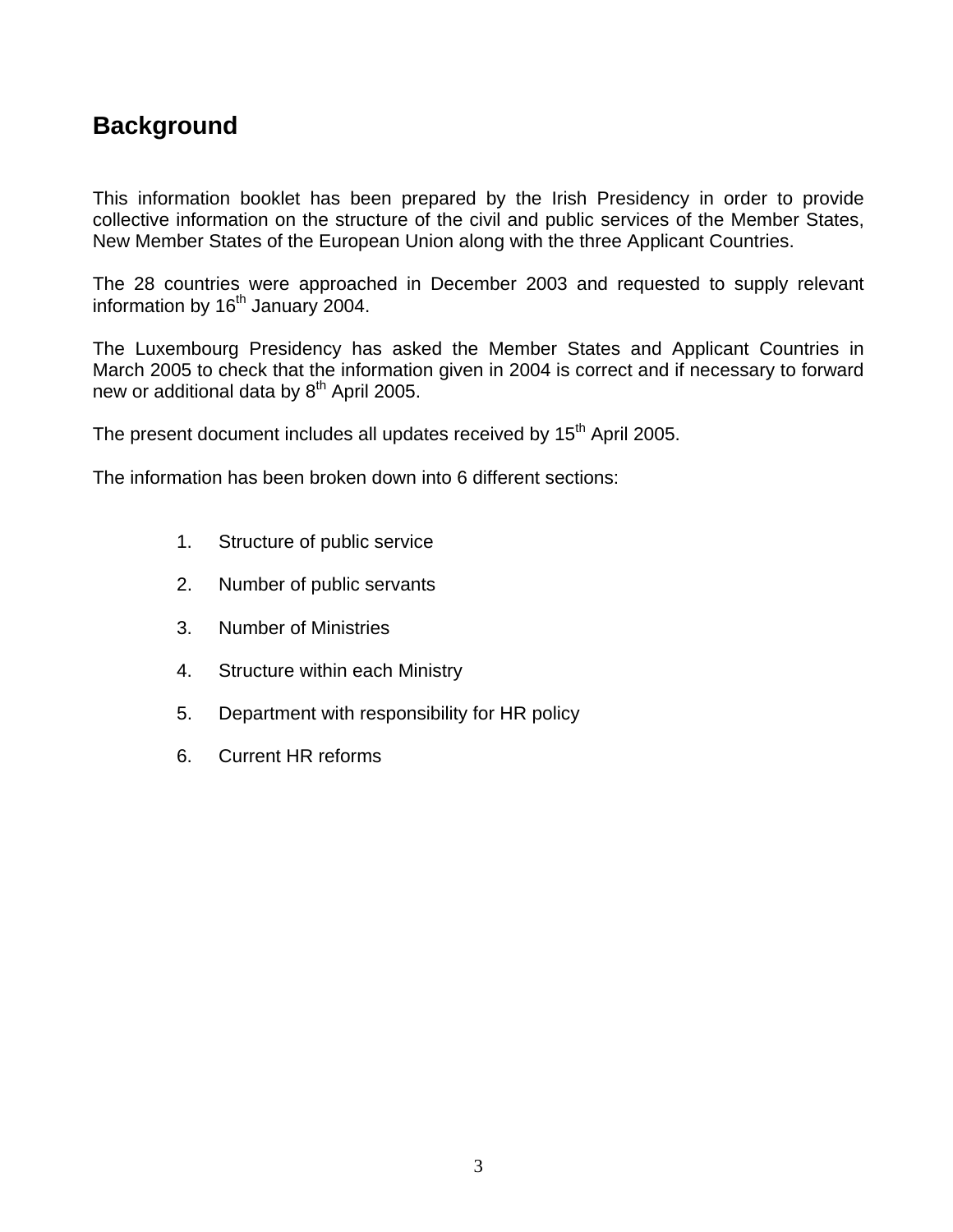## *Austria*

#### www.bundeskanzleramt.at/en

#### **1. Structure of public service**

The Federal Ministries and the authorities subordinated to them are entrusted with conducting all business on behalf of the Federal Administration. The Federal Ministries are subdivided into Directorates-General, Divisions, Directorates and Units. Subordinated authorities, offices and other administrative bodies are headed by one senior civil servant who is in charge of their management.

The tasks of the Federal Administration are either performed directly by federal authorities or indirectly by Province Governors and province authorities subordinated to them. The members of the Province Governments are assisted by Province Government Offices which are headed by directors. The 84 district authorities and their branch offices are subordinated to the province authorities. Besides the Federal Government and the Province Governments, 2359 towns and local communities carry out administrative tasks.

#### **2. Number of public servants**

There were 153.762 Federal Government employees in 2003.

### **3. Number of Ministries**

- Federal Chancellery
- Federal Ministry of Foreign Affairs
- Federal Ministry of Education, Science & Culture
- Federal Ministry of Finance
- Federal Ministry for Health & Women
- Federal Ministry of the Interior
- Federal Ministry of Justice
- Federal Ministry of National Defence
- Federal Ministry of Agriculture & Forestry, the Environment & Water Management
- Federal Ministry of Social Security, Generations & Consumer Protection
- Federal Ministry of Transport, Innovation & Technology
- Federal Ministry of Economics & Labour

### **4. Structure within each Ministry**

Heading the Ministry we have the Federal Minister, who is supported by one or more State Secretaries - these are political posts. At the moment there are 2 state secretaries in the Federal Chancellery, 2 in the Federal Ministry of Transport, Innovation and Technology, 1 in the Federal Ministry of Finance and 1 in the Federal Ministry of Social Security, Generations and Consumer Protection. Following the Minister and the State Secretary a General Secretary (facultativ) can be installed along with Directors General in the different directorates.

Each Ministry has several (obligatory) Directorates General (in German: Sektion).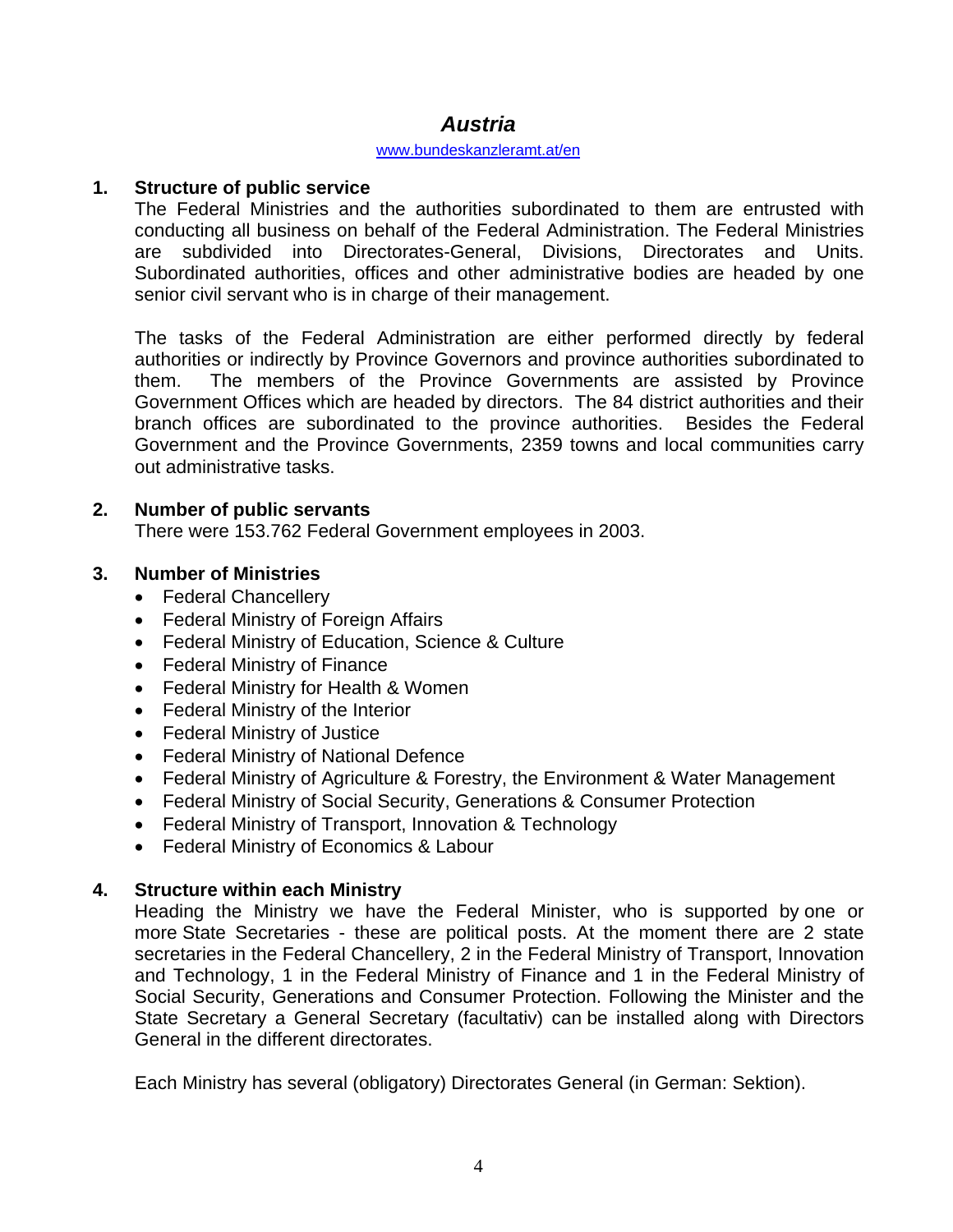Directorates General are again subdivided into:

(facultativ) Divisions (in German: Gruppen) - Head of Division, (obligatory) Directorates (in German: Abteilungen) - Director,

(facultativ) Units (in German: Referate) - Head of Unit.

A distinction between senior managers and line managers is not made in Austria. We have functioned related authorisations, which are awarded by the Minister.

### **5. Department with responsibility for HR policy**

The Federal Chancellery plays a coordinating role as far as the Federal Administration is concerned (service regulations for the federal staff, administrative reform, controlling, training, salaries, etc). The Minister is supported in some tasks by the Under-Secretary of State. Each Ministry is responsible for its personnel. There is no central personnel department.

#### **6. Current and latest HR reforms**

- The different pension systems (for the Federal Administration) in Austria have been harmonised by 1 January 2005.
- New service regulations for the federal staff are being elaborated. The aim is to have one uniform service regulation for all federal employees which is geared to the private sector (with special regulations for some areas such as police, judges, tax investigators, etc).
- As a result of the separation of the Universities from the Federal Administration on 1 January 2004 personnel engaged at the universities are no longer part of the public sector. Private law has to be applied. The employer is now the university.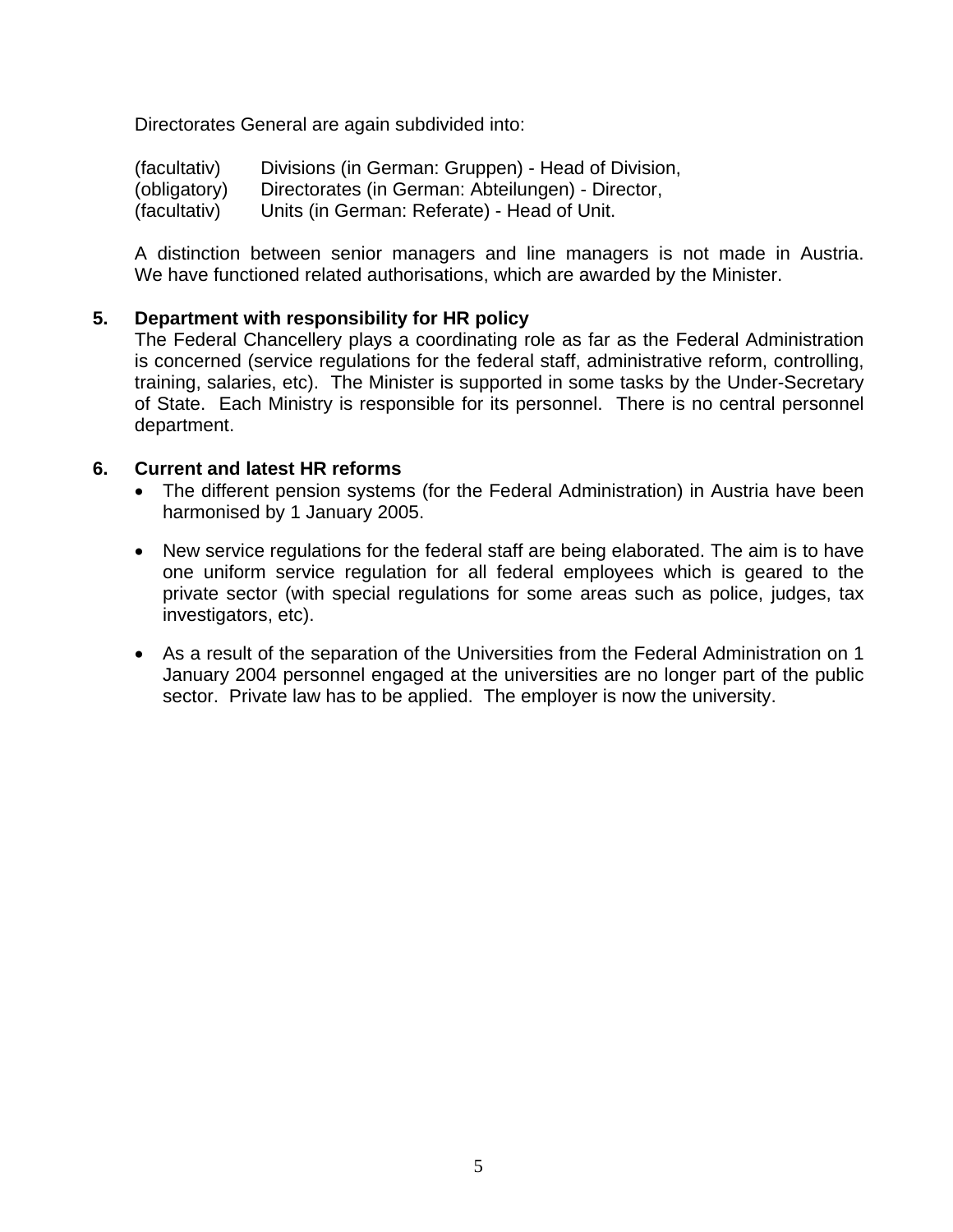## *Belgium*

http://www.belgium.be/eportal/application?languageRedirected=yes&pageid=aboutBelgium

## **1. Structure of public service**

Belgium is a federal country and has a federal state level, 3 communities and 3 regions. Belgium is also divided into 10 provinces and 589 local authorities (communes) with their own administration.

## **2. Number of public servants**

Federal Level:

- federal public services : 59662 (1)
- organisations of public interest : 20.823 (2)
- scientific institutions : 2735 (3)
- autonomous public companies : 107.434
- special corps (justice, army, police,...) : 77.575

Communities and Regions:

- ministries : 26.809
- organisations of public interest : 55.169
- scientific institutions : 304
- education : 279.736
- Community commissions : 1.200

Provinces: 17.283

Communes: 268.560 All figures as at 1/1/2001 (except for provinces and communes: 30/6/2000 and federal level (1),(2), (3) at 2005-01-01.

### **3. Number of Ministries**

- FPS Chancery of the Prime Minister
- FPS Personnel and Organisation
- FPS Budget and Management Control
- FPS Information and Communication Technology
- FPS Foreign Affairs, Foreign Trade and Development Cooperation
- FPS Interior
- FPS Finance
- FPS Mobility and Transport
- FPS Employment, Labour and Social Dialogue
- FPS Social Security and Public Institutions of Social Security
- FPS Health, Food Chain Safety and Environment
- FPS Justice
- FPS Economy, SMEs, Self-employed and Energy
- FPS Defence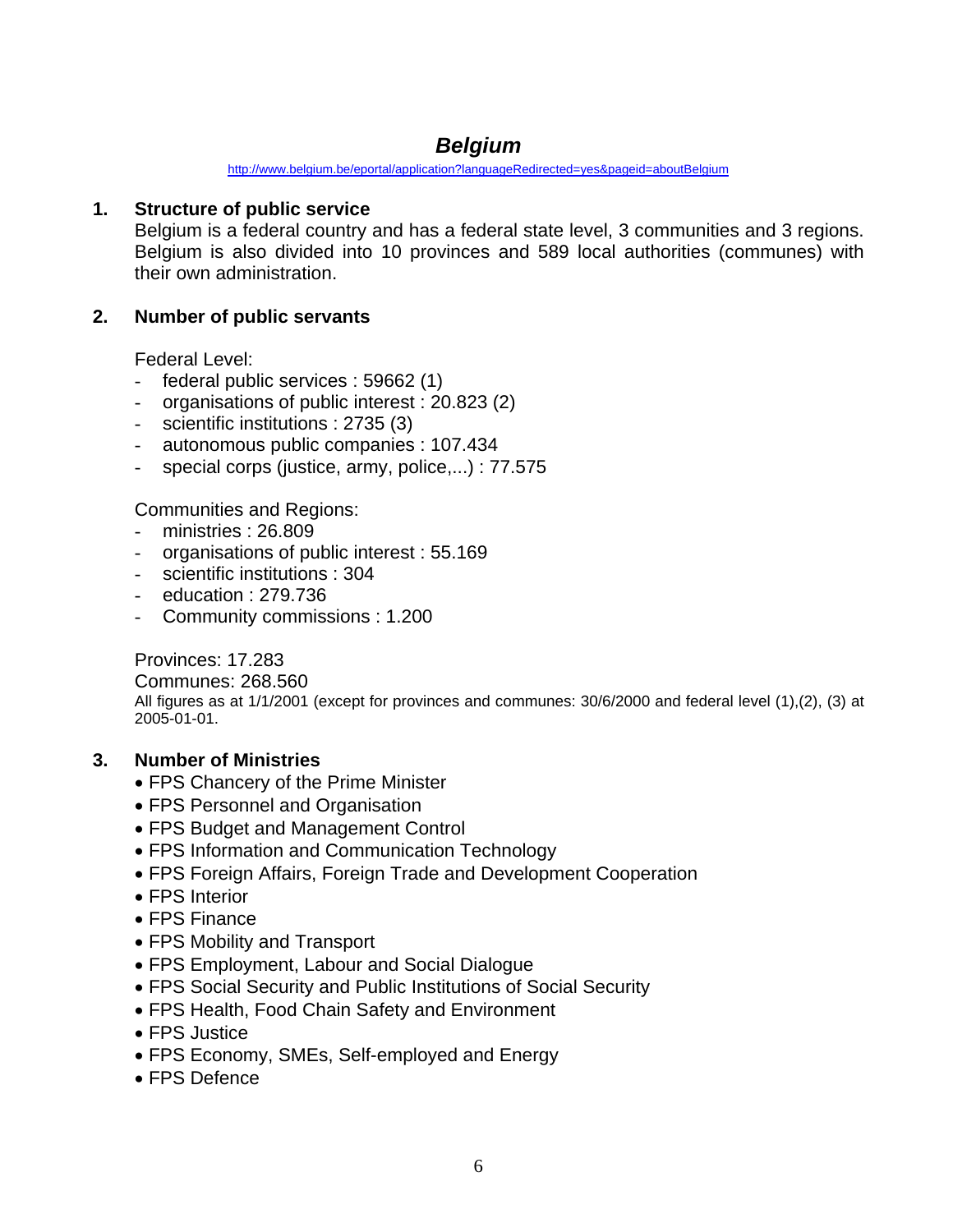- PPS Social Integration, Combating Poverty and Social Economy
- PPS Sustainable Development
- PPS Science Policy



- P&O = Staff service Personnel and Organisation
- B&MC = Staff service Budget and Management Control
- ICT = Staff service Information and Communication Technologies
- $S&L$  = Staff service Secretariat and Logistics
- $-$  DG 1, ..., DG N = Executive Directorates General

## **5. Department with responsibility for HR policy**

The Federal Public Service Personnel and Organisation and the Minister of the Civil Service have responsibility. The headlines (statute, selection rules, training, personal development, careers, remuneration, evaluation rules, top-managers, ) are organised at central level (FPS P&O). Effective HRM is realised at departmental level.

## **6. Current HR reforms**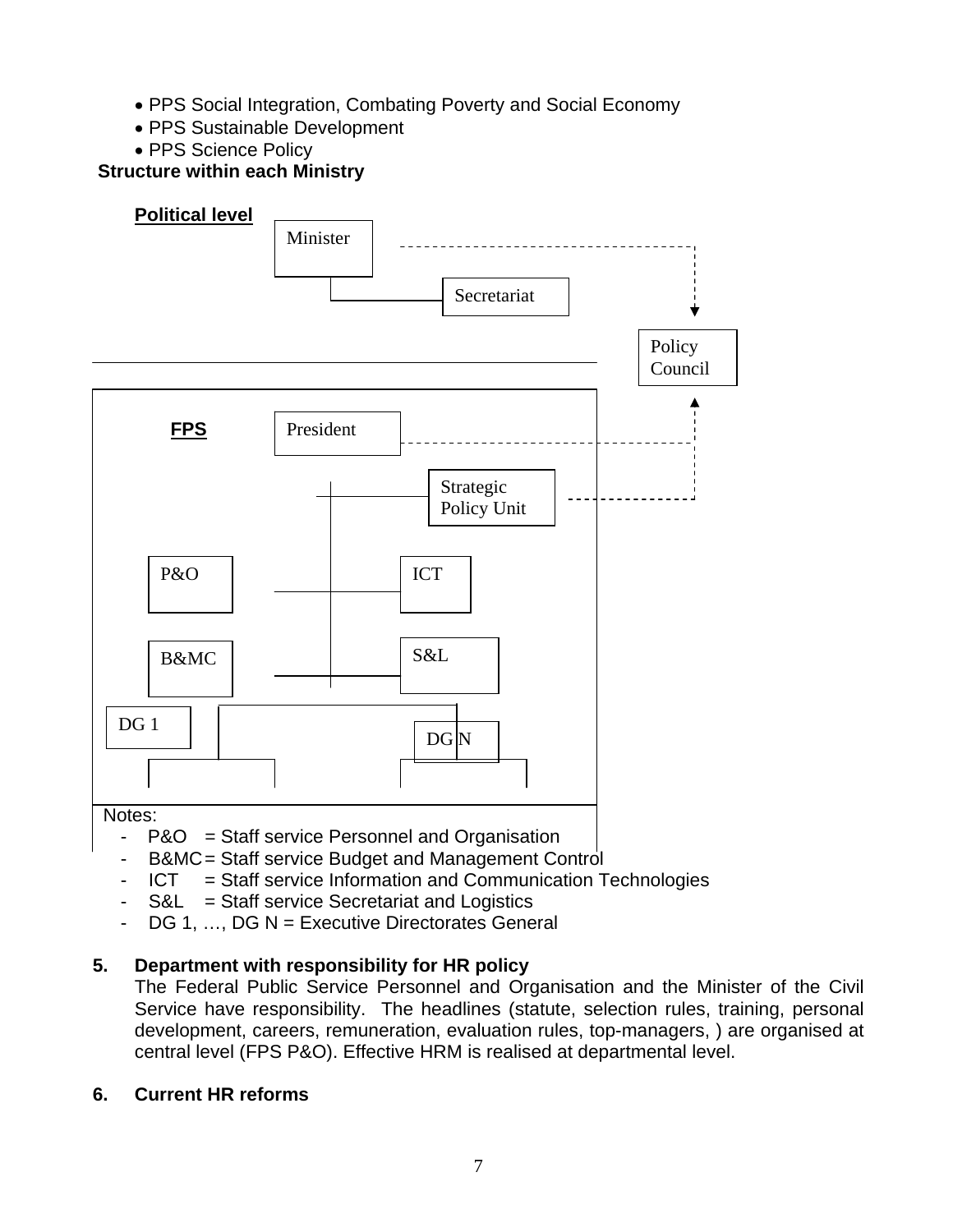- Personal development: systems of careers, remunerations.
- Evaluation.
- Top-managers: selection, mandates, evaluation, management plans.
- e-HR implementation.
- Personnel planification.
- New career system for the level A.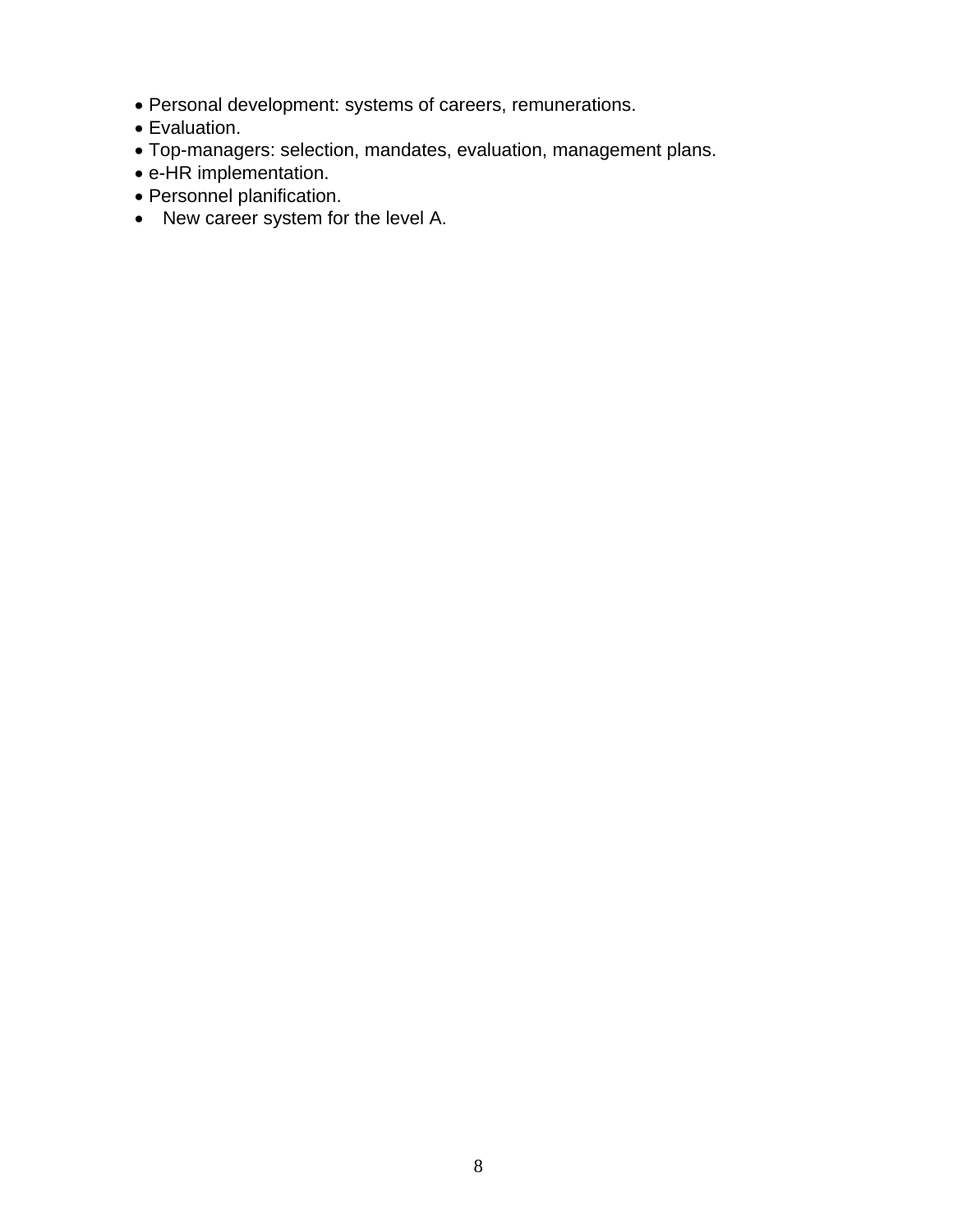## *Cyprus*

#### http://www.cyprus.gov.cy

#### **1. Structure of public service**

The Cyprus Government is made up of 11 Ministries, which are in turn broken down to specific Departments/Services. Each Ministry has its own administrative team of staff, and each Department/Service has its own organizational structure which is strictly hierarchical, with clear lines of responsibility at every level, and adequate reporting/communication mechanisms across levels. Each Department/Service is usually broken down to specific Divisions/ Sections, each one bearing responsibilities/functions in specialized domains.

#### **2. Number of public servants**

The number of employees who work in the broad public sector in Cyprus was, **in December 2004**, as follows:

|                                             | No. of staff |
|---------------------------------------------|--------------|
| Civil/Public Service*                       | 15.759       |
| <b>Educational Service</b>                  | 11.869       |
| Police, Fire Service and Military personnel | 9.631        |
| Craftsmen and labourers                     | 8.757        |
| <b>Sub-Total: Broad Public Sector</b>       |              |
|                                             | 46,016       |
| Semi-government organizations               | 12,417       |
| Local Authorities (Municipalities and       | 3,974        |
| <b>Community Councils</b> )                 |              |
| <b>TOTAL</b>                                | 62,407       |

#### **Table I: Breakdown of staff by Sector**

**\*** According to the Public Service Law of 1990 to 2004, the term "civil/ public service" is used to denote any service under the Republic other than the judicial service of the Republic or service in the Armed or Security Forces of the Republic or service in the office of the Attorney-General of the Republic or the Auditor-General or their Deputies or of the Accountant-General or his Deputies or service in any office in respect of which other provision is made by law (e.g. Educational Service, Armed Forces, etc.) or service of workers/labourers or of persons whose remuneration is calculated on a daily basis or service by persons who are employed on a casual basis in accordance with "Employment of Casual Officers (Public and Educational Service) Laws. However, in this case, the categories of staff mentioned in Table I above include temporary/ casual staff and staff on a contract basis.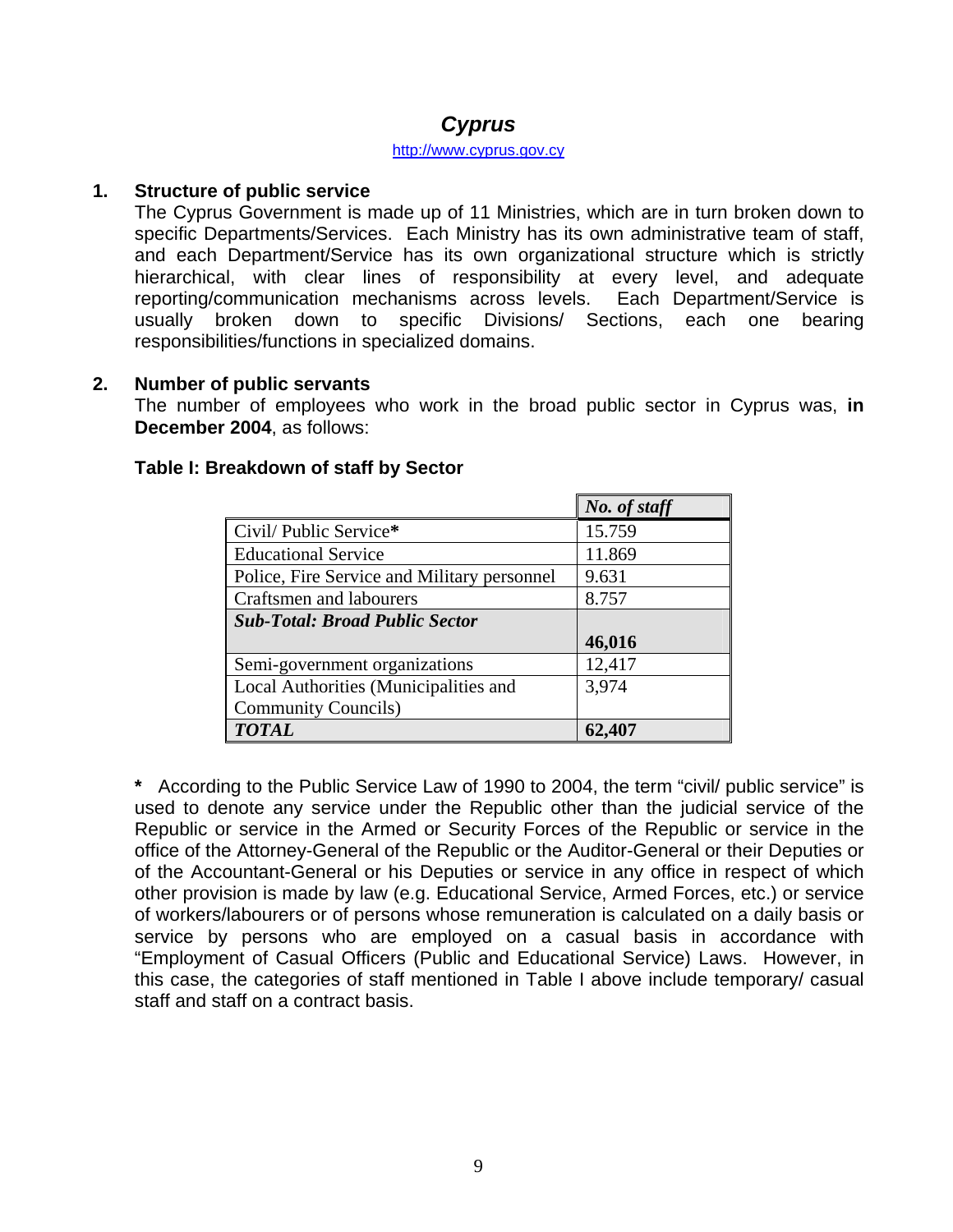## **3. Number of Ministries**

The Cyprus Government is made up of 11 Ministries as follows:

- Ministry of Defense
- Ministry of Agriculture, Natural Resources and Environment
- Ministry of Justice and Public Order
- Ministry of Commerce, Industry and Tourism
- Ministry of Labour and Social Insurance
- Ministry of the Interior
- Ministry of Foreign Affairs
- Ministry of Finance (Minister in charge of HR policy/ Public Administration)
- Ministry of Education and Culture
- Ministry of Communications and Works
- Ministry of Health

#### **4. Structure within each Ministry**

The typical structure of a Ministry, which involves Directorates as well as Departments/Services which fall under the competence of the specific Ministry, is as follows:

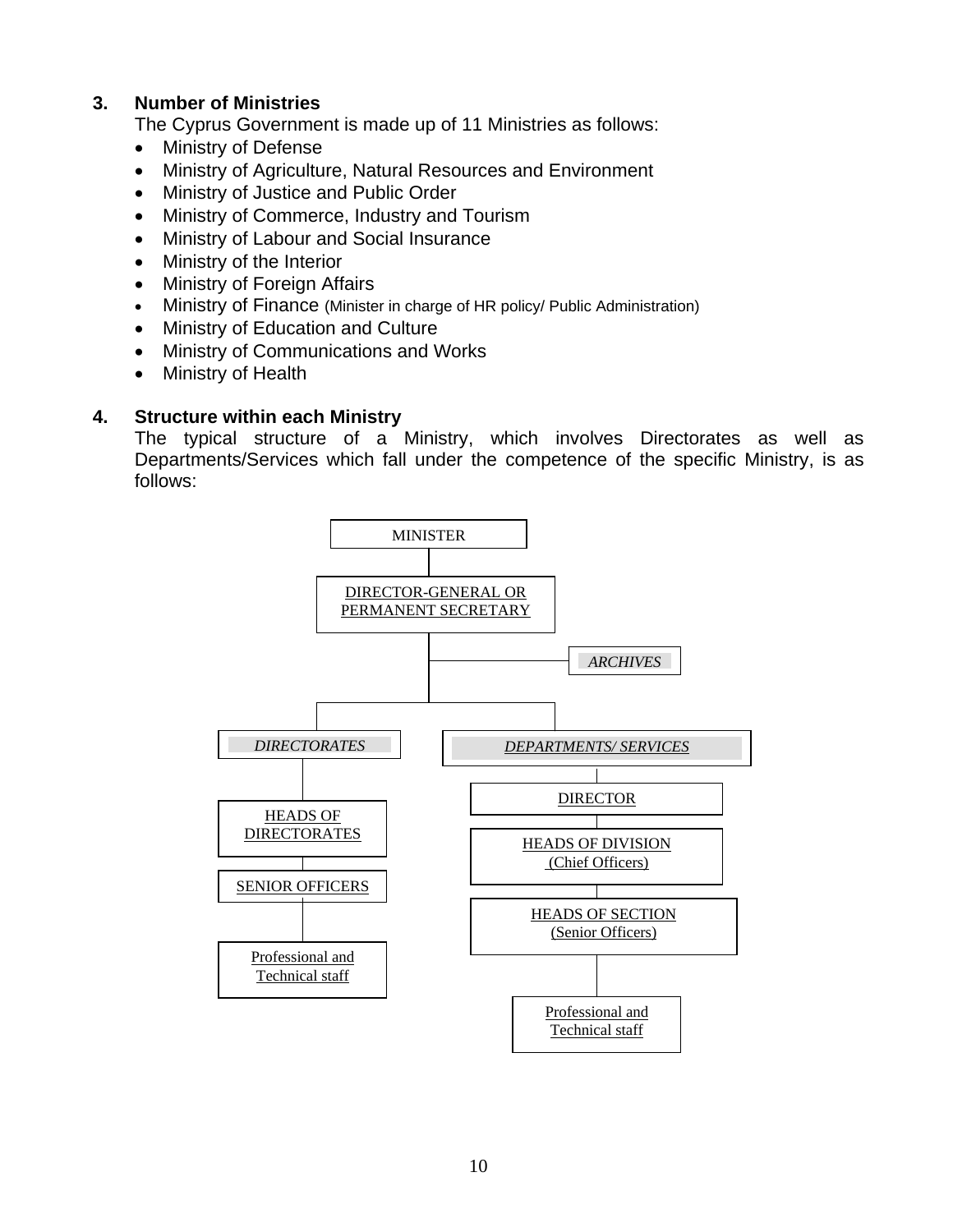## **5. Department with responsibility for HR policy**

The HR policy of the public service is organized centrally, whereby (a) the Public Administration and Personnel Department (which falls under the competence of the Ministry of Finance) bears the responsibility of formulating and implementing the advisable personnel administration policy of the public service and the wider public sector, and (b) the Public Service Commission, an independent authority based on the Constitution as well as the Public Service Law of 1990 to 2004, has the duty of appointing, confirming, employing on the permanent establishment, promoting, transferring, seconding, retiring and exercising disciplinary control over, including dismissal or compulsory retirement of public officers.

### **6. Current HR reforms**

The reform of the state public administration is an ongoing process. Current main reforms include:

- Enhancement of Administrative Capacity
- New Performance Appraisal System
- Code of Conduct for Civil Servants
- Office for providing information to citizens (Ministry of Finance)
- Amendment of the Public Service Law (improving the recruitment procedure)
- Extending the retirement age of public servants
- Modernization of Job Schemes
- Mobility within the Cyprus Civil Service (including the issue of free movement of EU citizens)
- Citizens' Charter or Citizen's Guides
- Common Assessment Framework
- One-stop-shop/Call Centre
- Continuous Training
- Enhancing Management Skills
- Stimulating eGovernment
- Integration and use of HR information technologies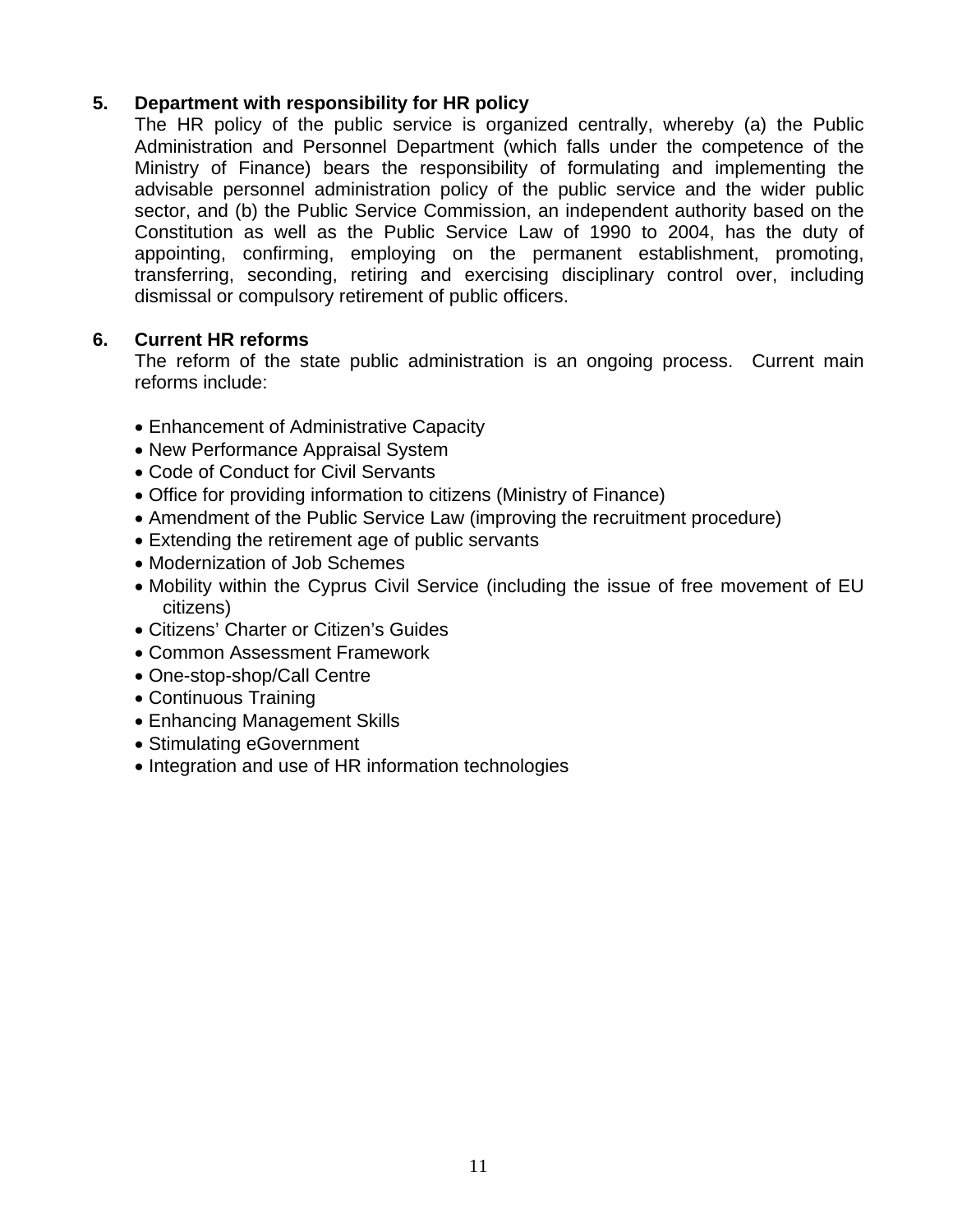## *Czech Republic*

http://wtd.vlada.cz/eng/aktuality.htm

### **1. Structure of public service**

- 1. Administrative Authorities (state administration)
	- central service bodies (ministries)
	- subordinate administrative authorities
- 2. Self-government Authorities (local government)
	- regions and municipalities
- 3. Other Authorities and Institutions (structural units of legal entity)
	- courts, Office of the President of the Republic, etc.

Public administration in the Czech Republic can be divided into two basic components:

#### *State Administration*

State administration is characterized by integrated execution of power (based on the law) throughout the whole country. State administration can be divided according to a number of criteria, however the basic division principal for the understanding of the Czech model is:

- Central State Administration
- Territorial State Administration

### *Territorial Self-Government*

The territorial self-government is a form of public administration. It is an expression of the right of population living in a territory to independently manage the territorial affairs in the scope defined in the Constitution and legislation. Today the Czech Republic consists of:

- 14 regions,
- 6,283 municipalities.

### **2. Number of public servants**

| <b>Administrative Authorities</b> | 101,071                        |
|-----------------------------------|--------------------------------|
| <b>Regional Authorities</b>       | 5.342                          |
| <b>Municipalities</b>             | (information is not available) |

### **3. Number of Ministries**

There are 26 so called "Central Service Bodies" from which 15 are Ministries:

- Ministry of Finance of the Czech Republic
- Ministry of Foreign Affairs of the Czech Republic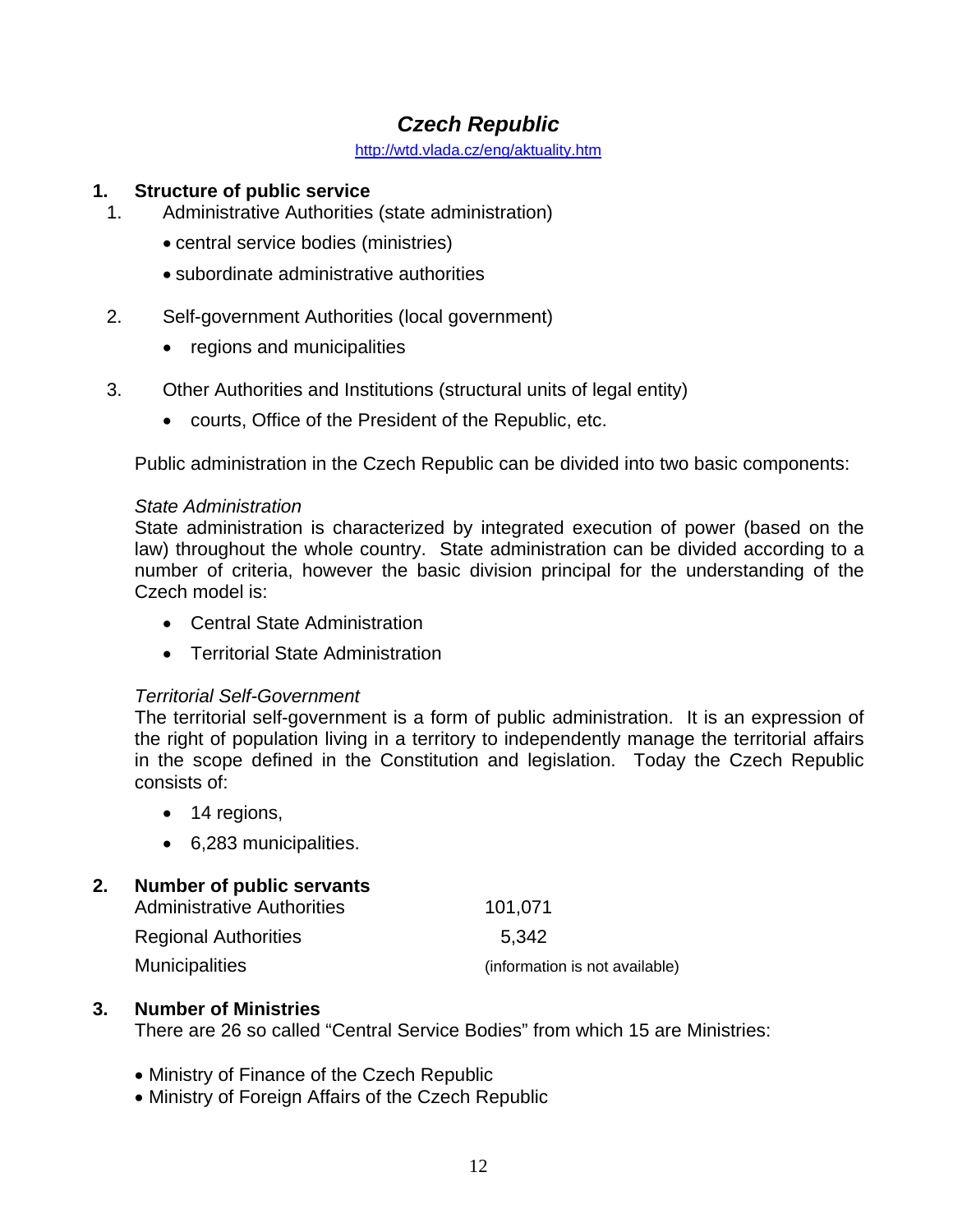- Ministry of Education, Youth and Sports of the Czech Republic
- Ministry of Culture of the Czech Republic
- Ministry of Labour and Social Affairs of the Czech Republic
- Ministry of Health of the Czech Republic
- Ministry of Justice of the Czech Republic
- Ministry of Interior of the Czech Republic
- Ministry of Industry and Trade of the Czech Republic
- Ministry for Regional Development of the Czech Republic
- Ministry of Agriculture of the Czech Republic
- Ministry of Defence of the Czech Republic
- Ministry of Transport of the Czech Republic
- Ministry of the Environment of the Czech Republic
- Ministry of Informatics

Each Ministry is directed by its Minister with his Office of the Ministry. The subordinated persons of Minister are Deputy Ministers. Some Ministries have also 1<sup>st</sup> Deputy Minister. The number of Deputy Ministers may differ according to the Ministry structure. Deputy Ministers' subordinates are Department Directors. The basic units within Ministries are Departments. There are 5 levels of management.

The above mentioned structure is valid until 31 December 2004. From 1 January 2005 (after the Civil Service Act becomes effective) different structure will apply. General Directorate of Civil Service will act as an organisational, conceptual, coordination, central management, executive and control office in relation to the aspects of service pursuant to "Service Act". New function - State Secretary - will be at the highest position within the civil service.

### **5. Department with responsibility for HR policy**

The Government Council for Human Resources Development was established by Government Resolution No. 210 of 3 March 2003 as a standing advisory, initiative and co-ordinating body of the Government of the Czech Republic for the strategic management of human resources development.

Overall strategy is decided at the central level. General Directorate of Civil Service decides the policy for Administrative Authorities. Self-government authorities decide independently.

## **6. Current HR reforms**

- General "pension reform" (not just limited to "Public Service").
- Full implementation of "Civil Service Act" (important reform of the part of HR).
- Pilot implementation of CAF (Common Assessment Framework).
- Reform on new educational system is underway (Act on Schools).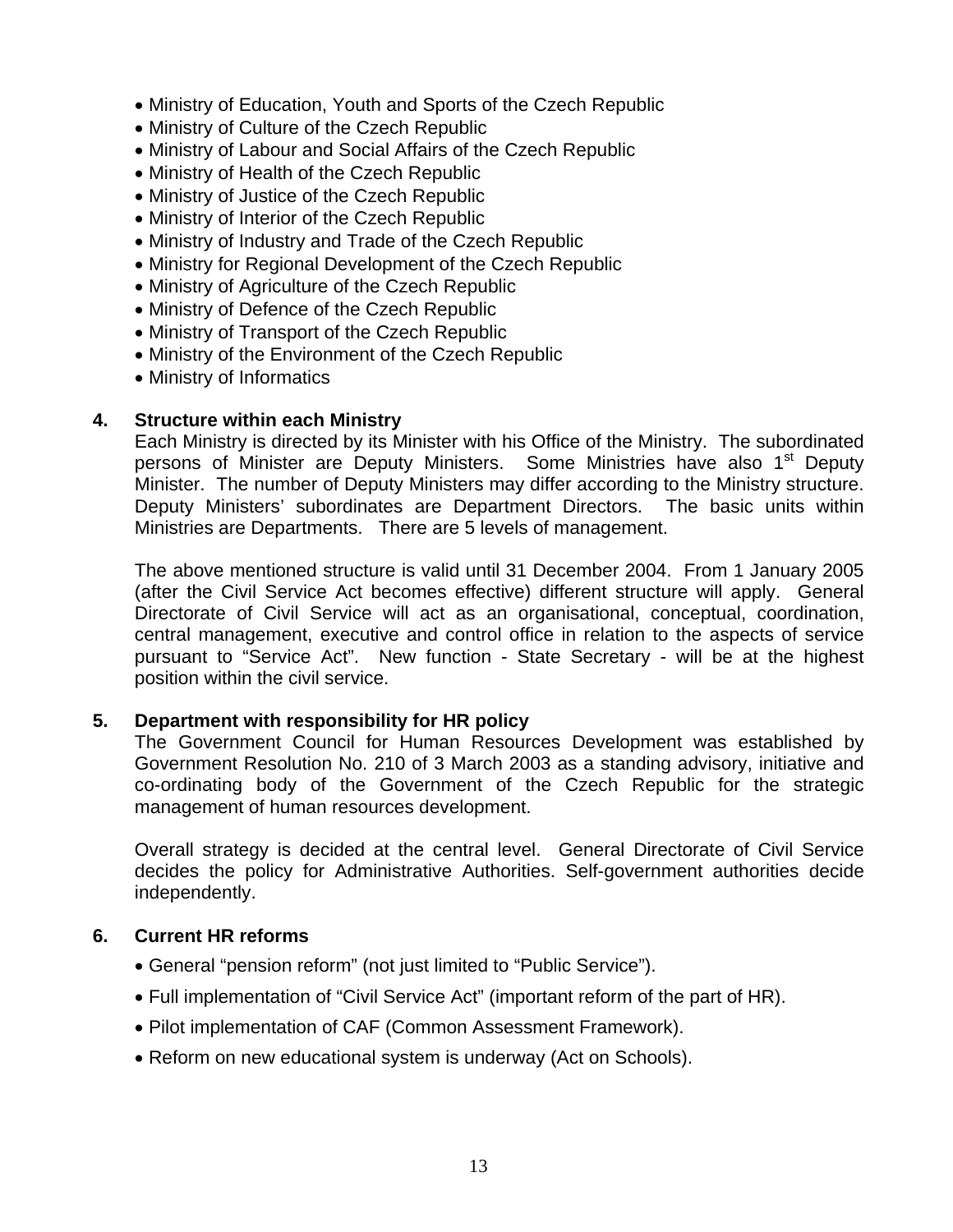## *Denmark*

http://www.stm.dk/Index/mainstart.asp?o=2&n=3&s=2

- **1. Structure of public service \*)** 
	- The State Sector
	- Regional authorities
	- Local authorities
	- The Capital Region Hospital Co-operative

*\*) Note: Within a few years a major reform of the Danish public sector structure will be implemented. In addition to task-related changes, the reform will, among other things, imply a reduction in the number of regional and local government units.* 

## **2. Number of public servants \*)**

The State Sector (185,000 number of man-years in 2001).

Regional authorities (14 regions – 141,700 number of man-years in 2001).

Local authorities (271 Municipalities – 398,000 number of man-years in 2001).

The Capital Region Hospital Co-operative (19,000 number of man-years in 2001).

*\*) Note: Within a few years a major reform of the Danish public sector structure will be implemented. In addition to task-related changes, the reform will, among other things, imply a reduction in the number of regional and local government units.*

## **3. Number of Ministries**

There are 19 Ministries:

- Ministry of Ecclesiastical Affairs
- Ministry of Justice
- Ministry of Taxation
- Ministry of Transport and Energy
- Ministry of Defence
- Ministry of Education
- The Prime Minister's Office
- Ministry of Finance
- Ministry of Economic and Business Affairs
- Royal Danish Ministry of Foreign Affairs
- Ministry of Social Affairs and gender equality
- Ministry of Culture
- Ministry of the Environment
- Ministry of the Interior and Health
- Ministry of Food, Agriculture and Fisheries
- Ministry of Employment
- Ministry of Science, Technology and Innovation
- Ministry of Refugee Immigration and Integration Affairs
- Ministry of Family and Consumer Affairs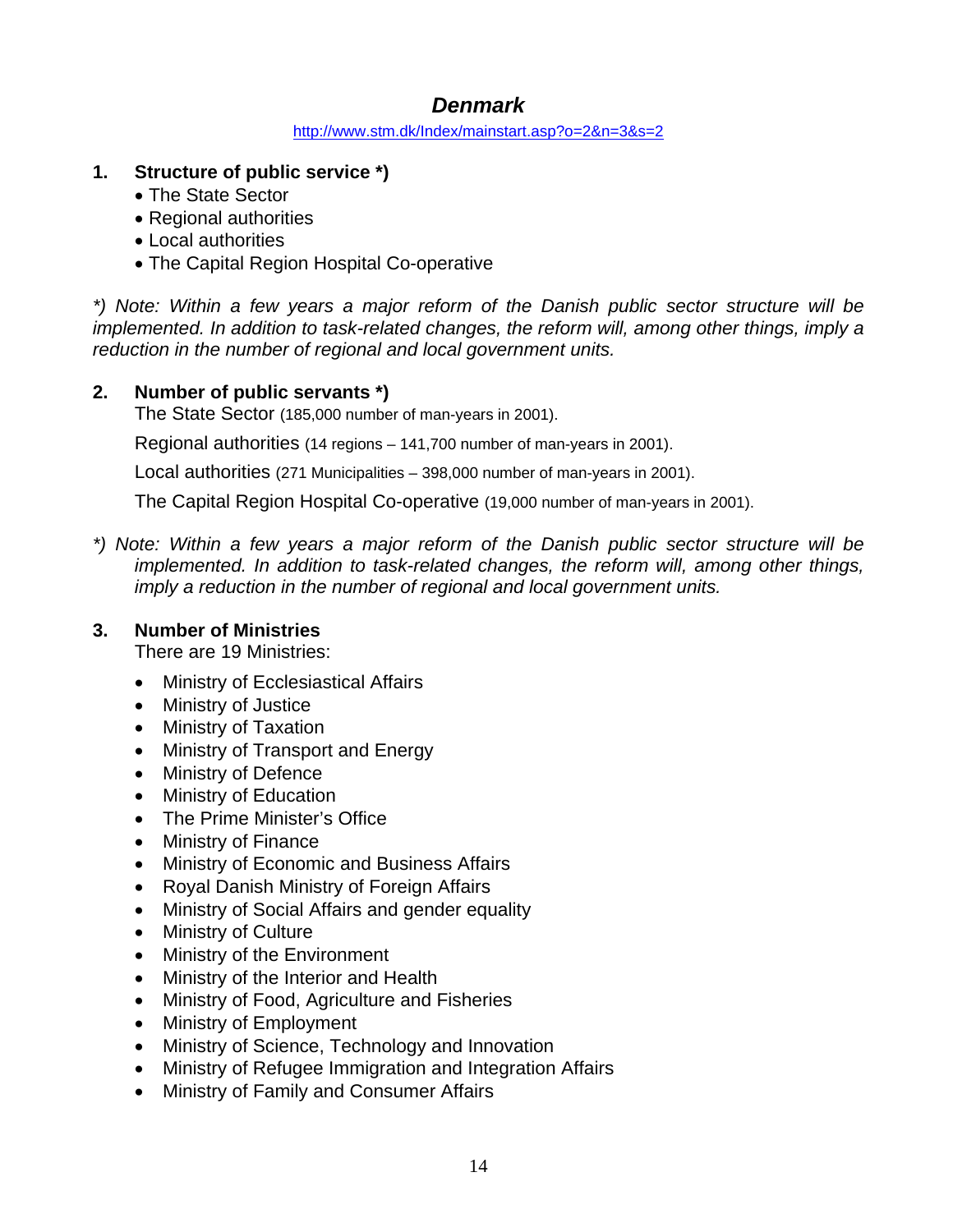**Minister** *In Ministries' central departments: In Agencies (typically):*  Permanent undersecretary **Director-General** Heads of Department Heads of Divisions Heads of Divisions

### **5. Department with responsibility for HR policy**

The State Employer's Authority is an agency within the Ministry of Finance (Minister: Mr. Thor Pedersen).

The overall task of the State Employer's Authority is to administer the State's general responsibilities as an employer in the areas of wages, pensions, personnel and management policy.

Key tasks for the State Employer's Authority:

- Collective agreements and labour law
- Wage and labour market policy
- Personnel and management policy
- Pensions

#### **6. Current HR reforms**

The State Employer's Authority formulates policies, prepares tools and provides advice to state institution on issues of personnel and management policy.

In June 2003 the new overall State's Personnel and Management Policy was presented. The overall policy vision forms a framework of policy goals that state institutions should aim for when developing and implementing local policies.

The State Employer's Authority will give special attention to the implementation of the overall personnel- and management policy. Examples of focus areas:

- Improved skills enhancement and focus on talent and career development.
- Management professionalisation for new managers, individual managers and the management group.
- Diversity.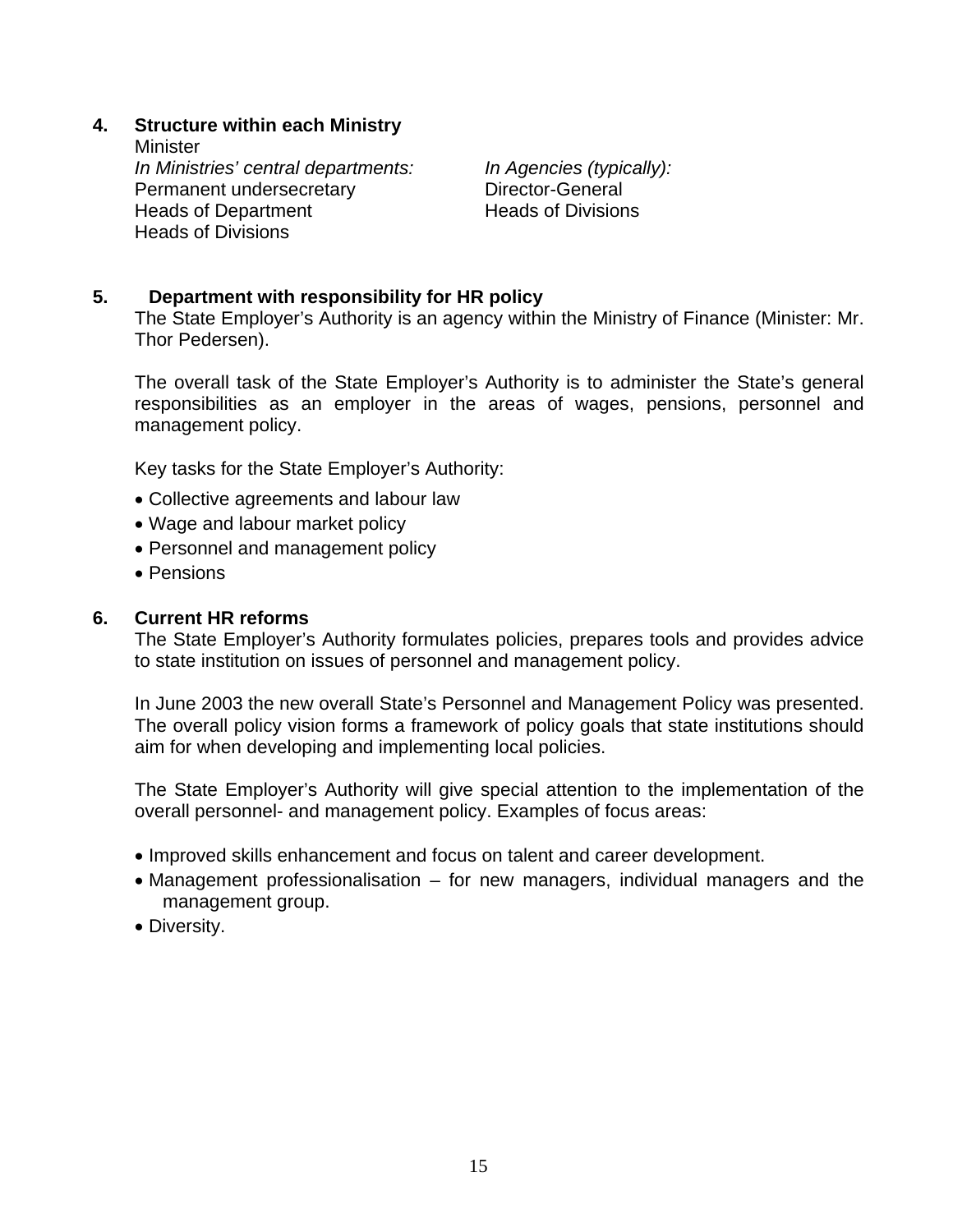## *Estonia*

http://www.riik.ee/en/

## **1. Structure of public service**

- Central Government
	- Ministries (11)
	- Administrations, Boards and Inspectorates (34)
	- Constitutional Institutions (6)
	- County Governments (15)
	- Others (National Archives, Prosecutor's Office etc.)
- Local governments (241)

## **2. Number of public servants**

On 31 December 2004 there were approximately 28 540 public servants in Estonia. Including:

- 19 386 Central Government civil servants:
	- Ministries 2773
	- Administrations, Boards and Inspectorates 15050
	- Constitutional Institutions 572
	- County Governments 775
- Approximately 4870 local government public servants

## **3. Number of Ministries**

There are 11 ministries in Estonia:

- Ministry of Education and Research
- Ministry of Justice
- Ministry of Defence
- Ministry of the Environment
- Ministry of Culture
- Ministry of Economic Affairs and Communications
- Ministry of Agriculture
- Ministry of Finance
- Ministry of Internal Affairs
- Ministry of Social Affairs
- Ministry of Foreign Affairs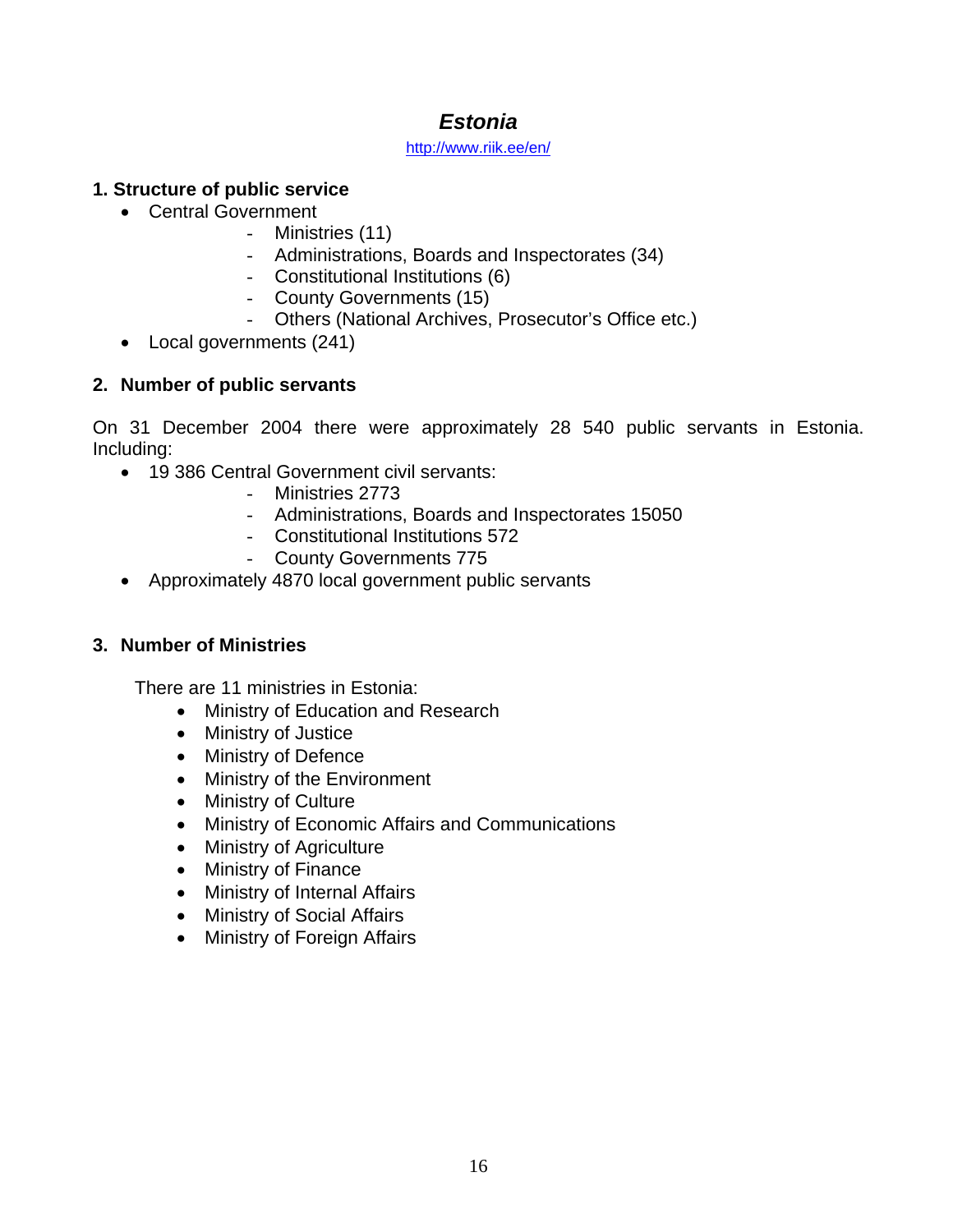Positions of state public servants are divided into three basic categories according to the requirements set for employment in the service.

- Higher officials (State Secretary, secretaries general, deputy secretaries general, directors, managers, heads and advisers)
- Senior officials (analysts, experts, consultants, specialists etc.)
- Junior officials (assistants, clerks, specialists etc.)

The structure within ministries is the following:

- Minister
- Vice Minister two ministries have the position of vice minister in their structure
- Secretary General head of ministry
- Deputy Secretary General 2 to 6 top managers responsible for different fields in the Ministry's area of government
- Head of Department line managers who manage the main structural units of the Ministry
- Head of Division/Bureau/Section line managers who manage the subunits of departments
- Other civil servants (e.g. advisers, specialists, experts).

## **5. Department with responsibility for HR policy**

Management of human resources is decentralised in the Estonian public service. Every ministry and executive agency is responsible for recruiting, evaluating and organising the work of its officials, guided by the legal framework. The general framework and principles for personnel management are provided by the Public Service Act (PSA) as well as by centrally set advisory guidelines and national priorities regarding the Estonian public service.

The Department of Public Service at the State Chancellery (www.riigikantselei.ee) has responsibility for coordinating human resource management (HRM) policy in the Estonian public service. The Department develops centrally agreed personnel management principles, promotes cooperation between HR and training managers, provides guidelines and best practice information as well as formulates national training priorities.

Besides State Chancellery, there are other institutions responsible for certain domains of public service:

- **Ministry of Finance** for coordinating the salary system (remuneration).
- **Ministry of Justice** for the public law, including public service legislation.

**- Ministry of Internal Affairs** for coordinating local government policy, including several HR issues related to the public service of local governments.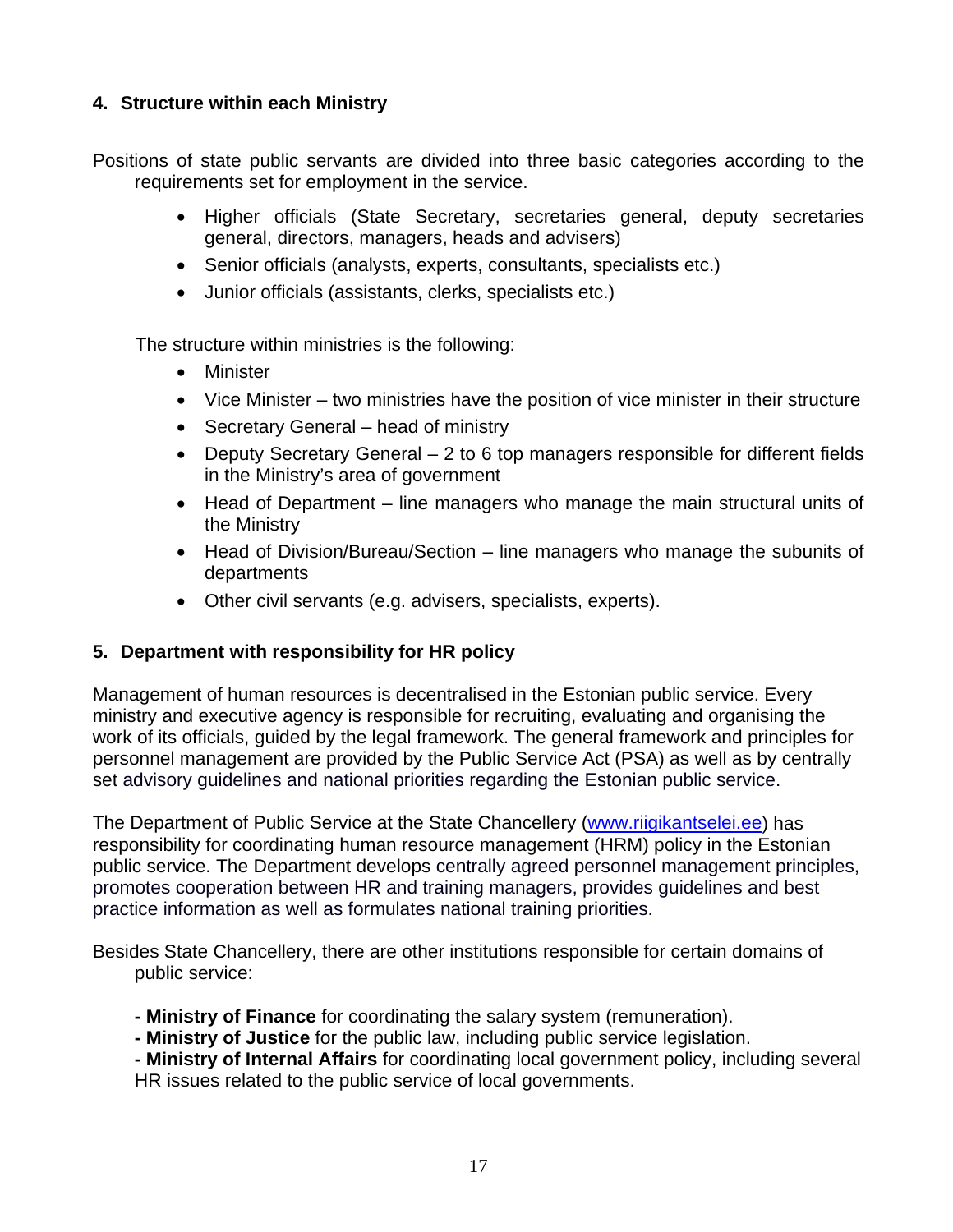## **6. Current HR reforms**

The development of human resource management in the Estonian public service is currently focused on the following topics:

- strategic HRM;
- leadership development;
- use of competency models in the HR development, especially with regard to developing managers;
- increasing general administrative capacity through different measures of training, including EU related training;
- further development of ethical rules and anti-corruption measures.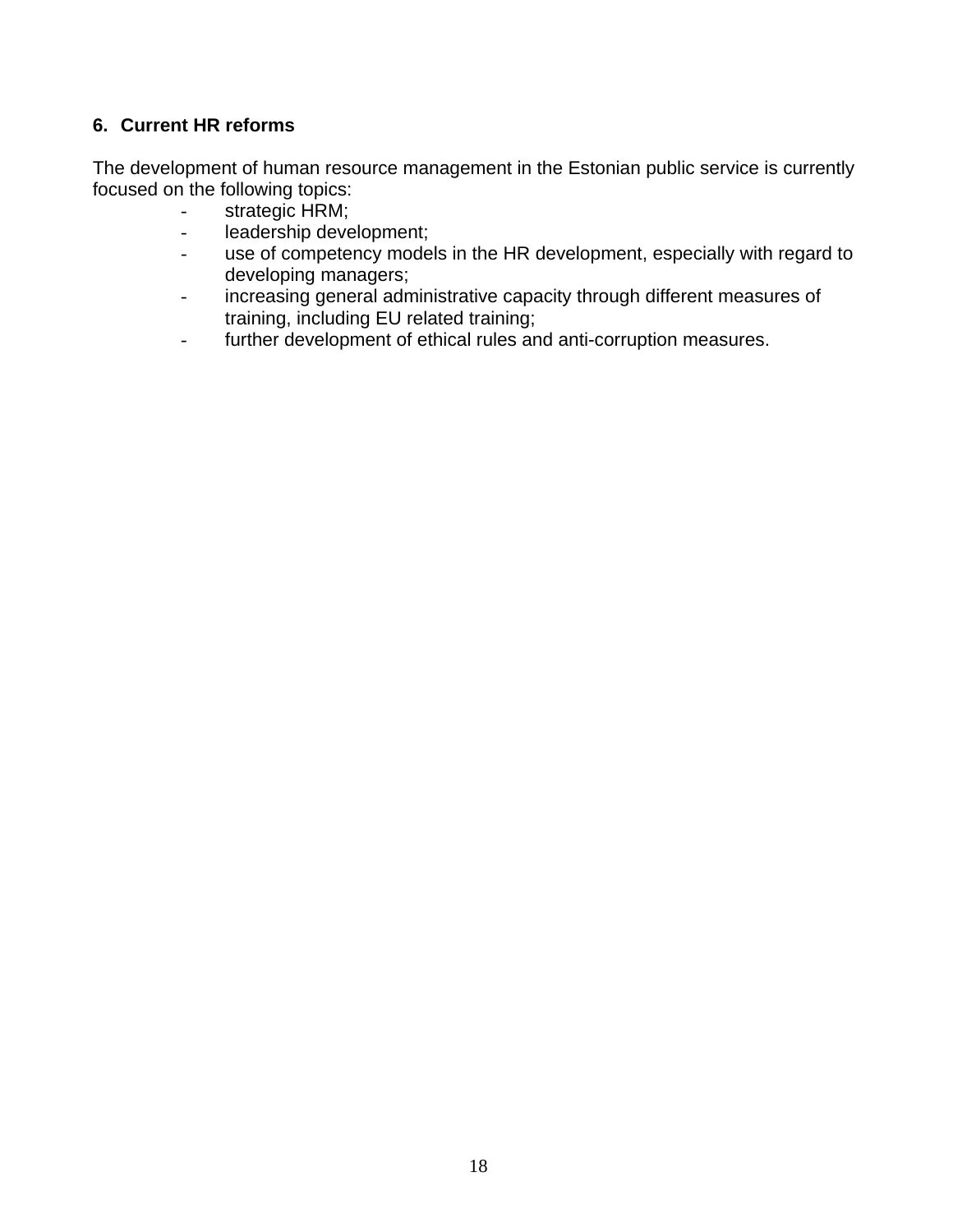## *Finland*

http://www.valtioneuvosto.fi/vn/liston/base.lsp?k=en

## **1. Structure of public service**

There are three levels in the Finnish State Administration:

- Central Administration
- Regional Administration
- Local Administration

There are 448 municipalities. Finnish local authorities provide basic public services for their residents, most importantly those related to education, social welfare and health, and maintenance of the technical infrastructure. Among the key state local authorities are the police departments, Register Offices, employment offices and tax offices. For further information about the structure of the administration see also http://www.cor.eu.int/fr/docu/docu\_etu02.html.

## **2. Number of public servants**

In total there are 544 000 civil servants in Finland, of which 128,000 work for the State Administration (central, regional and local level) and the rest for the Local Government (municipalities).

## **3. Number of Ministries**

Finland has 13 ministries:

- Prime Minister's Office
- Ministry for Foreign Affairs
- Ministry of Justice
- Ministry of the Interior
- Ministry of Defence
- Ministry of Finance
- Ministry of Education
- Ministry of Agriculture and Forestry
- Ministry of Transport and Communications
- Ministry of Trade and Industry
- Ministry of Social Affairs and Health
- Ministry of Labour
- Ministry of the Environment

The area for which each ministry and minister is responsible is specified by law and is generally indicated by the name of the ministry. Matters which do not fall within the scope of any other ministry are handled by the Prime Ministers Office.

### **4. Structure within each Ministry**

In general, the structure of a Finnish ministry can be described by the example of the Ministry of Finance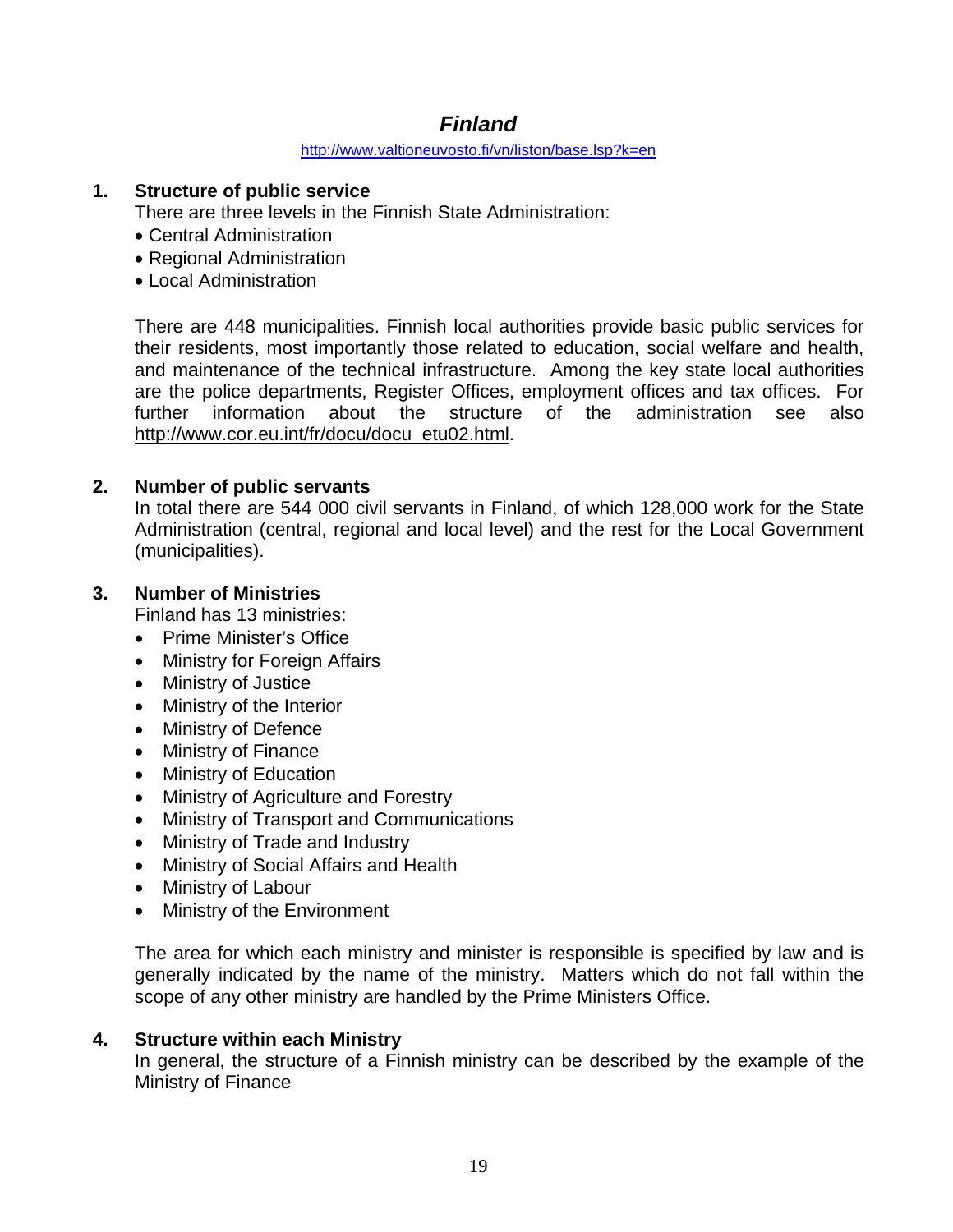#### http://www.financeministry.fi/tiedostot/pdf/en/36451.pdf

### **5. Department with responsibility for HR policy**

Human resource or personnel policy issues of the Finnish state administration (covering the 124 000 employees of the "budget state") are dealt with by the Ministry of Finance Personnel Department (The State Employers Office). The Minister responsible is the Ministry of Finance.

The personnel policy guidelines are decided at the central level. These include (1) Government decisions-in-principle on the state personnel policy and (2) the states participation in national incomes policy agreements. The state operating units are independent on their own personnel policy strategies and their implementation. They decide upon their own HR issues including the number of staff, recruitment, personnel development, salaries, etc. The ministries are responsible for the guidance of the operating units in their particular fields of administration in the spirit of management-byresults.

#### **6. Current HR reforms**

The single most important HR reform currently underway in the Finnish state administration is the transfer to the new pay systems, which are based on the job evaluation and the individual performance. At the moment, about 50% of state employees are within new pay systems. New pay systems will be in place by end-November 2005.

Other reforms under preparation include a programme to enhance productivity and competitiveness in the public sector, implementation of the new management development strategy, and a new HR information management system.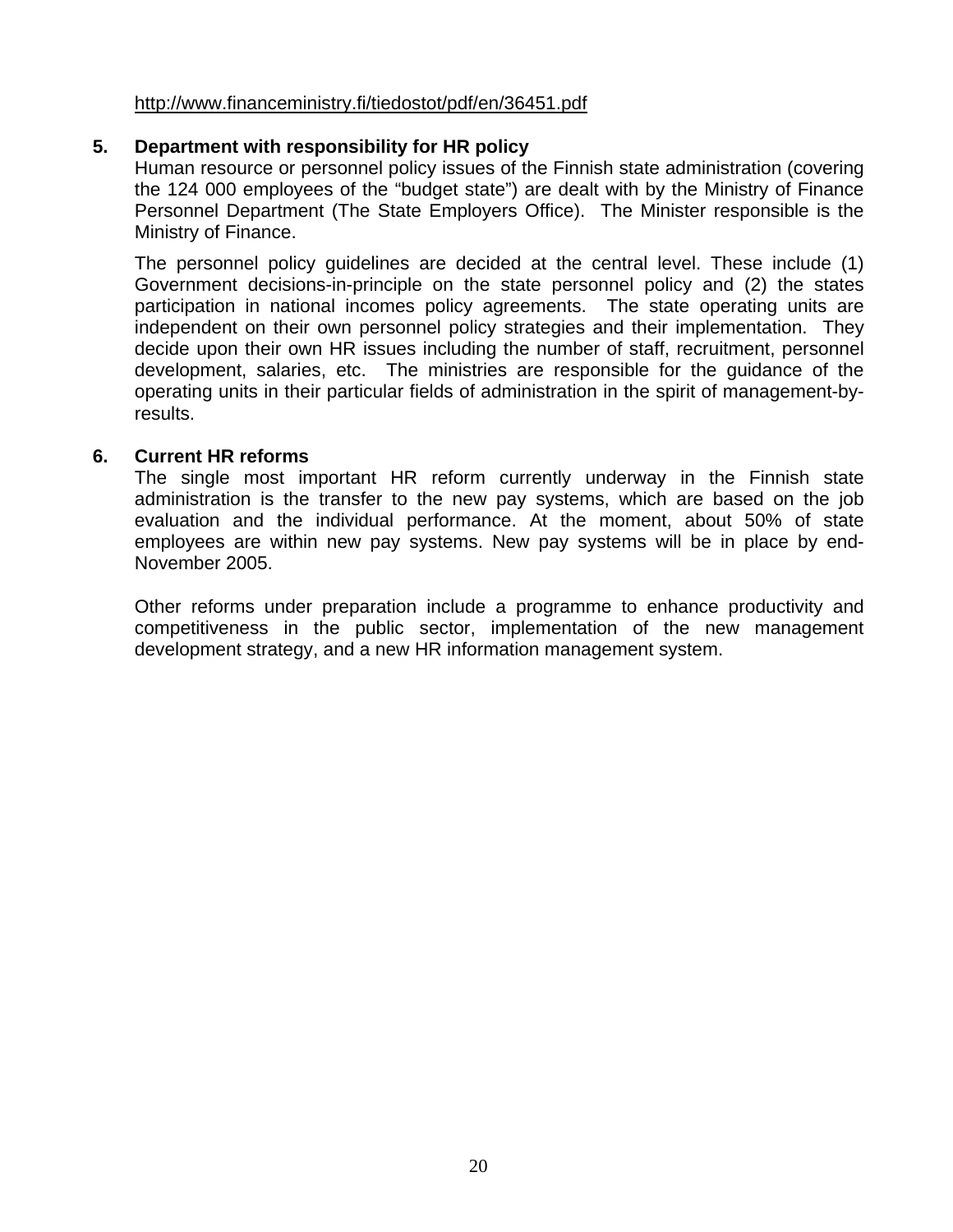## *France*

http://www.premier-ministre.gouv.fr/en/ http://www.fonction-publique.gouv.fr

### **1. Structure of public service**

The French public service consists of three main sections – State civil service (central administrations, regional and departmental services of the State, public establishments of the State), – territorial civil service (civil servants of the municipalities, departments and regions), – hospital civil service (administrative and nursing staffs of the public hospitals).

## **2. Number of public servants**

The total number of public agents is approximately 4.8 million (officials, contractual agents, magistrates and military), of which 2.3 million for the State civil service, 1.1 million for the territorial civil service and 800,000 for the public hospital civil service. The remainder corresponds to the personnel of public establishments or Agencies, like the National Agency for Employment, the National Centre of the Scientific Research, Offices for housing etc.

### **3. Number of Ministries**

In France, the number of departments is set up to every nomination of a new government. There are no standards on the number of ministers; their responsibilities are regulated by decree. However, the internal structure of the principal administrations does not change. The main departments have a stable existence:

- Prime minister administration
- Department of Home affairs
- Department of Defence
- Department of Economy, Finance and Industry
- Department of Foreign Affairs
- Department of Equipment
- Department of Education, Higher Education and Research
- Department of Youth and Sports
- Department of the Environment
- Department of Culture
- Department of Social Affairs
- Department of Agriculture
- Department of Public administration and state reform
- Department of Overseas territories

A single minister can be responsible for several departments; for instance, the minister in charge of education is often also responsible for youth and sports, and/or for higher education and research. Frequently, a minister of Labour and social affairs covers social affairs, work and health departments. Conversely, a minister can be appointed for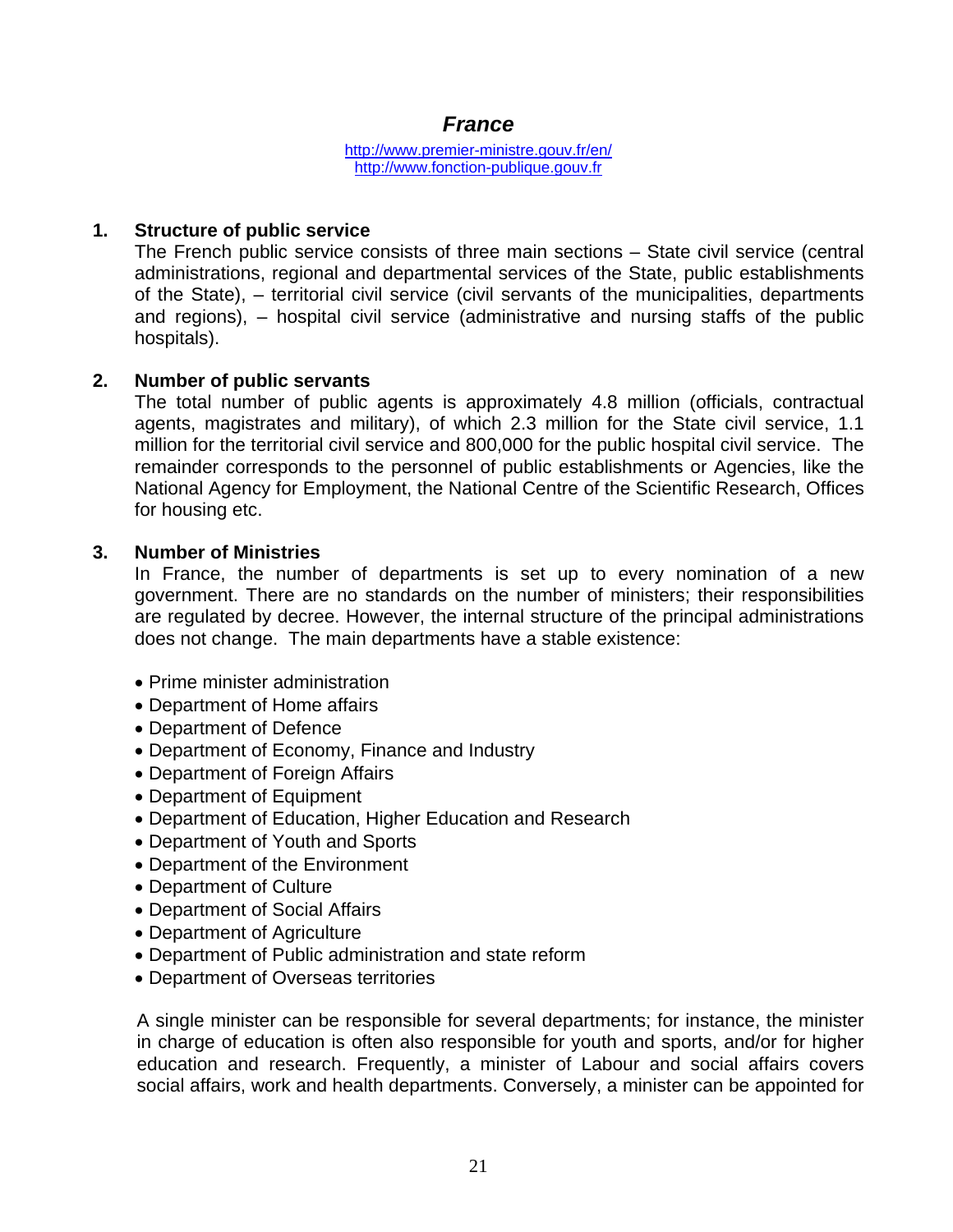local or municipal development policy in suburban areas with poor standards of development. This will also rely upon the political message the government would wish to send.

## **4. Structure within each Ministry**

Generally (see above) a ministry is led by a minister. In some cases there is a State secretary under the minister. Six Ministries (Foreign Affairs, Defence, Economy Finance and Industry, Interior, Equipment, Social Affairs) have a general secretary which ensures the coordination of the body of the services and is responsible for the modernisation.

Organisational structure of Central State administration bodies has in general 3 levels:

- General Directions or Directions
- Under Directions
- Offices

## **5. Department with responsibility for HR policy**

Minister of the Civil Service and Reform of State is currently responsible for HR. The General Directorate of Administration and Civil Service (*Direction Générale de l'Administration et de la Fonction Publique*) is the department in the ministry of civil service and reform of State that is responsible for civil service management.

Created in 1945 in order to modernize the French State Administration after World War II, and placed under the direct authority of the Prime Minister, the DGAFP has two main responsibilities:

 conception and modification of the general status of the State Civil Service, including wage policy, by drafting of all legal texts,

 general management of the high level State Civil Service (body of Civil Administrators), including training policy.

Despite the appointment of a minister responsible for civil service in each government since at least 40 years, the DGAFP is maintaining a strong link with the Premier Minister's Office.

It is also the administrative supervision authority of the National School of Administration (ENA), of the five Regional Institutes of Administration (IRA), and of the Centre of European Studies of Strasbourg (CEES). The ENA and five IRA are involved in recruitment and initial training of the highest level (National school) and medium level (Regional institutes) State civil servants. The CEES is more specifically involved in training of high level civil servants in European matters.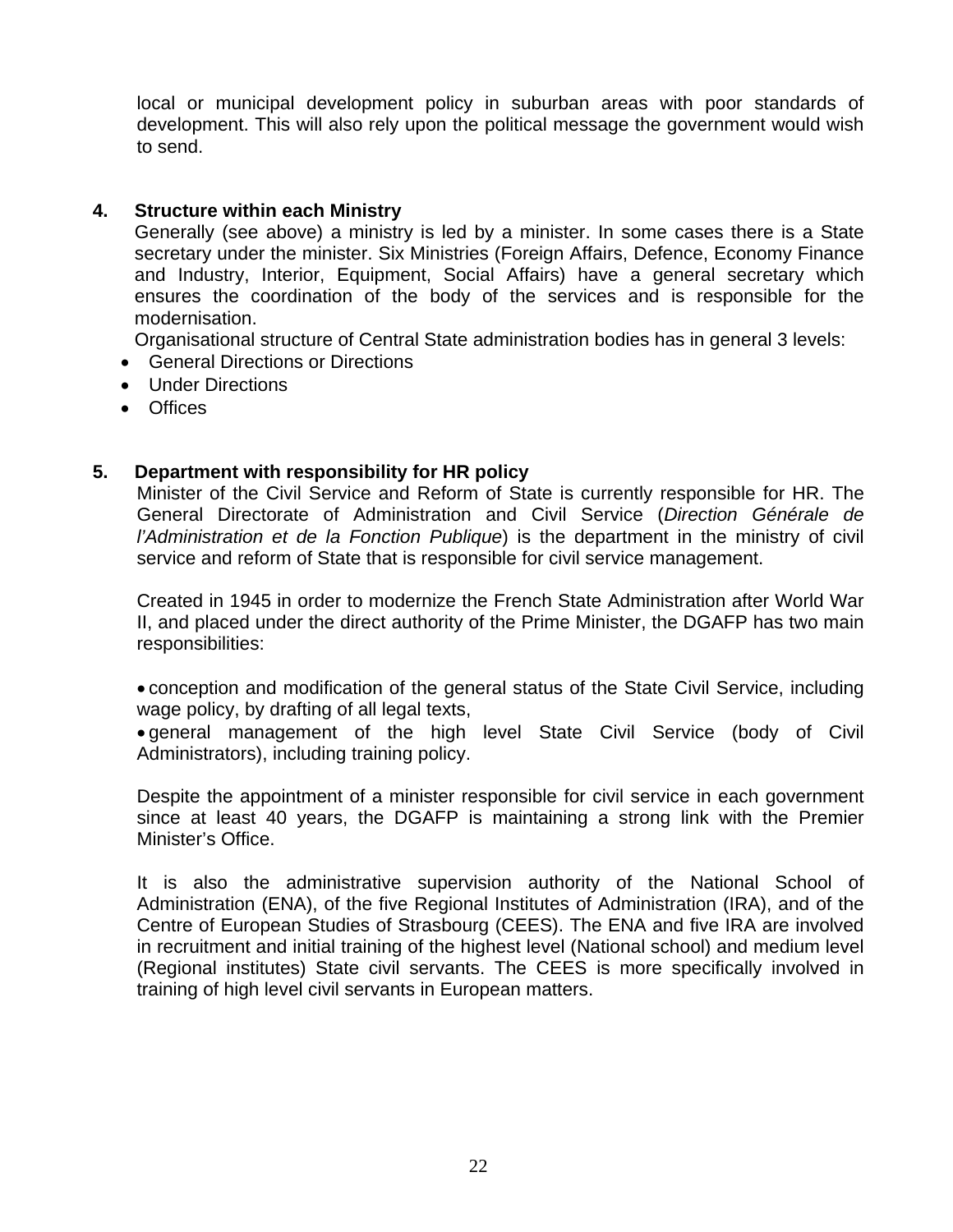## **6. Current HR reforms**

Several important reforms are currently being implemented in France:

- Reform of career development,
- Performance related pay for the senior civil servants,
- Performance management, with the implementation of the new law on Finance laws,
- Modernisation of social dialogue,
- Adaptation of French civil service to European rules (mobility, gender equality, fixedterm employment),
- Reform of salaries, with new methods of wage negotiations,
- Reform of senior training personnel,
- Reform the management of manpower and employment,
- Reform of vocational training.

Currently, a draf-law concerning public administration is being examined by Parliament. It translates into the French law different European rules related to equality of treatment, mobility and working conditions.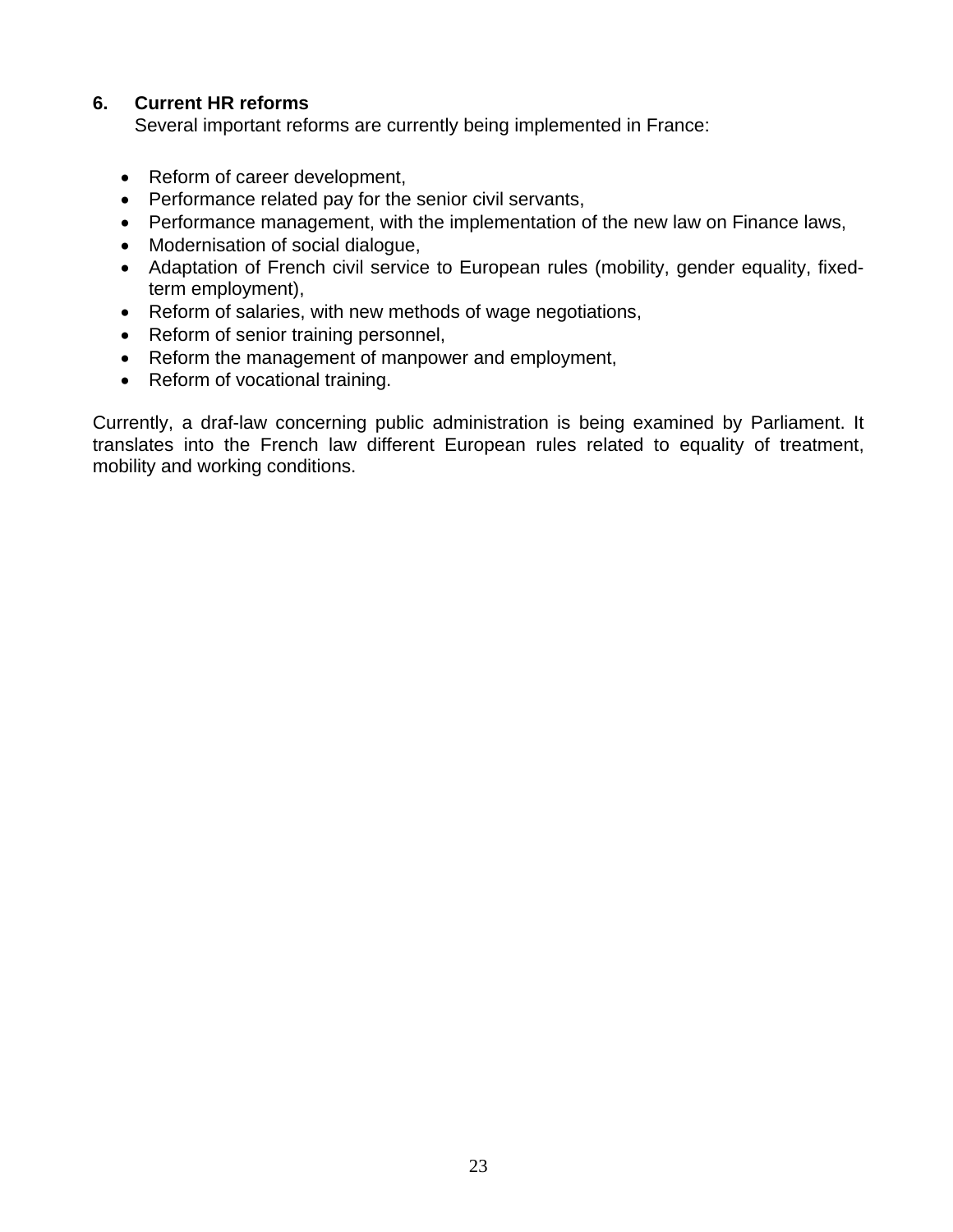## *Germany*

#### http://eng.bundesregierung.de/frameset/index.jsp

#### **1. Structure of public service**

The Federal Republic is a confederation of sub-national states (*Länder*) with a federal government (*Bund*). As members of this Federation, the *Länder* are states with sovereign rights and responsibilities which are not devolved from the Federation but are granted to them by the Basic Law.

State power is divided between the Federation and the *Länder* according to the tasks and functions they perform. The Basic Law assigns everything that has to be regulated and managed in the general interest of the public to the Federation. The *Länder* have been assigned responsibility in all other matters.

Many links between the different institutions force the decision-makers of the Federation and the *Länder*, which are autonomous under constitutional law, to work together in carrying out tasks. The *Länder* influence the legislation and administration of the Federation, as well as matters concerned with the European Union, through the Bundesrat.

Responsibility for the public administration does not lie with the Federation and the *Länder* alone. Under the Basic Law, local matters are dealt with independently by the bodies of **local self-government** (local authorities). In addition, local authorities also perform state functions on commission.

Three main, independent levels can be distinguished as a basic layout in the structure of the administration:

- the administration of the Federation,
- the administration of the *Länder*, and
- the administration of the local authorities.

#### **2. Number of public servants**

In total, the direct state administration, the administration of the local authorities and the indirect public administration employ a staff of almost 4.78 million. Of these, 491,100 (of whom 186,900 are military personnel) work in the federal administration, 2.15 million in the *Länder* administrations, 1.4 million in the local authorities' administrations and 595,100 in the indirect public administration.

#### **3. Number of Ministries**

In addition to the Federal Chancellor, the following ministries currently make up the Federal Government:

- Federal Foreign Ministry
- Federal Ministry of the Interior
- Federal Ministry of Finance
- Federal Ministry of Justice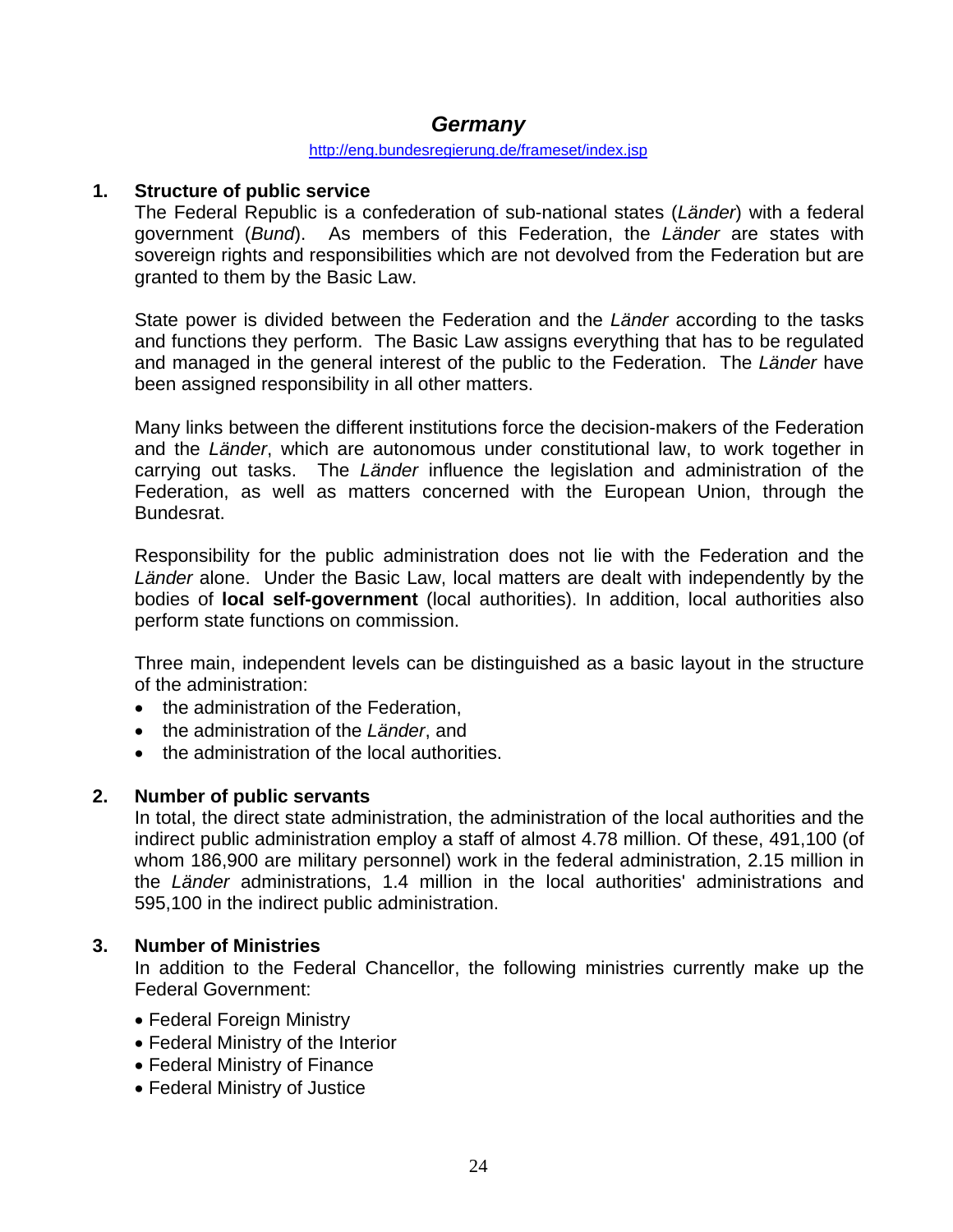- Federal Ministry of Defence
- Federal Ministry of Education and Research
- Federal Ministry of Consumer Protection, Food and Agriculture
- Federal Ministry for Family Affairs, Senior Citizens, Women and Youth
- Federal Ministry of Health and Social Security
- Federal Ministry of the Environment, Nature Conservation and Nuclear Safety
- Federal Ministry of Transport, Building and Housing
- Federal Ministry of Economics and Labour
- Federal Ministry of Economic Cooperation and Development
- Federal Government Commissioner for Culture and the Media



## **5. Department with responsibility for HR policy**

 The Federal Ministry of the Interior is responsible for regulations governing the public service. Within the Ministry, the Directorate-General on the public service is where laws, regulations and guidelines on matters related to the public service are prepared.

 The execution of regulations and provisions governing the public service and personnel management is not centralised, however, but is the responsibility of each individual ministry.

### **6. Current HR reforms**

The Federal Government programme *"Modern State – Modern Administration*", launched in December 1999 included a total of 15 projects for modernising the state and public administration on the model of the enabling state.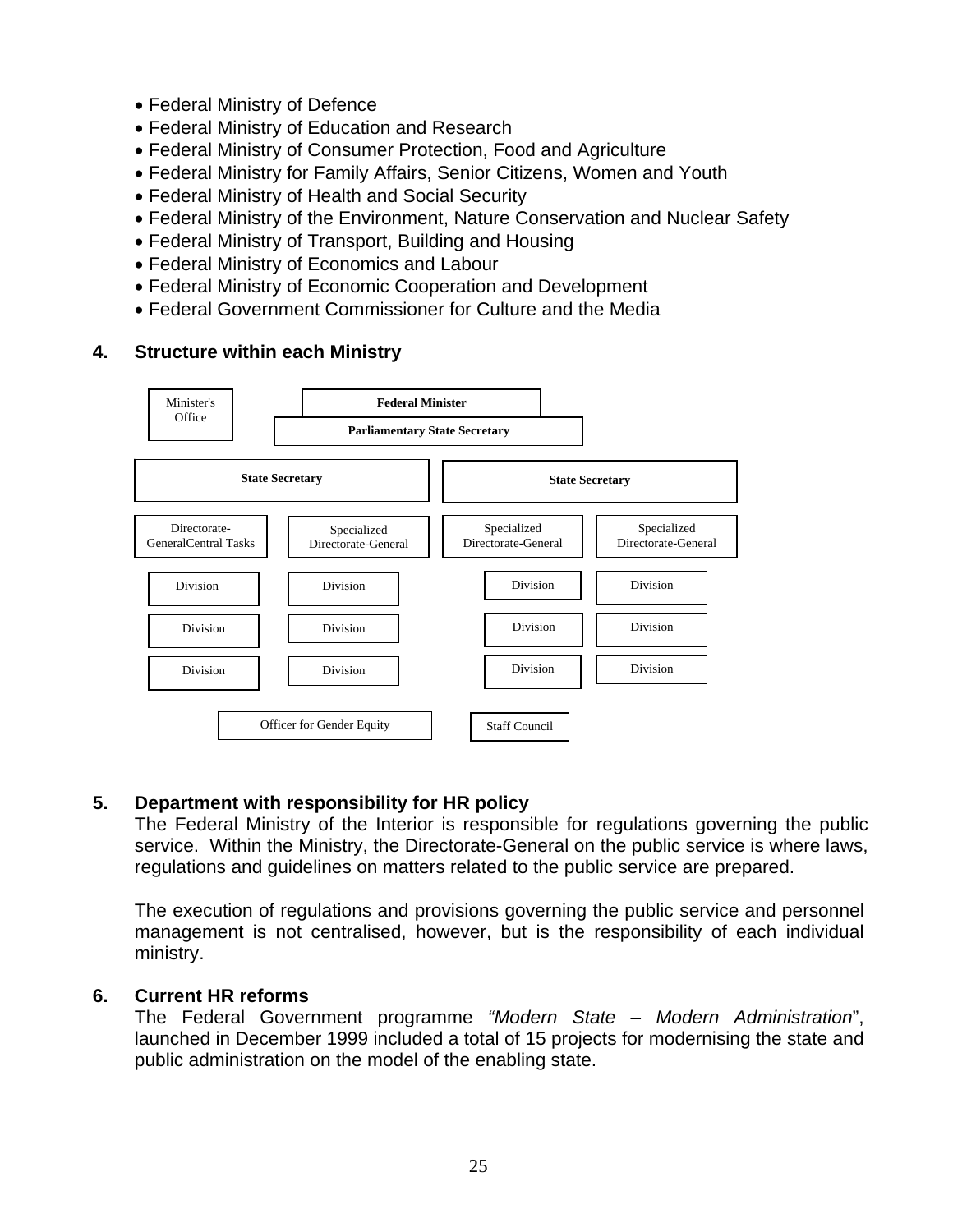In the area of personnel management, the following two projects were planned with the aim to enhance motivation, performance, mobility and professional development in the Public Service:

#### *a) Reform of the public service law*

The reform of public service law will offer employees new perspectives and promote their creativity and motivation while providing employers with greater flexibility in the area of personnel management. In this regard, the following steps have been taken: Variable remuneration paths have been set up; management functions have been optimised; the remuneration system has been modernised in line with performance principles, above all in the area of education and academia; the performance principle has been strengthened in regulations on career paths. The number of parttime positions has increased in order to make it easier to reconcile family and career.

#### *b) Personnel development*

In line with the demands of efficient and effective administration, the Federal Government aims to promote employees' professional development in a targeted way. All the federal ministries have developed personnel development plans during this legislative term.

In the second phase of the programme an agreement has been achieved on guidelines for reforming the terms and conditions for the employment of civil servants.

The main objective is introducing a performance-based pay system oriented on individual performance and actual duties. Base salary is set according to the requirements of the function performed and increases in a few seniority steps. The variable salary component is oriented on performance increments assigned on the basis of regularly scheduled performance evaluations. In case of a drop in performance, therefore, total salary may be reduced. Variable pay will be introduced gradually, initially with a range of 96% - 104%, later increasing to 90% -110%. It will still be possible to award performance bonuses to individuals and teams. Determining and evaluating staff performance is to take place at least every two years in a transparent and understandable manner. In order to ensure this is the case, appropriate procedures are to be developed and supervisory staff are to receive intensive training. Performancebased pay will be financed initially through redistribution within the existing system, e.g. by discontinuing the allowance for married persons, and in the long term through the future linear increases in income. The federal, state and local governments may set the general level of pay for each pay grade up to 5% higher or lower. In principle, all civil servants are to be incorporated into the new system. However, civil servants within seven years of the legal age limit for their service class have the option to continue being paid according to the old system.

A legislative proposal is currently being drafted on the basis of this outline and is to be presented to the Bundestag in summer 2005. Additionally, a similar agreement has been concluded with regard to the public employees.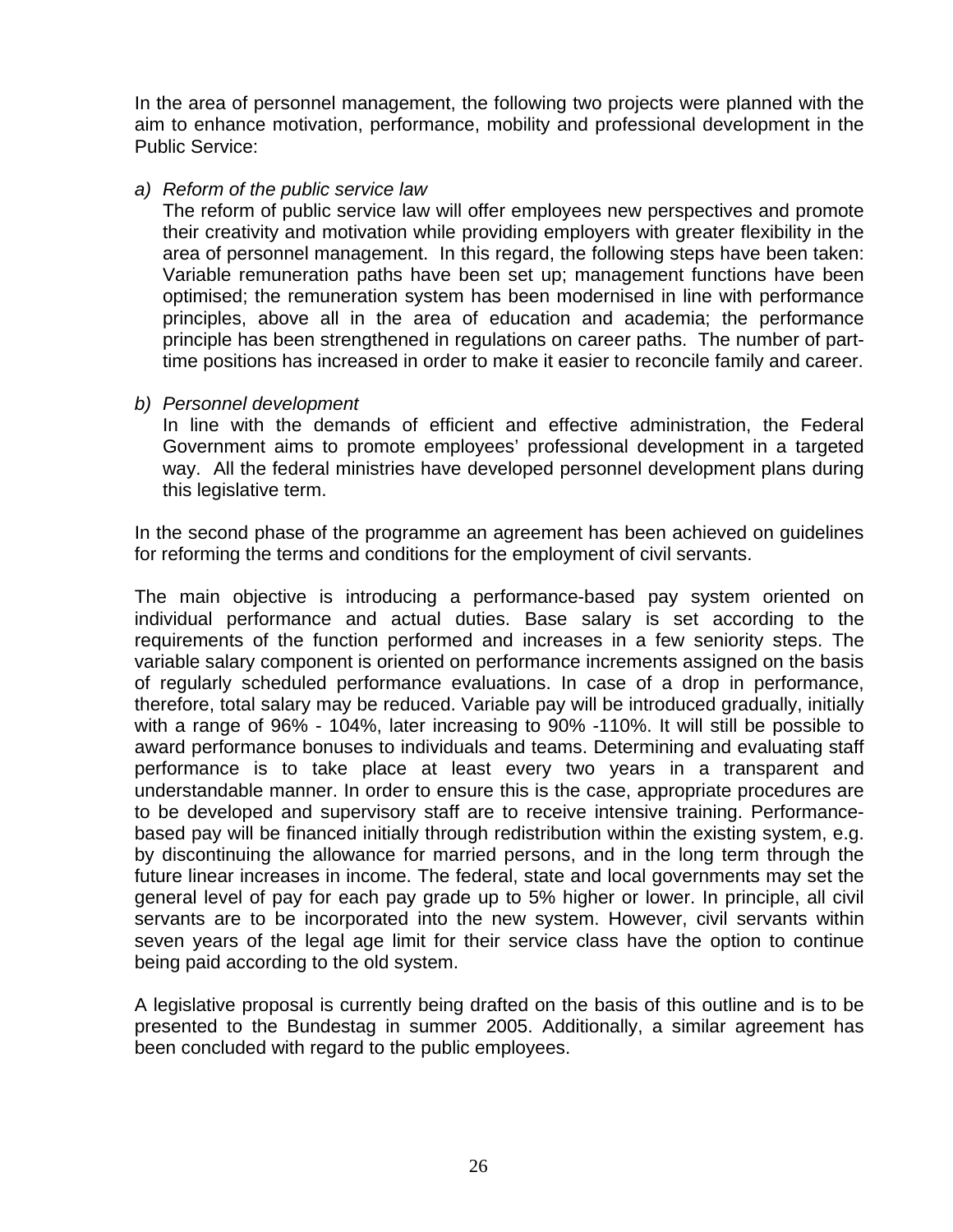## *Greece*

#### http://www.government.gr/english.html

## **1. Structure of public service**

According to the Greek Constitution and the administrative tradition, the public service is based on the principle of functional decentralisation. More specifically, the public sector in Greece includes:

- A. Ministries
- B. Regional services
- C. Local Government Agencies
- D. Public Legal Entities, classified according to their legal status in (a) Legal entities of public law (hospitals, social security funds, etc.), (b) Legal entities of private law, and (c) public companies, mixed economic enterprises and banks
- E. Independent Administrative Authorities, entities outside of the hierarchical review with broad competencies such as regulatory, licensing, arbitration and sanction

The institution of Ombudsman was recently introduced into the administrative reality as part of the fight against malfunction.

## **2. Number of public servants**

The number of permanent public servants in Greek Public Administration is:

| $\bullet$ | <b>Public services</b>                    |                       |
|-----------|-------------------------------------------|-----------------------|
|           | (Ministries and Regional administration): | 91.751                |
|           | • Legal Entities of Public Law:           | 113.772               |
| $\bullet$ | <b>Local Authorities:</b>                 | 77.971                |
| $\bullet$ | Military, Security Bodies,                |                       |
|           | educational personnel, diplomats,         |                       |
|           | judiciaries, clergymen:                   | 235,068               |
|           |                                           | <b>TOTAL: 518.562</b> |

## **3. Number of Ministries**

There are eighteen Ministries:

- Ministry of Economy and Finance
- Ministry of National Defence
- Ministry of Foreign Affairs
- Ministry of the Interior, Public Administration and Decentralization
- Ministry of Development
- Ministry of the Environment, Planning and Public Works
- Ministry of Education and Religious Affairs
- Ministry of Agriculture
- Ministry of Labour and Social Security
- Ministry of Health and Welfare
- Ministry of Justice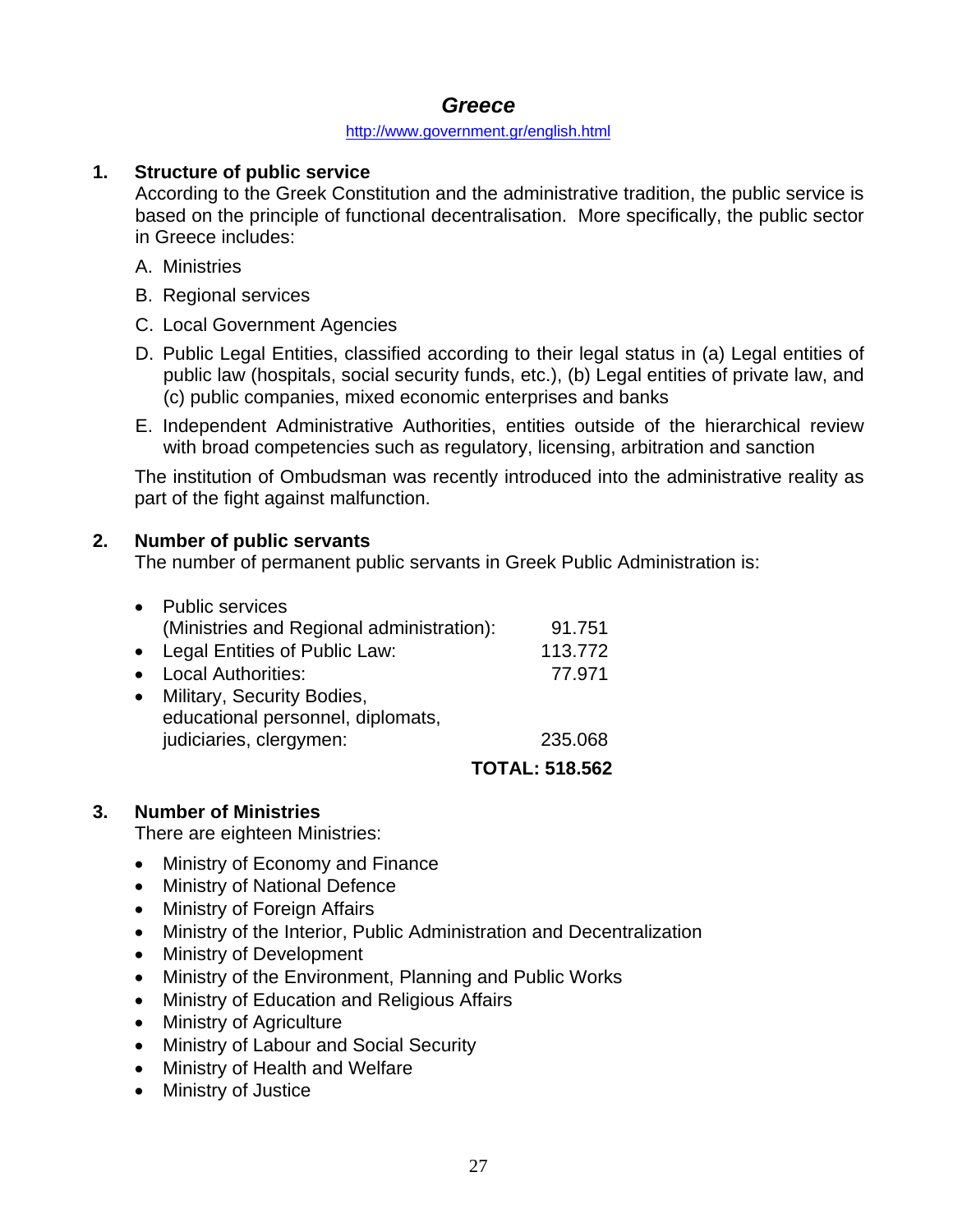- Ministry of Culture
- Ministry of Merchant Marine
- Ministry of Public Order
- Ministry of Macedonia and Thrace
- Ministry of the Aegean
- Ministry of Transport and Communications
- Ministry of the Press and Information

In the pursuit of simplicity each Ministry is consisted of (top-down):

- Ministries/ Minister as head of the Ministry
- Deputy Ministers, with some competencies ceded by Ministers
- Secretary General
- General Directorates/ with Director General
- Directorates/ with Director
- Sections/ with Head of Sections

## **5. Department with responsibility for HR policy**

The Human Resource Management Department has responsibility for HR policy. The Minister of Interior Public Administration and Decentralization has responsibility. HR policy is decided at central level.

### **6. Current HR reforms**

The current human resources reforms are:

a) The new law 3230/2004 "Management by Objectives" is aimed at increasing efficiency and service quality.

 In an effort to speed up modernisation Greece has tried to create a public sector that sets targets linked to economic goals and criteria and develops business plans.

 The main concern is that the system ensures objectivity and impartiality, and takes merit into account.

b) Furthermore, management by objectives is connected with the civil servants assessment system by a Presidential Decree that determines the cases requiring assessment, the assessment criteria *(e.g. successive completion of specific goals in the organization for its civil servant),* and the time, frequency, type, procedure and assessment bodies.

The main objective of the new Code of Civil Servants is the strengthening of the role of civil servants, so that they will become able to promote their mission and fulfil the requirements of an efficient public administration with measurable results and focus on the citizens.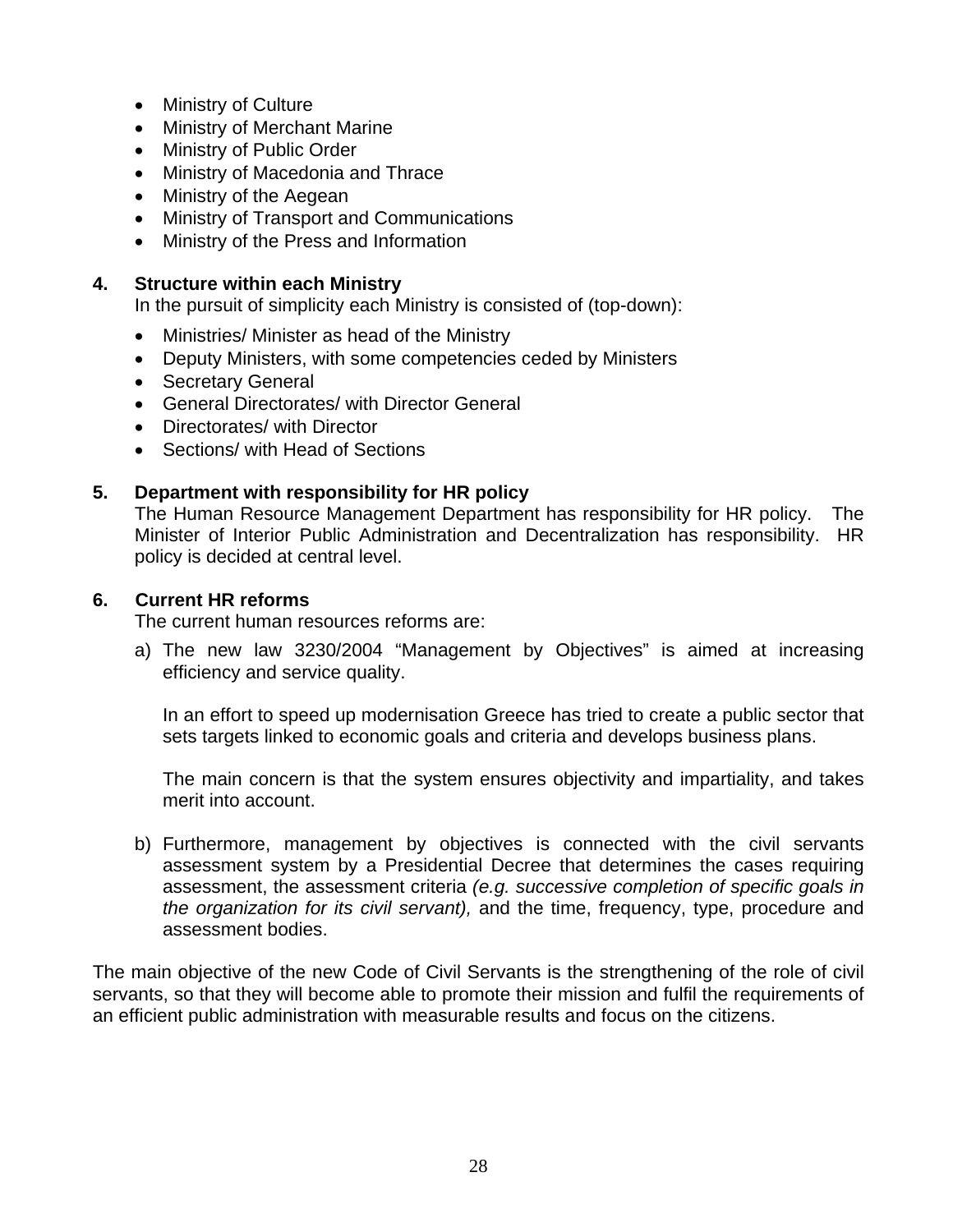## *Hungary*

#### http://www.kormany.hu/

## **1. Structure of public service**

The system of the Hungarian public service:

A. Civil service, civil servants' body -

- Central public administration
- County level public administration
- Local level public administration
- Local Authorities (local self-governments)
- B. Officials of the Armed Forces (e.g. Police, Border Guards);
- C. Public Servants employees who provide public services (e.g. health sector, teachers).

## **2. Number of public servants**

Civil servants: 110,000. employees Officials of the armed forces: 90,000. employees Public servants: 550,000. employees

## **3. Number of Ministries**

• Prime Minister's Office

There are 14 Ministries:

- Ministry of Agricultural and Rural Development
- Ministry of Cultural Heritage
- Ministry of Defence
- Ministry of Economy and Transport
- Ministry of Education
- Ministry of Employment and Labour
- Ministry of Environment and Water
- Ministry of Finance
- Ministry of Foreign Affairs
- Ministry of Interior
- Ministry of Health
- Ministry of Informatics and Communications
- Ministry of Justice
- Ministry of Youth, Family, Social and Equal Opportunities Affairs

Two Ministries without portfolio:

- Responsible for EU Affairs
- Responsible for Housing and Construction, Tourism, Regional Issues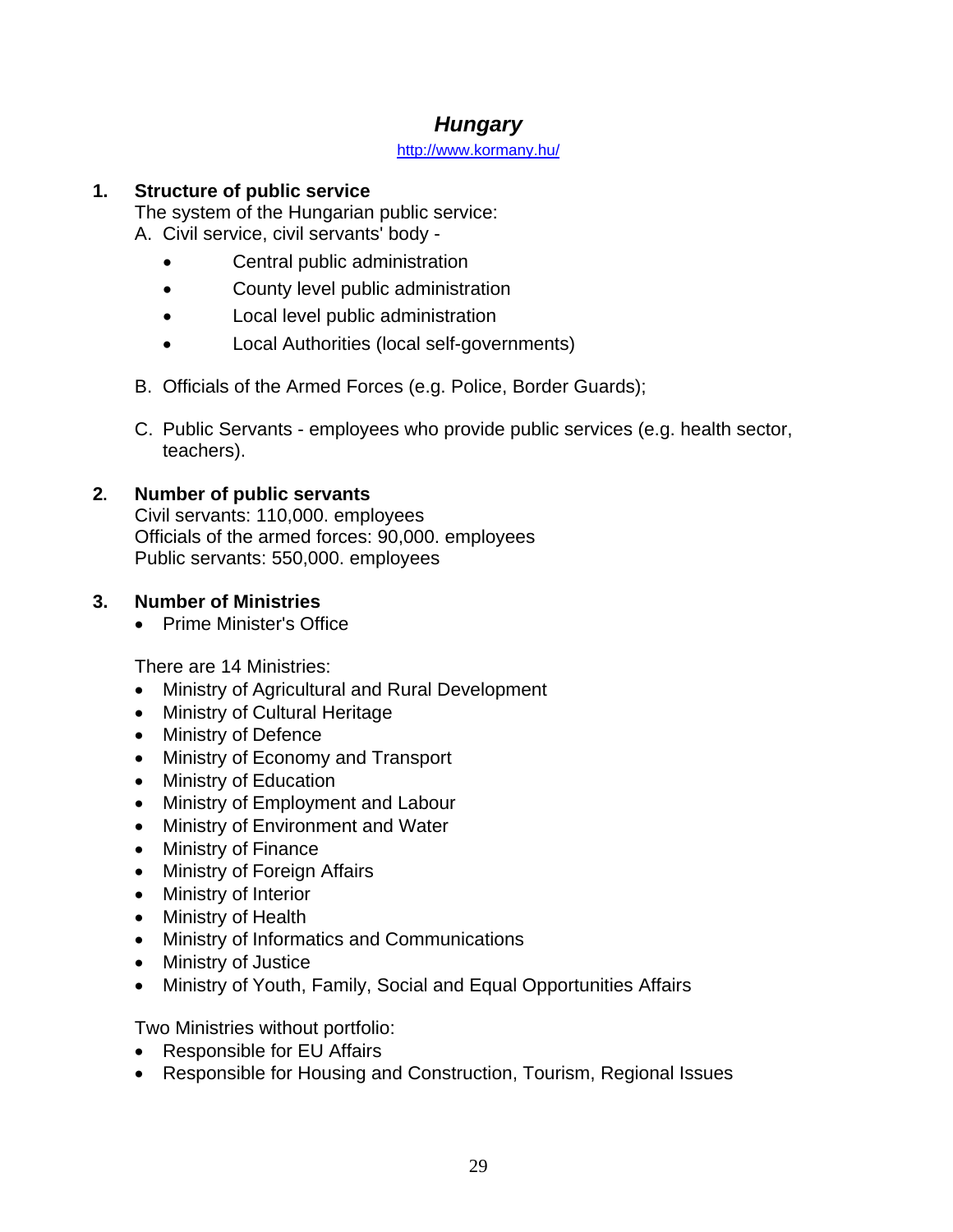- Political leaders:
- Minister
- Political State Secretary

Leaders of the administration:

- Administrative State Secretary
- Deputy State Secretary
- Head of Department
- Deputy Head of Department
- Head of Division

## **5. Department with responsibility for HR policy**

The Ministry of Interior, the Prime Minister's Office and the Ministry of Employment and Labour have responsibility for HR policy. The central HR organs have legal authorities for HR policy formulation and development of new HR systems. Under quite general policy directions of central HR organs, line organisations can enjoy a high degree of flexibility in implementing HR policies and systems.

## **6. Current HR reforms**

The Hungarian Civil Service's priorities for EU accession:

- improve civil servants education level of the EU, e.g. foreign language knowledge;
- improve civil servants professional knowledge and skills in the field of information technology;
- decentralisation of public administration (regions-microregions), deregulation;
- creating a more transparent and smaller public administration;
- increasing the efficiency and guarantee the quality;
- harmonising rules for overall public service;
- to increase the role of education, further education and the leaders' training;
- to simplify and further develop the regulation of performance appraisal and the declaration of property systems.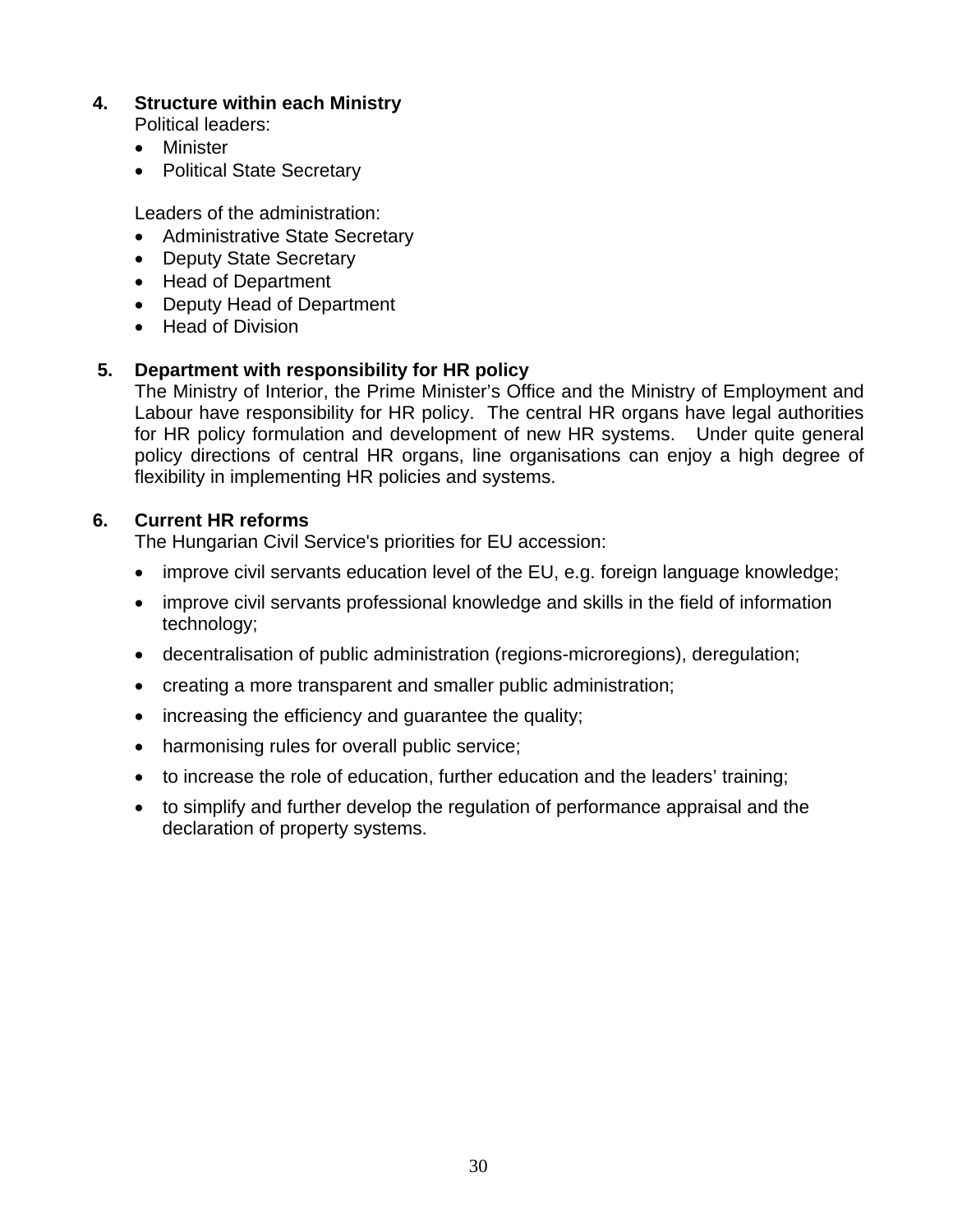## *Ireland*

#### http://www.irlgov.ie/

### **1. Structure of public service**

The Irish Public Sector comprises:

- Central Government Bodies (the "Civil Service")
- Local Government
- Health Services
- Education Services
- Defence Forces
- Garda Síochána (Police)
- Non-commercial State-Sponsored Bodies
- Commercial State-Sponsored Bodies

### **2. Number of public servants**

| Central Government Bodies (the "Civil Service") | 36,867  |
|-------------------------------------------------|---------|
| <b>Local Authorities</b>                        | 33,469  |
| <b>Health Services</b>                          | 98,723  |
| <b>Education Services</b>                       | 79,708  |
| Defence Forces                                  | 11,517  |
| Garda Síochána (Police)                         | 12,209  |
| Non-commercial State-Sponsored Bodies           | 9,088   |
| <b>Total</b>                                    | 281,581 |

### **3. Number of Ministries**

There are 15 Ministries:

- Department of Agriculture & Food
- Department of Arts, Sport and Tourism
- Department of Communications, Marine & Natural Resources
- Department of Community, Rural and Gaeltacht Affairs
- Department of Defence
- Department Education and Science
- Department of the Environment, Heritage and Local Government
- Department of Finance
- Department of Foreign Affairs
- Department of Health and Children
- Department of Justice, Equality and Law Reform
- Department of Social and Family Affairs
- Department of Enterprise, Trade and Employment
- Department of the Taoiseach (Prime Minister)
- Department of Transport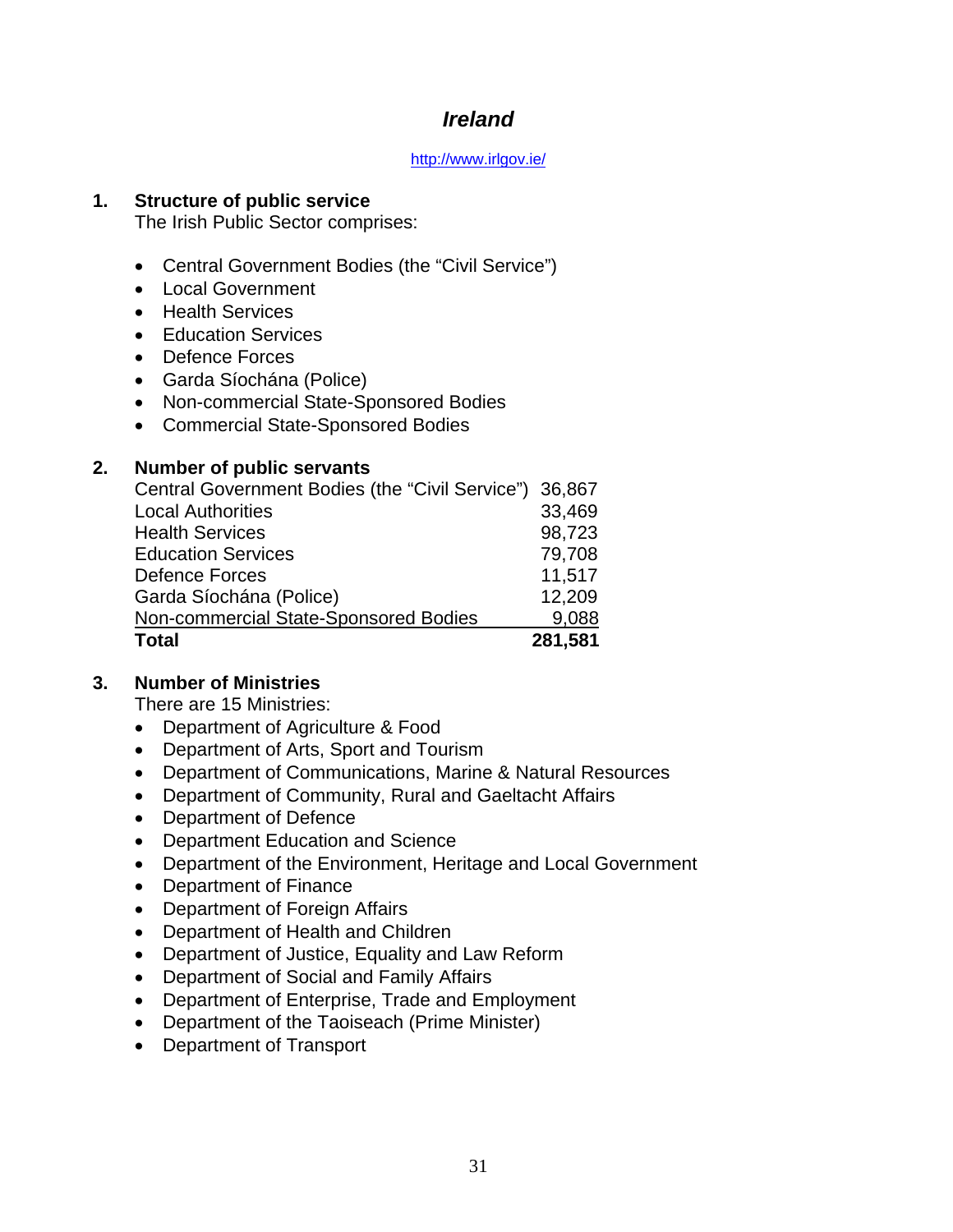- Minister
- Secretary General (Director General)
- Assistant Secretary General (Assistant Secretary General)
- Civil Servants

## **5. Department with responsibility for HR policy**

The Department (Ministry) of Finance has overall responsibility for the development and implementation of policy in relation to the pay and conditions of service of public servants.

### **6. Current HR reforms**

- Public Service Management (Recruitment and Appointments) Act 2004 has introduced reform to the recruitment of the Civil Service, the Garda Síochána and posts now within the remit of the Local Appointments Commission. It provides for the appointment of Commissioners for Public Service Appointments, to set standards for recruitment to the civil and public service and to monitor compliance and license recruitment to those public service posts in their remit.
- Ministries and other public service organisations are now able to undertake recruitment in their own right. The Commissioners license public service bodies to recruit and have the authority to alter or to revoke a licence or to issue directions to a licence holder.
- The Civil Service Regulation (Amendment) Bill 2004, currently before the Irish Parliament will give Secretaries-General (Directors General) and Heads of Ministries /Offices the power to dismiss civil servants below Principal Officer level. At and above Principal Officer level, civil servants may only be dismissed by the Minister. If a civil servant is appointed by the Government, the power of dismissal remains with the Government. The Bill will also give Heads of Department /Office a wider range of powers to deal with underperformance.
- The Civil Service Code of Standards and Behaviour covers issues such as ethics, politics and potential conflicts of interest.
- Open Recruitment In 2004, under Sustaining Progress (Social Partnership Agreement), a new provision meant that for the first time, limited open recruitment took place in the Civil Service at above existing entry levels. The number of staff to be recruited is equal to the number of staff who resigned from the Civil Service in the previous year to take up employment in the private sector or elsewhere in the public sector. This process is ongoing. Sustaining Progress also provided for a process of open recruitment to address identified skills shortages within government Ministries /Offices. This process is ongoing and it is expected that the first recruitment under this initiative will take place in 2005.
- Merit Based Promotion The greater use of competitive, merit-based promotions within Ministries /Offices has been introduced and will be progressed in the Civil Service. Ministries /Offices have been asked to agree targets for competitive promotions towards which they will progress in the short to medium term.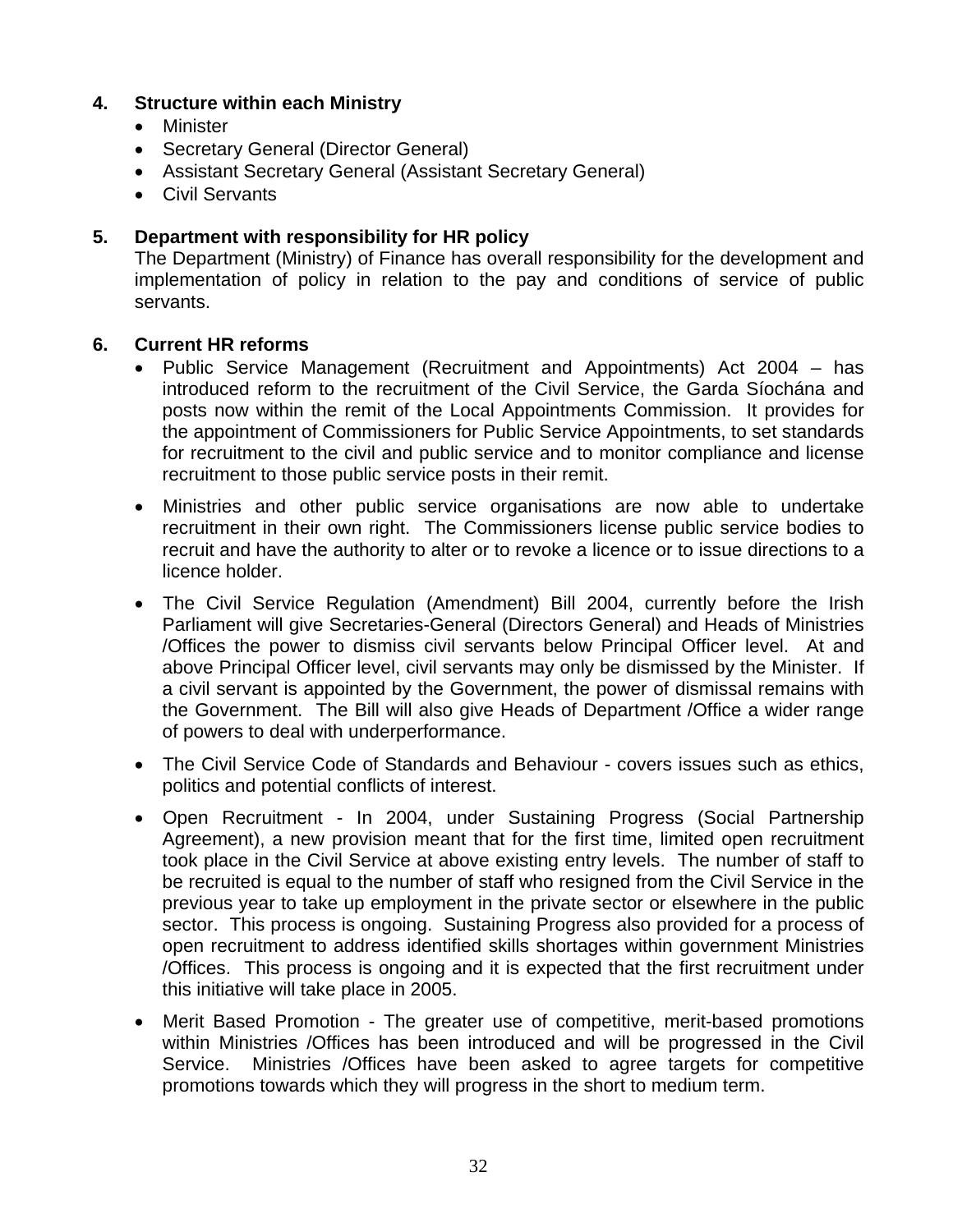Eligibility for Promotion - To further increase the mobility of staff, service requirements for eligibility for all promotion competitions were reduced by one year, subject to a minimum of two years service, with effect from mid-2003.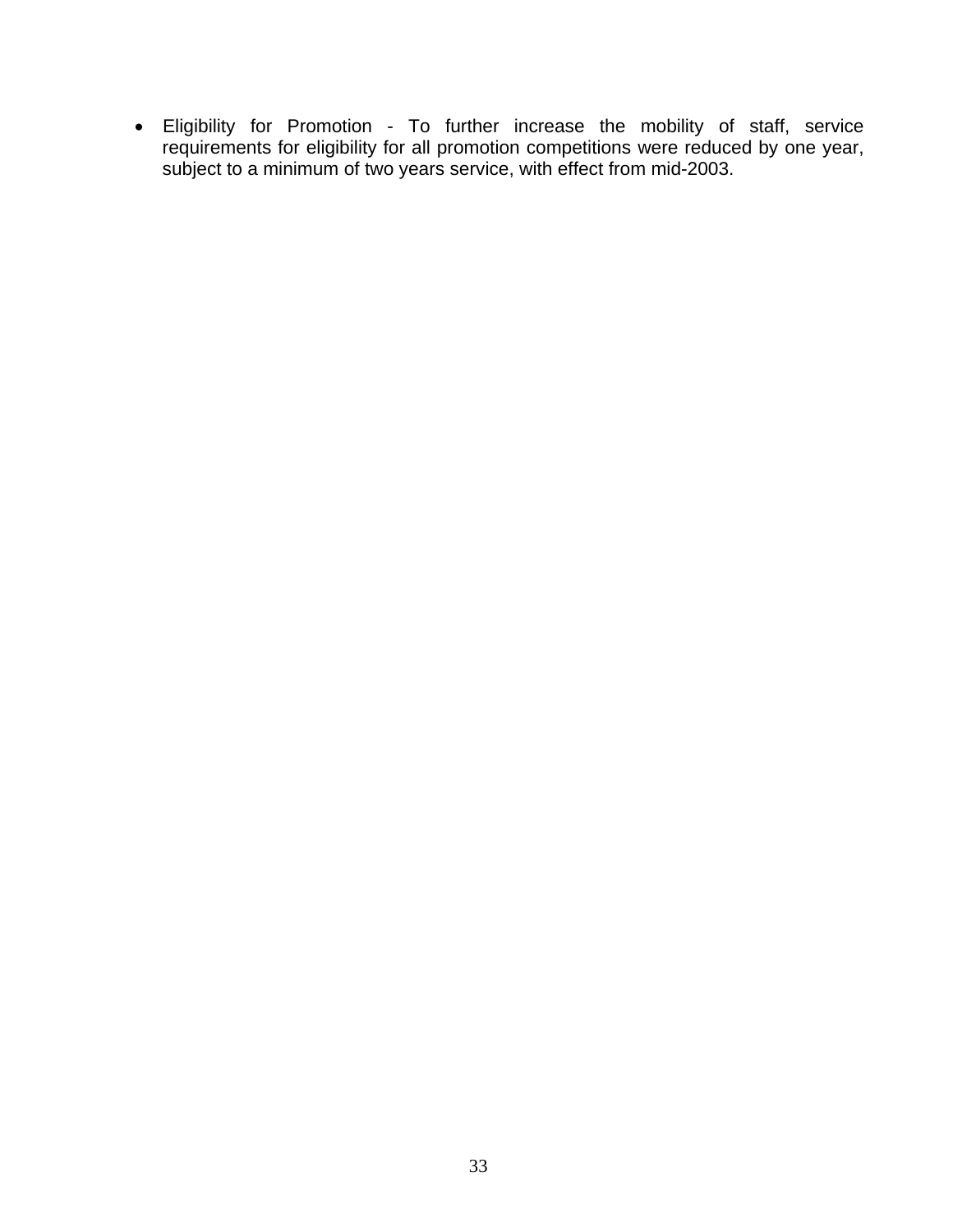## *Italy*

http://palazzochigi.it/ (ITALIAN only) / http://www.esteri.it/eng/index.htm (Ministry of Foreign Affairs)

## **1. Structure of public service**

The Italian public administrations are State administrations (Ministries and Agencies), national public bodies, schools, universities, regional and local administrations. Other public bodies are under the control of regional and local administrations (e.g. local health administrations).

## **2. Number of public servants**

The total number of public servants in Italy is 3,377,918 (2002). This total includes:

| <b>Sector</b>                   | <b>Year 2002</b> |
|---------------------------------|------------------|
| National Health Service         | 692.002          |
| Public bodies                   | 62.873           |
| <b>Research Institutions</b>    | 16.992           |
| Regions and local autonomies    | 605.392          |
| Ministries                      | 261.915          |
| <b>Other State Institutions</b> | 34.368           |
| School <sup>1</sup>             | 1.130.658        |
| Universities                    | 113.393          |
| Police                          | 321.673          |
| Army                            | 125.564          |
| Judges                          | 10.514           |
| Diplomatic career               | 1.007            |
| Prefectoral career              | 1.567            |
| Total                           | 3.377.918        |

*Source*: Ministero dell'Economia e delle Finanze - Dipartimento della Ragioneria Generale dello Stato, Conto annuale 2002 sul pubblico impiego (http://www.contoannuale.tesoro.it)

## **3. Number of Ministries**

- 1. Presidency of the Council of Ministers, with the following departments:
	- a) Affari regionali (Regional Affairs)
	- b) Attuazione programma di governo (Government program implementation)
	- c) Funzione pubblica (Department for Pblic Administration)
	- d) Innovazione e tecnologie (Innovation and Technologies)
	- e) Italiani nel mondo (Italians in the World)
	- f) Pari opportunità (Equal Opportunities)
	- g) Politiche comunitarie (Comunitary Policies)
	- h) Riforme istituzionali e devoluzione (Institutional Reforms and Devolution)
	- i) Rapporti con il Parlamento (Relations with the Parliament)
- 2. Esteri (*Foreign Affairs*)
- 3. Interno (*Interior*)
- 4. Giustizia (*Justice*)
- 5. Economia e Finanze (*Economy*)
- 6. Attività produttive (*Productive Activities*)

 $\frac{1}{1}$  $1$  Of which 198.823 annual and non-annual fixed term personnel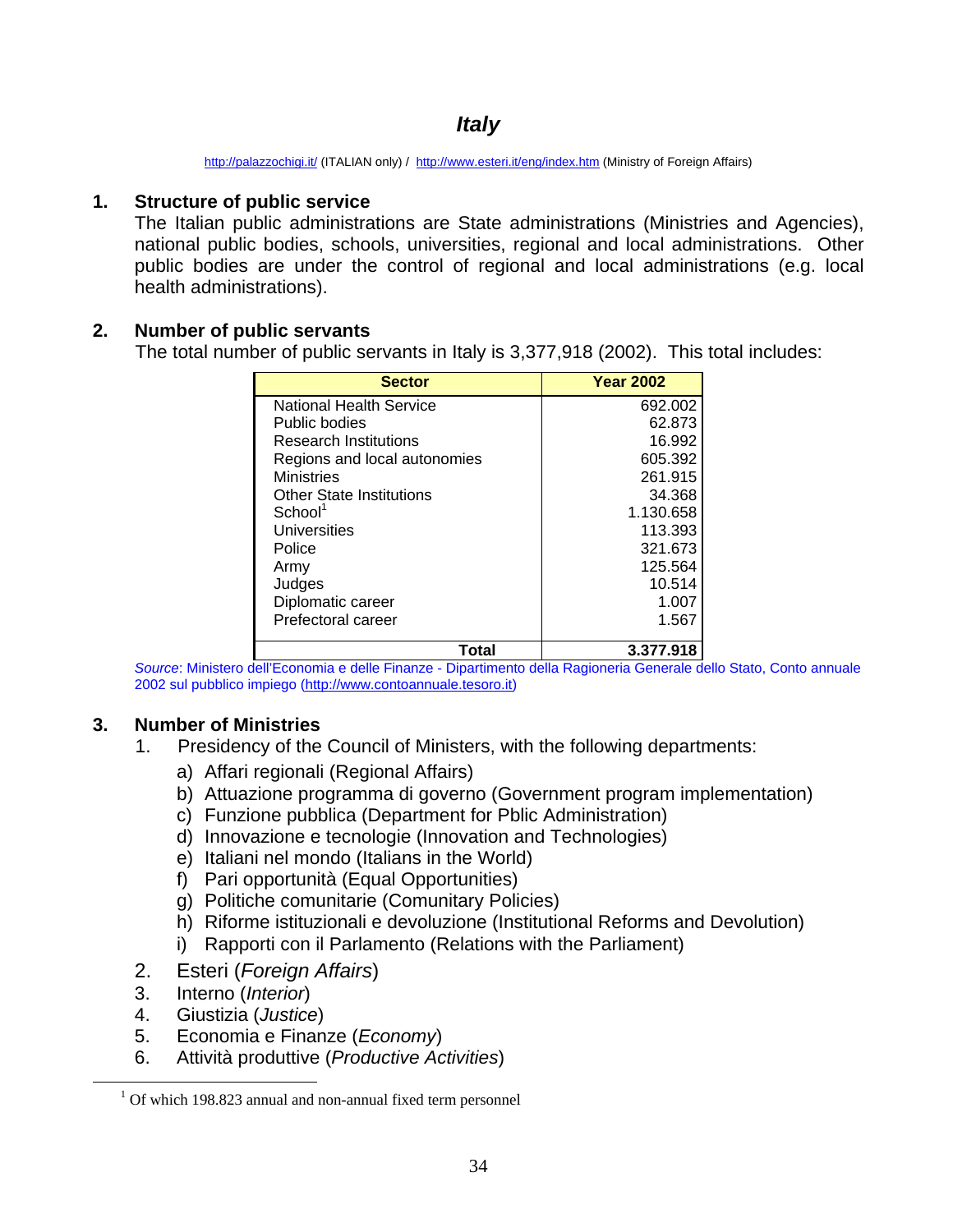- 7. Istruzione, università e ricerca scientifica (*Education*)
- 8. Lavoro e politiche sociali (*Labour*)
- 9. Difesa (*Defence*)
- 10. Politiche agricole e forestali (*Agricultural Policies*)
- 11. Ambiente e tutela del territorio (*Environment*)
- 12. Infrastrutture e trasporti *(Infrastructures and Transports*)
- 13. Salute (*Health*)
- 14. Beni e attività culturali (*Cultural Goods and Activities*)
- 15. Comunicazioni (*Communications*)

We have generally two organisational types for Ministries:

- 1. *Departments and Agencies* (e.g. Ministry of Economy and Finances): Organisational (non-technical) and various agencies (e.g. Fiscal Agencies and the Agency Industry Defence), have technical-operational competencies and are subject to the directives and the vigilance of the Minister. Agencies may have more or less autonomy; they may have a specific juridical personality (Fiscal Agencies have great autonomy). There are Directors of a Department and Directors of an Agency.
- 2. *Directorates General* (e.g. Ministry of Health): there are many offices at DG level and they have a Secretary General for general co-ordination.

## **5. Department with responsibility for HR policy**

HR policy for State Administrations, public Agencies and public bodies is dealt with by the Department for Public Administration (Dipartimento della funzione pubblica) in the Presidency of the Council of the Ministers. Other Ministries are also involved (e.g. Ministry of Labour, Ministry of Economy). At regional and local level there is a certain autonomy and each region and local administration organises its own personnel. However, this system is due to change.

### **6. Current HR reforms**

HR policies (mainly for the State Administrations, the Agencies and the public national bodies) are decided by the Minister for Public Administration. The main intervention areas are: training, personnel administration, administrative innovation, inspection function. Some relevant decisions (limitations to the number of civil servants, recruitment - to keep the expenses within the budget provisions) are taken at central level even for regional and local administrations. In this case, considering the regional and local autonomy, the staff consistency and hiring limitations in relation to financial restrictions are taken with negotiations between the Government and regional and local representatives.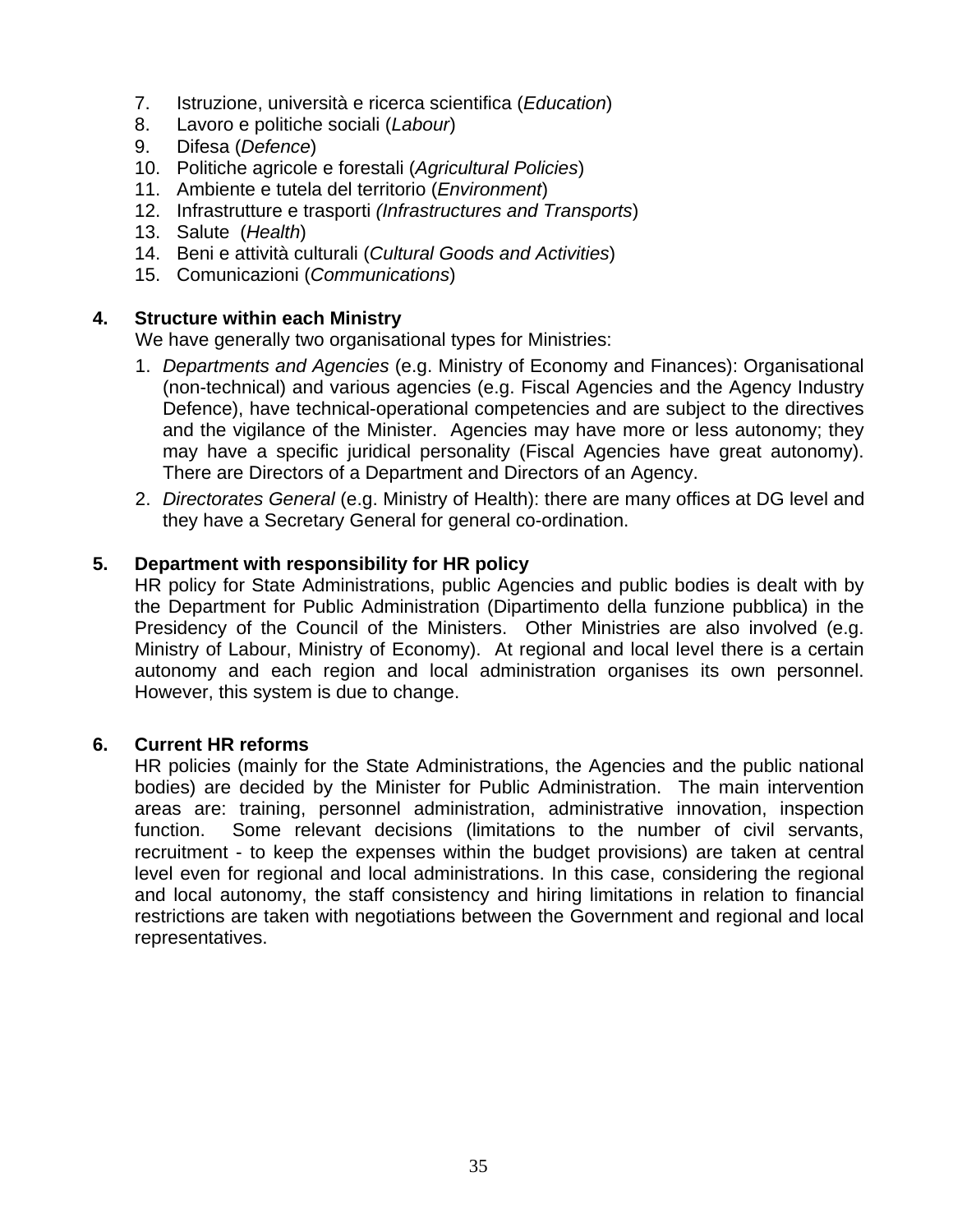## *Latvia*

#### http://www.mk.gov.lv/index.php/en/?id=1

#### **1. Structure of public service**

Latvian public service is formed of civil service, which includes all the institutions of direct administration (ministries and their subordinate institutions) and local or indirect administration. Local administration is not included in the civil service.

### **2. Number of public servants**

 The general civil service means mainly staff of the ministries, specialised civil service comprises diplomats, policemen, firemen, boarder guards, tax inspectors and other State Revenue Service staff.

|                                  | No. of<br>institutions | No. of<br>Civil<br>Servant<br>positions | No. of<br><b>Civil</b><br><b>servants</b> | No. of<br>employees   Personnel | No. of | % of civil<br>servants out of<br>the whole public<br>administration<br>personnel |
|----------------------------------|------------------------|-----------------------------------------|-------------------------------------------|---------------------------------|--------|----------------------------------------------------------------------------------|
| <b>General Civil Service</b>     | 91                     | 7370                                    | 6667                                      | 5972                            | 12639  | 53%                                                                              |
| <b>Specialised Civil Service</b> | 12                     | 22482,5                                 | 21048                                     | 3811                            | 24859  | 85%                                                                              |
| Total                            | 103                    | 29852,5                                 | 27715                                     | 9783                            | 37498  | <b>74%</b>                                                                       |

## **3. Number of Ministries**

 There are **15 Ministries** and **2 Secretariats** - Ministers for Special Assignment for Electronic Government Affairs and in Society Integration Issues. The Ministries are:

- Ministry of Foreign Affairs
- Ministry of Defence
- Ministry of Justice
- Ministry of Finances
- Ministry of Interior
- Ministry of Health
- Ministry of Welfare
- Ministry of Transport and Communication
- Ministry of Regional Development and Local Administration
- Ministry of Education and Science
- Ministry of Environment
- Ministry of Culture
- Ministry of Agriculture
- Ministry of Economics
- Ministry of Children & Family Affairs
- Children & Family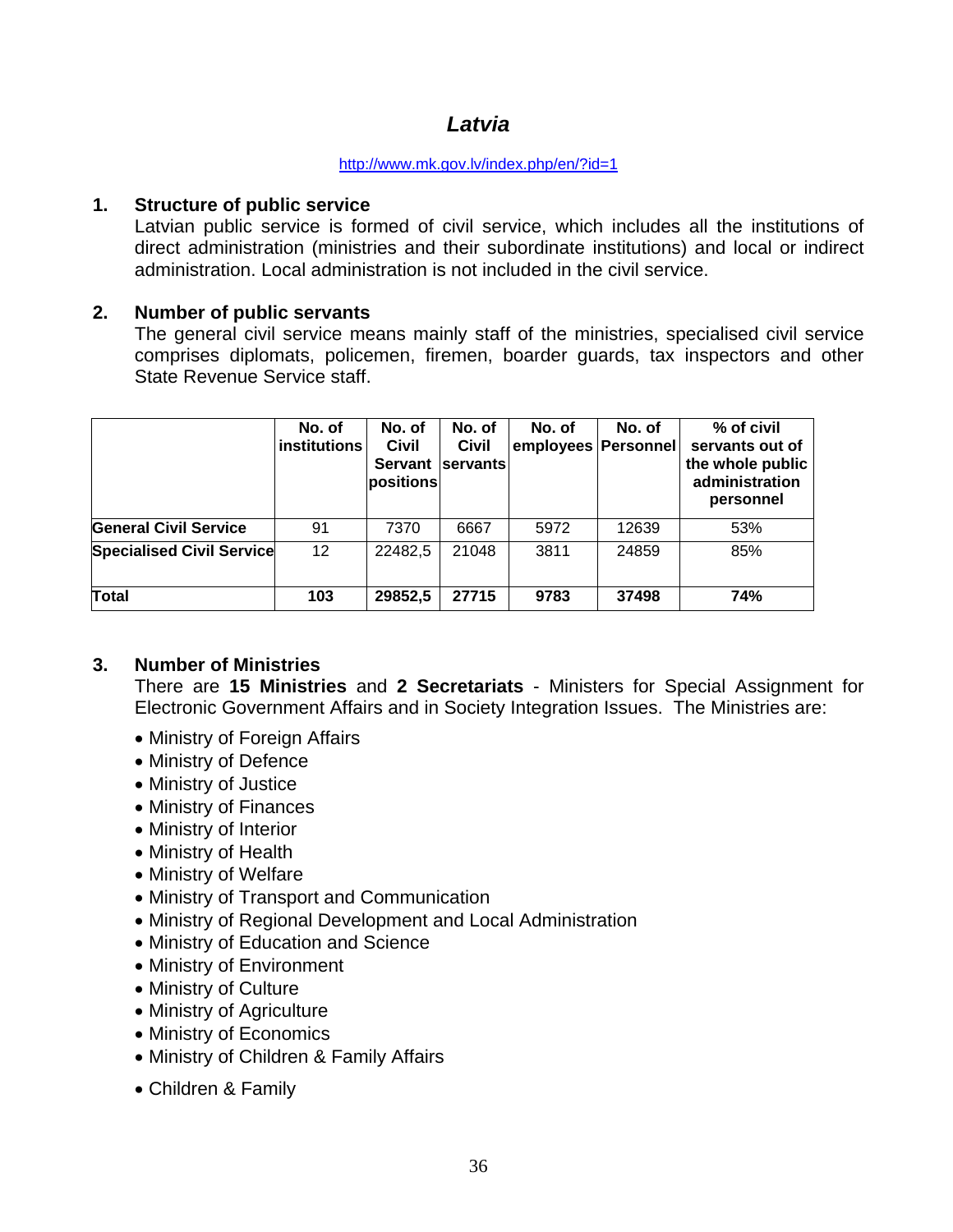### **4. Structure within each Ministry**

 The structure of Ministries are: a Minister, a State Secretary, Deputy State Secretaries, Heads of Departments, Heads of Divisions, senior officers.

### **5. Department with responsibility for HR policy**

 The civil service development policy is the responsibility of State Chancellery, which is directly subordinated to the Prime Minister. The relevant department within State Chancellery is Policy Coordination Department. The deputy manages the Division of Public Administration Reforms, which is responsible for the development of civil service and HR policy.

 General HR policy is decided at the central level and defined in the Civil Service Law and relevant secondary legislation. However, ministries are autonomous in the practical, everyday implementation of the HR principles - personal selection and recruitment, design of professional development programmes and performance appraisal is carried out in decentralised way in every ministry, but co-ordinated at the central level.

#### **6. Current HR reforms**

- The most important pay reform, which will be supported by the restructuring of job classification system of civil service.
- Education and professional development system is being revised in order to enhance the administrative capacity of Latvian public service.
- The concept is being drafted on inclusion of local authorities in the system of civil service

 These reforms will be carried out over a period of 1-2 years and should be completed by the end of 2006.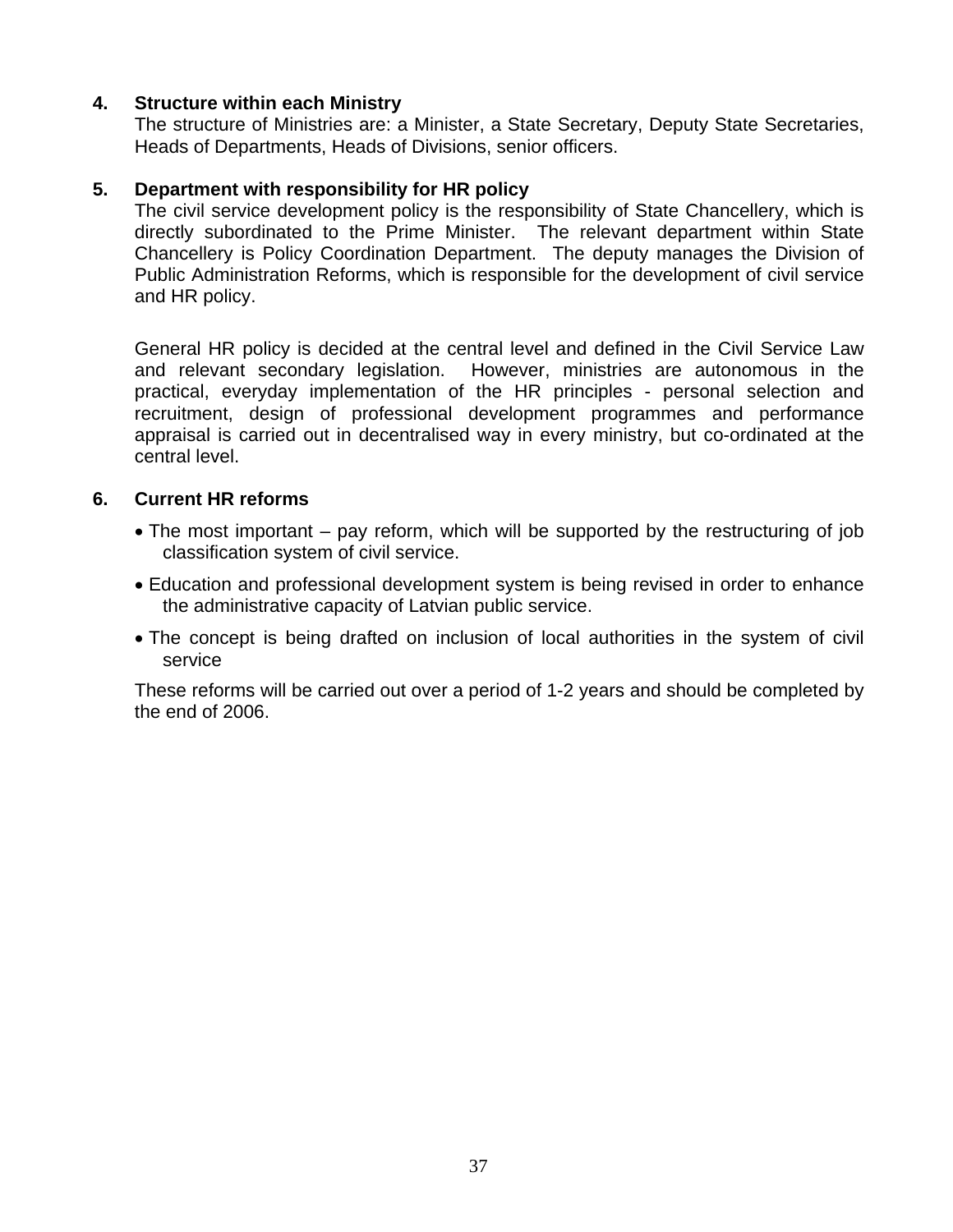# *Lithuania*

#### http://www3.lrs.lt/pls/inter/w4\_home.int\_ang

#### **1. Structure of public service**

Lithuanian public service is at all levels, central, regional and local.

The positions of public servants are divided into:

- 1) career public servants;
- 2) public servants of political (personal) confidence;
- 3) public managers;
- 4) statutory public servants.

### **2. Number of public servants**

There are approximately 27,000 public servants. Statutory public servants (such as policemen, firemen, etc.) are not included in this number.

### **3. Number of Ministries**

There are 13 Ministries:

- Ministry of Agriculture
- Ministry of Culture
- Ministry of Economics
- Ministry of Education and Science
- Ministry of Environmental Protection
- Ministry of Finance
- Ministry of Foreign Affairs
- Ministry of Health Care
- Ministry of Interior
- Ministry of Justice
- Ministry of National Defence
- Ministry of Transport and Communications
- Ministry of Social Security and Labour

## **4. Structure within each Ministry**

The structure within each Ministry is unified. In each Ministry there is: a Minister (politician), Vice Minister (public servant of political (personal) confidence), State Secretary (career public servant), Under Secretaries (career public servant), Advisers and Assistants of the Minister (public servants of political (personal) confidence).

The Ministry is divided into Departments and Divisions. Accordingly, there are Heads (Directors) of Departments and Heads of Divisions. In Departments there is also a Deputy Director, Chief Specialists, Senior Specialists and Specialists. The number of Chiefs, Senior Specialists and Specialists can vary.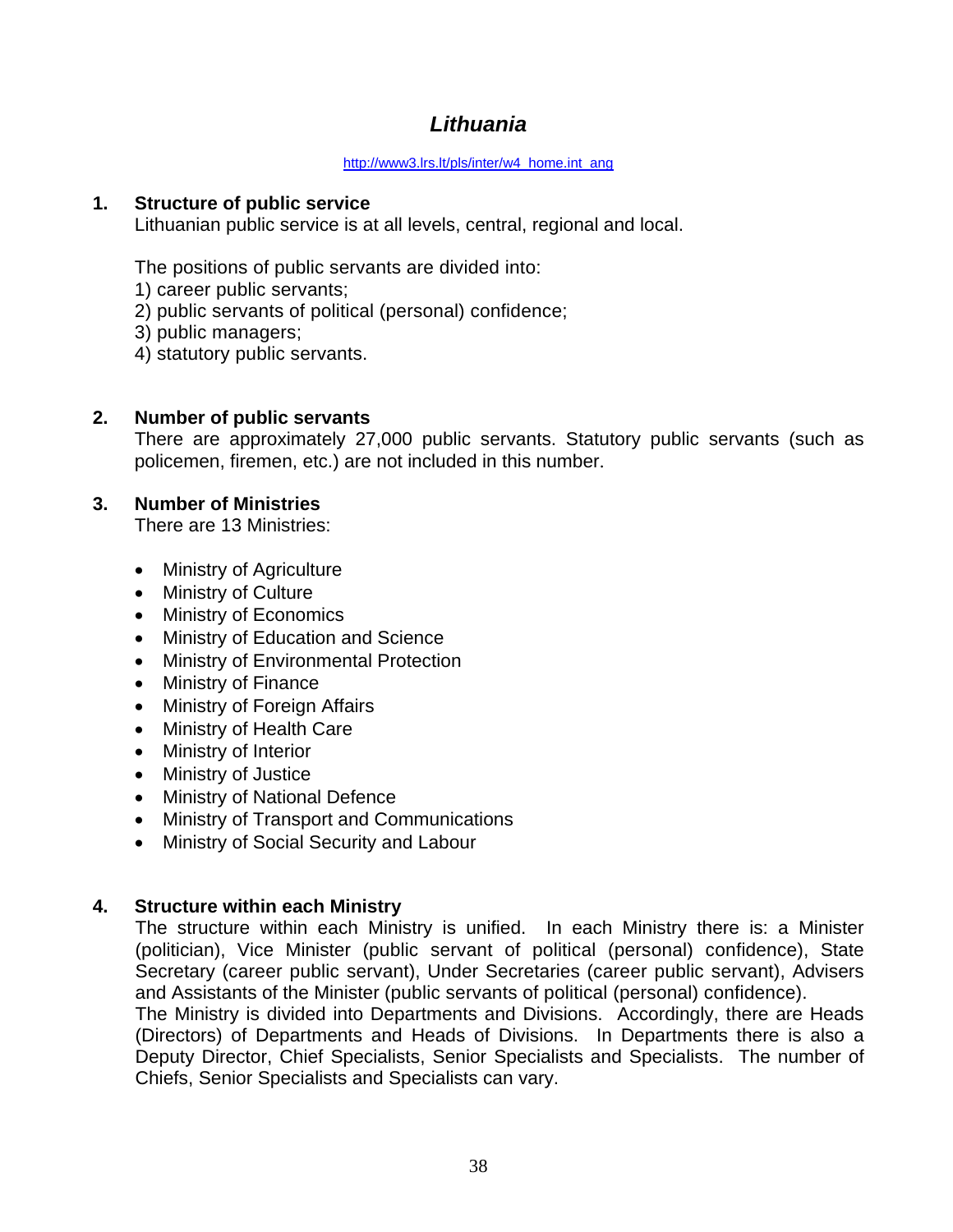#### **5. Department with responsibility for HR policy**

The Ministry of Interior is responsible for the public service policy. HR policy is decided at central level.

Public Service Department under the Ministry of the Interior is responsible for the control of the implementation of Law on Public Service.

#### **6. Current HR reforms**

Recently the Government of Republic of Lithuania has approved Public Administration Development until 2010 Strategy and implementation plan of this strategy. The following objectives in the field of public service have been set – strengthen the administrative capacities of the public service and improve its image.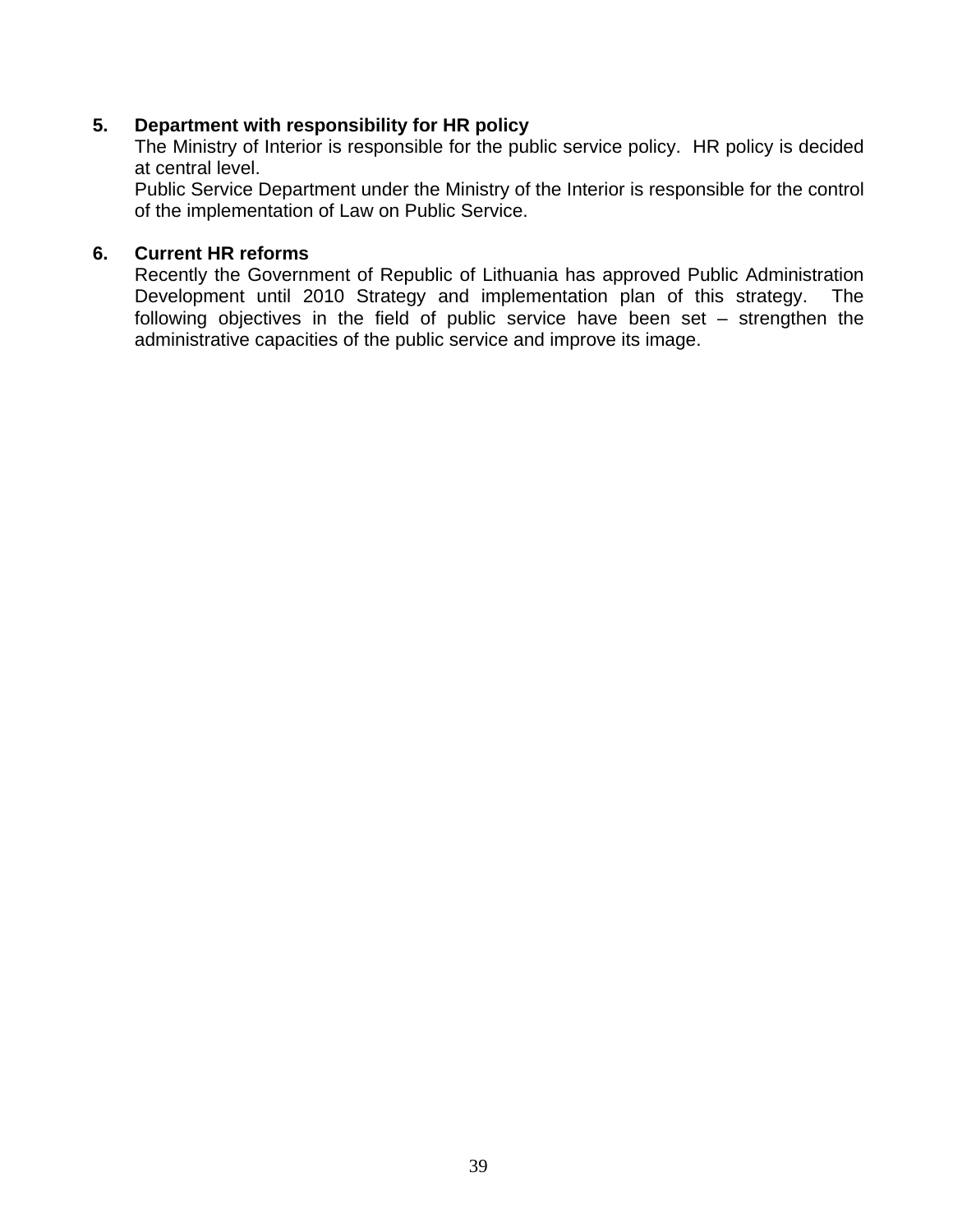# *Luxembourg*

http://www.gouvernement.lu/ (FRENCH with English content)

#### **1. Structure of public service**

The Luxembourg public service is divided into 5 categories:

- General administration
- Judiciary
- Police Force
- Education
- Religion

### **2. Number of public servants**

Staff numbers for 2004 were:

| General Administration | 5,018 |
|------------------------|-------|
| Judiciary              | 444   |
| <b>Police Force</b>    | 1,807 |
| Education              | 6,667 |
| Religion               | 276   |
|                        |       |

### **Total 14,212**

### **3. Number of Ministries**

There are 19 Ministries:

- Ministry of State
- Ministry for Foreign Affairs and Immigration,
- Ministry of Agriculture, Rural Development and Viticulture
- Ministry of Middle Class, Tourism and Housing
- Ministry of Culture, Higher Education and Research
- Ministry of Economy and External Trade
- Ministry of Equal Chances
- Ministry of National Education and Professional Training
- Ministry of the Environment
- Ministry for Family and Integration
- Ministry of Finance
- Ministry of the Public Service and Administrative Reform
- Ministry of the Interior
- Ministry of Justice
- Ministry of Health
- Ministry of Social Security
- Ministry of Transport
- Ministry of Work and Employment
- Ministry of Public Works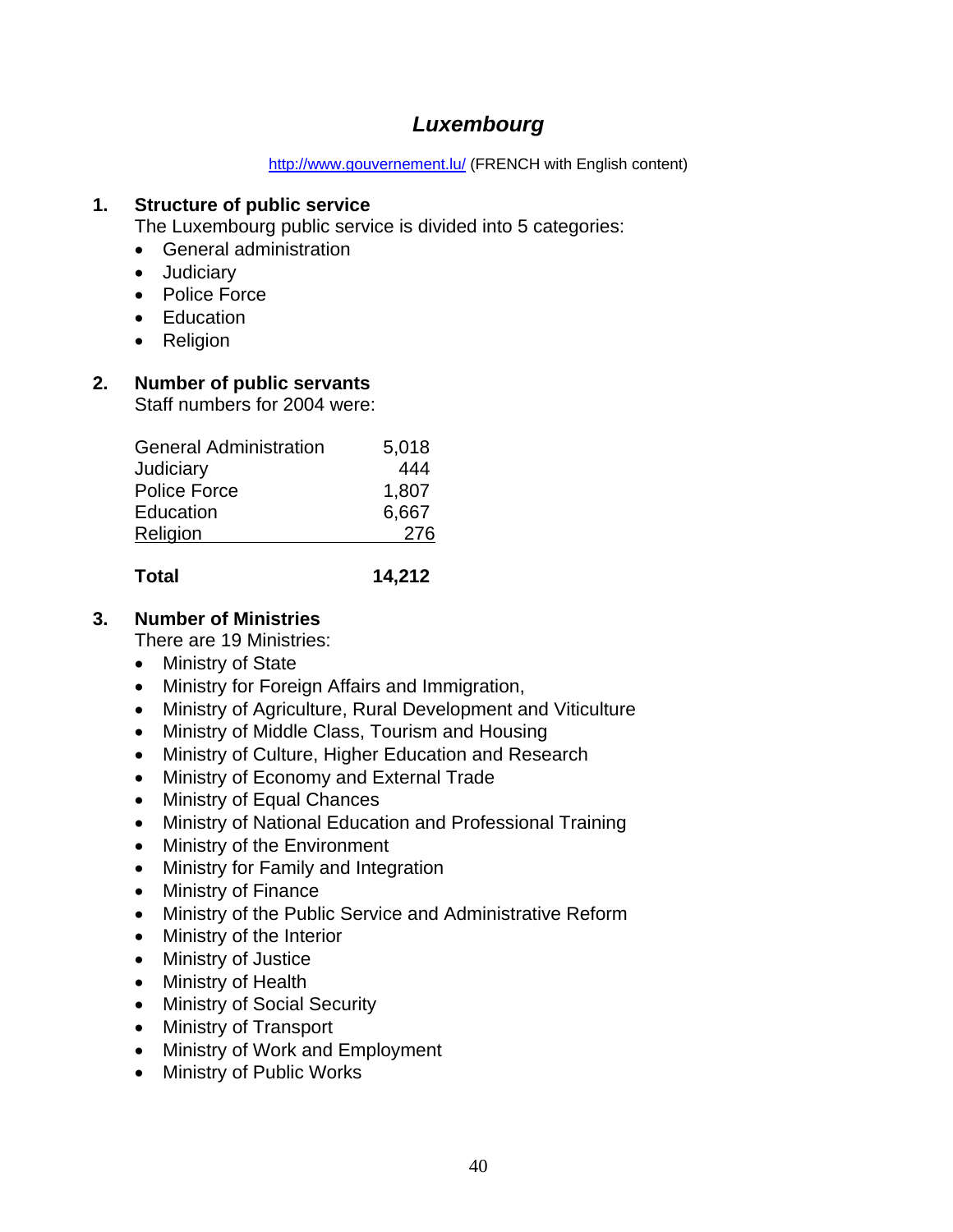#### **4. Structure within each Ministry**

All the Ministries are placed under the authority of a Minister who is sometimes assisted by a Secretary of State (currently the Government has thirteen Ministers, one delegate Minister and one Secretary of State).

The levels below consist of General Administrators, First Advisors of Government or Advisors of Government.

Where a Ministry is subdivided, each section is headed by a manager.

#### **5. Department with responsibility for HR policy**

The Ministry for the Public Service and Administrative Reform is responsible for the general policy for personnel and management of all State personnel. In the framework of objectives set and decisions taken by the Government, it devises and draws up the laws, payments, orders and circulars regarding the Public Service.

Decisions to hire personnel are made by the Council of Government, on the advice of a Commission, called the Savings and Rationalisation Commission (SRC). Each year, the SRC sends, via the Prime Minister, a circular to the ministerial departments and the administrations, inviting them to detail their requirements for additional personnel. The SRC examines these proposals and submits to the Prime Minister recommendations within the budgetary law. The recruitment of civil servants is done by way of competitive examination organised by the Ministry for Public Service and Administrative Reform (MPSAR). The final selection of the successful candidates is made by the different ministerial departments in collaboration with the MPSAR.

#### **6. Current HR reforms**

Within the framework of a recent reform of the recruitment process for the Public Service, based on several grand-ducal regulations dated 30 January 2004, the Government introduced the possibility of submitting the successful candidates to a psychological evaluation in order to match the best candidate to each vacancy. For the final allocation of a candidate to a certain position, their written test, their working experience and their psychological evaluation will be taken into account. To this end, different ministerial departments and administrations act in consultation with the MPSAR.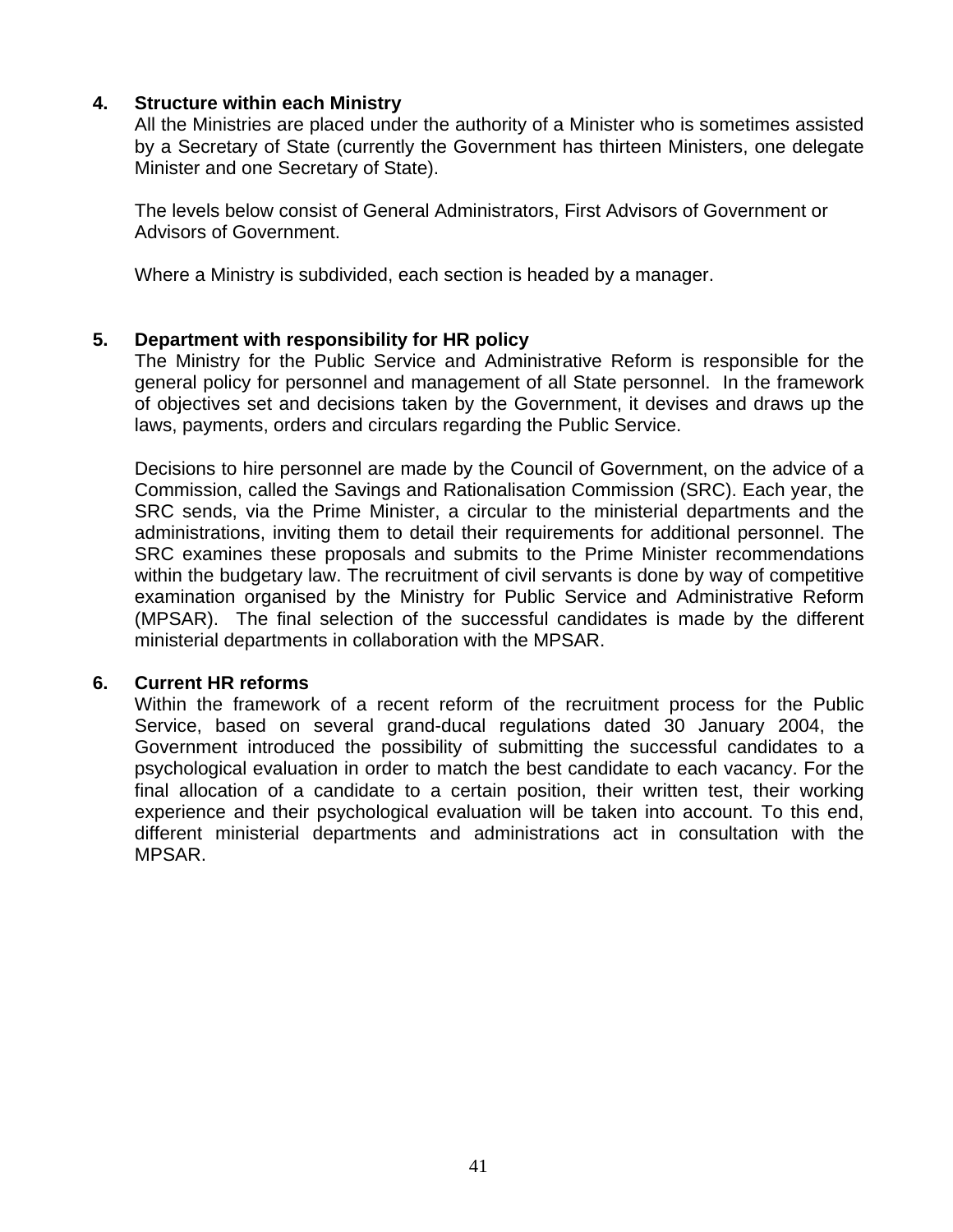# *Malta*

#### http://www.gov.mt/index.asp?l=2

#### **1. Structure of public service**

The entire Maltese public sector can be classified into:

- Ministries and departments of government,
- Statutory corporations and authorities, including autonomous regulatory bodies,
- Government owned limited liability companies and foundations, and
- Local councils.

In general, the public service consists of Ministries and departments. The public service of Malta is broader in scope than that of many larger countries since, given the country's small size, most public functions are the responsibility of the central government.

#### **2. Number of public servants**

The total number of people working in the entire public sector is 47,285 and this represents 34.6% of the Maltese working population. This includes the number of people employed by the public service which is 30,069 and represents 22.3% of the working population.

#### **3. Number of Ministries**

There are 14 Ministries in Malta:

- Office of the Prime Minister
- Ministry for Social Policy
- Ministry of Education
- Ministry of Finance and Economic Affairs
- Ministry for Tourism
- Ministry for Transport and Communications
- Ministry for Justice and Home Affairs
- Ministry for Resources and Infrastructure
- Ministry for Gozo
- Ministry of Health
- Ministry for Information Technology and Investment
- Ministry for Foreign Affairs
- Ministry for Rural Affairs and the Environment
- Ministry for Youth and the Arts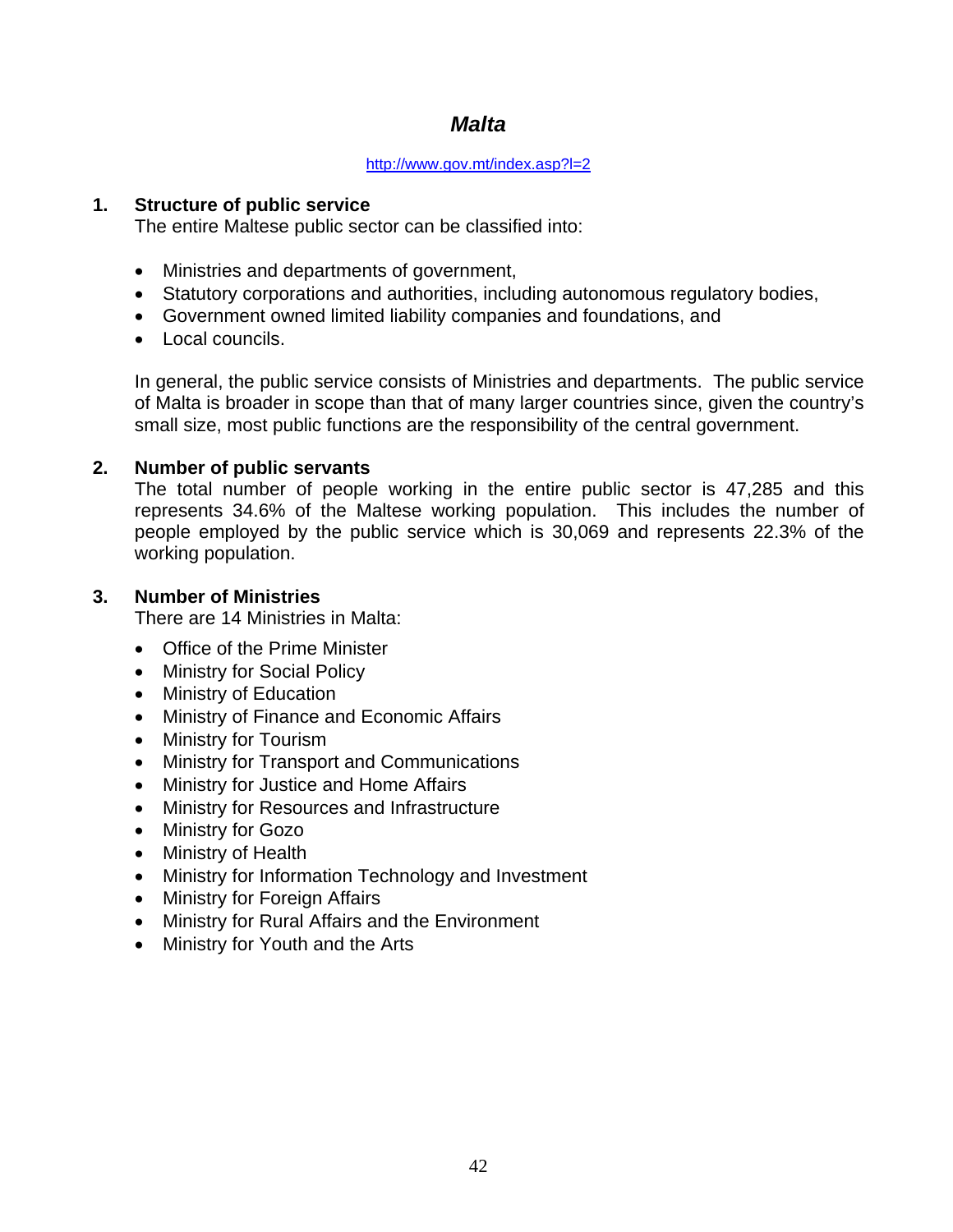### **4. Structure within each Ministry**

The senior management structure of the Public Service in each Ministry consists of the following levels:

- Permanent Secretary
- Director General
- Director
- Assistant Director

### **5. Department with responsibility for HR policy**

HR policy is currently formulated and regulated centrally through the Management and Personnel Office within the Office of the Prime Minister, with the approval of the Public Service Commission in matters relating to appointments. However, delegation of management powers in the field of Human Resource Management is under way. Disciplinary powers have already been delegated to department heads under new rules which came into effect in 2000. Discussions are being held with the Public Service Commission on the delegation of staffing powers.

#### **6. Current HR reforms**

The Maltese Public Service is today facing stiff competition from the private sector in the recruitment of highly skilled and adequately qualified staff. As a result, measures to enhance the attractiveness and image of the Public Service are continuously being explored. Over the past few years several improvements in the conditions of service were made. These included:

- The introduction of the concept of a "responsibility break" (in terms of which employees who are entrusted with the care of a dependent elderly parent or a disabled child or spouse would be entitled to a period of unpaid leave).
- The introduction of arrangements enabling full-time Government employees to work on the basis of a reduced time-table, subject to certain conditions.
- A review of all the allowances payable to public officers.
- An upward revision of the salary structure.

Various measures have been introduced to promote female participation in public sector employment and better combine professional careers with family life, thereby also increasing the number of women in senior positions. In addition to reduced hours, as mentioned above, these measures also include extended maternity leave and parental leave of up to 3 years which can be taken by either the husband or the wife, or shared if both spouses are public officers.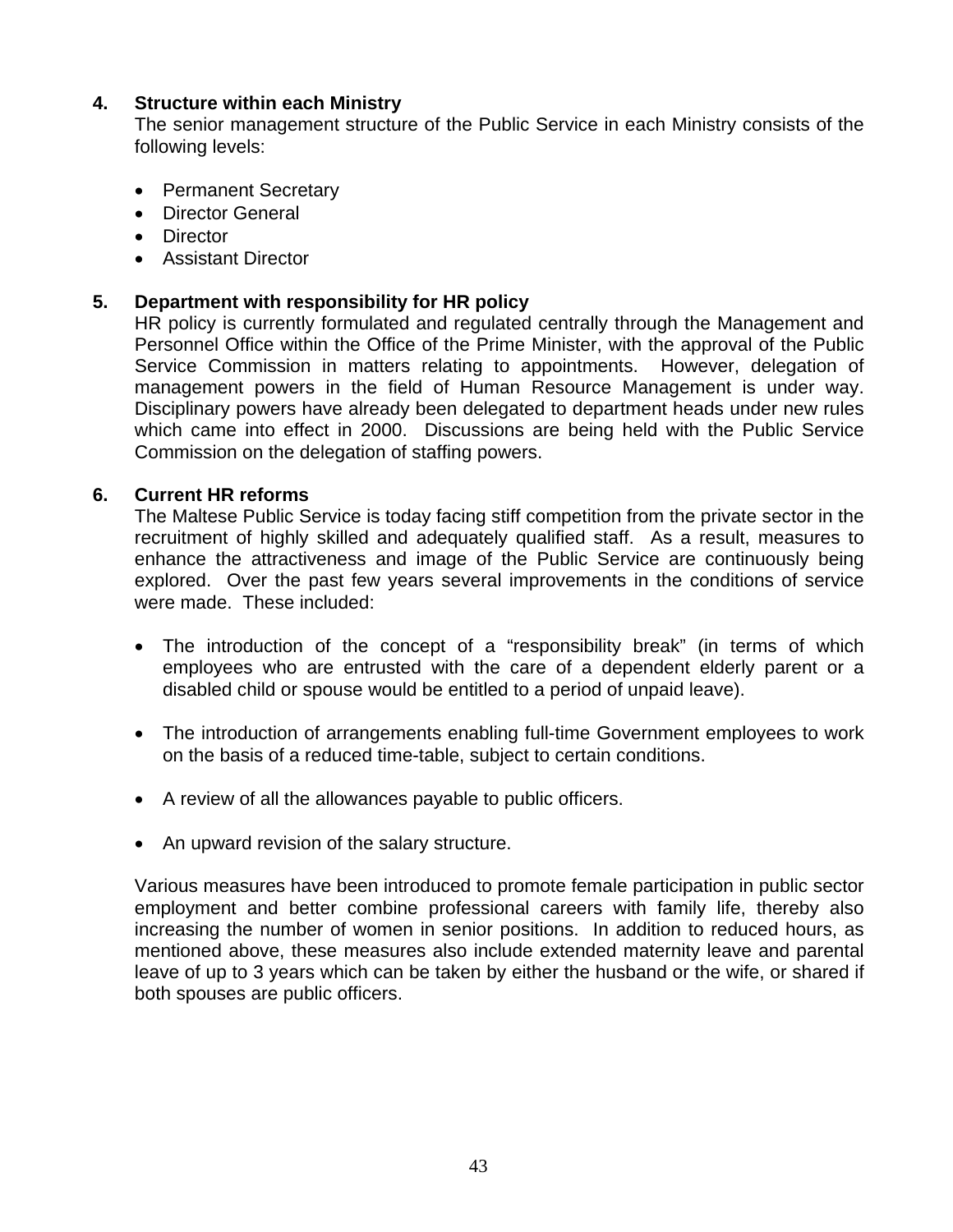# *Poland*

### http://www.kprm.gov.pl/english/index.html

### **1. Structure of public service**

- *A. The Polish state administration comprises:* 
	- 1) supreme and central institutions (e.g. Sejm, Senat, Office of the President, ministries, central offices),
	- 2) foreign service units, i.e., foreign offices of state administration organs, cultural centres abroad),
	- 3) separate government administration (e.g., fiscal chambers and offices, statistical offices, regional accounting chambers),
	- 4) joint government administration (e.g., voivodship offices, voivodship trade inspectorates, monument preservation voivodship services, veterinary voivodship inspectorates, board of education),
	- 5) delegate offices of ministries and central offices,
	- 6) other state units (e.g., regional accounting chambers, the National Labour Inspectorate, self-government appeal councils).

## *B. Local self-government administration comprises:*

- 1) gminas and cities with powiat status:
	- a) gmina offices and auxiliary service entities (e.g. municipal service entities),
	- b) offices of cities with powiat status and auxiliary service entities (e.g., geodetic and cartographic documentation centers),
- 2) powiats, i.e., powiat starosta offices and auxiliary service entities (e.g., public road boards);
- 3) voivodships, i.e., marshals' offices and voivodship self-government organizational entities (e.g., drainage and water facility boards).

On 31 XII 2003 there were 16 voivodships, 314 powiats, 65 cities with powiat status and 2478 gminas.

## **2. Number of public servants**

In 2003, total employment in the public administration was 356.874, which includes:

- State administration 162.244
	- There are some 103.000 members of the Civil Service Corps (average employment in 2004) divided into two categories:
		- civil service employees (some 100.800 97,9%),
		- civil servants (some  $2.130 2.1\%$ ).
- Local self-government administration 194 665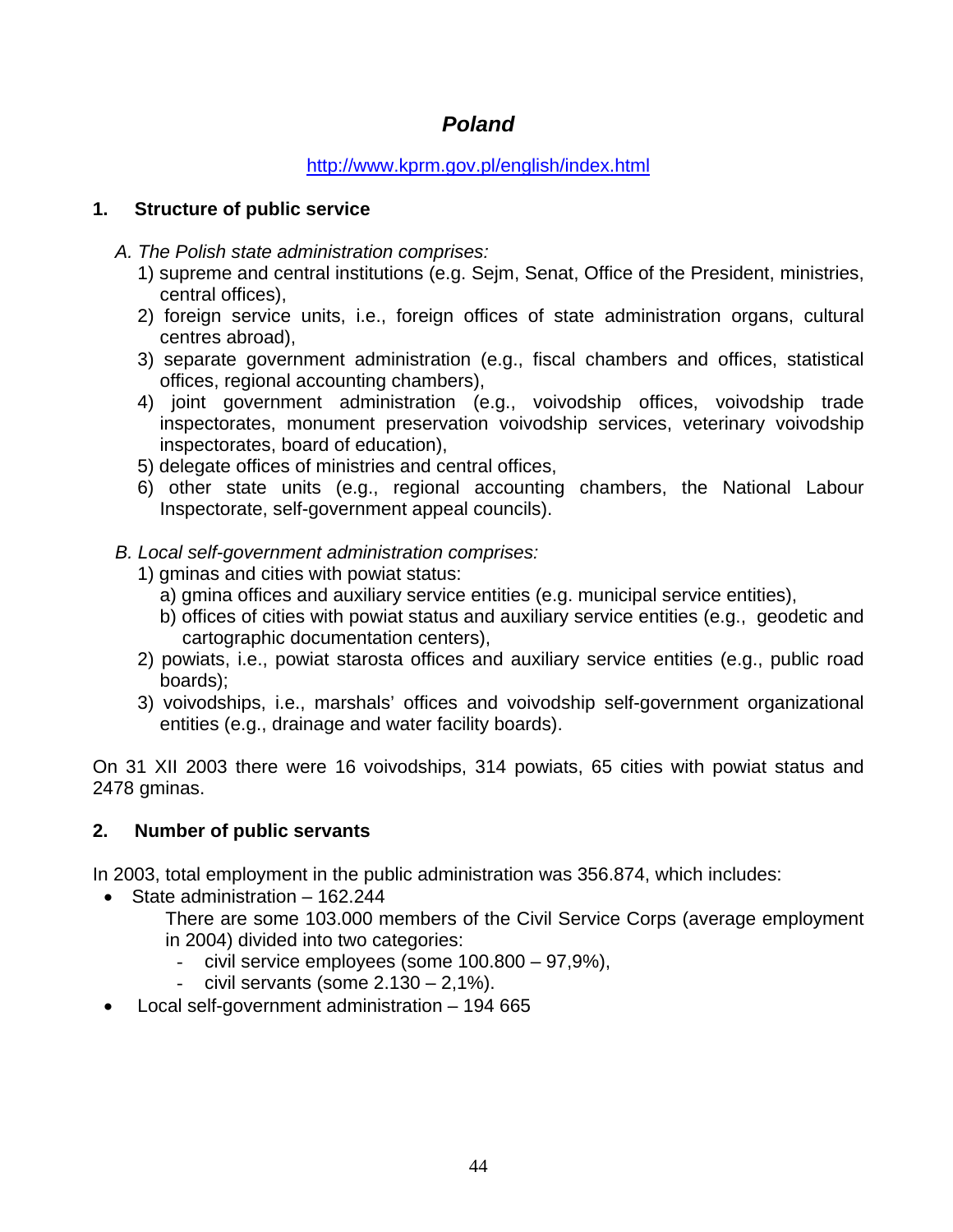### **3. Number of Ministries**

*There are 15 Ministries:* 

- Ministry of Social Policy
- Ministry of Science and Information Technology
- Ministry for Environment
- Ministry of the Treasury
- Ministry of Economy and Labour
- Ministry of Finance
- Ministry of Defence
- Ministry of Interior and Administration
- Ministry of Health
- Ministry of Foreign Affairs
- Ministry of Justice
- Ministry of Agriculture and Rural Development
- Ministry of Culture
- Ministry of Infrastructure
- Ministry of National Education and Sport

### *There are 28 central offices controlled by Ministers:*

- 1. Polish Insurance And Pension Funds Supervisory Board
- 2. Polish Securities and Exchange Commission
- 3. Central Office of Measures
- 4. Patent Office of Republic of Poland
- 5. Energy Regulatory Authority
- 6. Office for War Veterans and Victims of Oppression
- 7. General Directorate of Domestic Roads and Motorway
- 8. Office for Railway Transport
- 9. Main Inspectorate Of Road Transport
- 10. Head Office of Land Surveying and Cartography
- 11. Main Construction Supervision Office
- 12. General Inspectorate of Civil Aviation
- 13. Office of Telecommunications and Post Regulation
- 14. Head Office of State Archives
- 15. Agricultural Social Insurance Fund
- 16. Plant Protection and Seeds Service
- 17. Main Inspectorate for Purchase and Processing of Agricultural Products
- 18. Main Veterinary Inspectorate
- 19. National Fire Service Headquarters
- 20. General Police Headquarters of Poland
- 21. National Border Guard Headquarters
- 22. Office for Repatriation and Aliens
- 23. The Office of Public Procurement
- 24. State Mining Authority
- 25. State Inspectorate of Environmental Protection
- 26. National Atomic Energy Agency
- 27. Main Pharmaceutical Inspectorate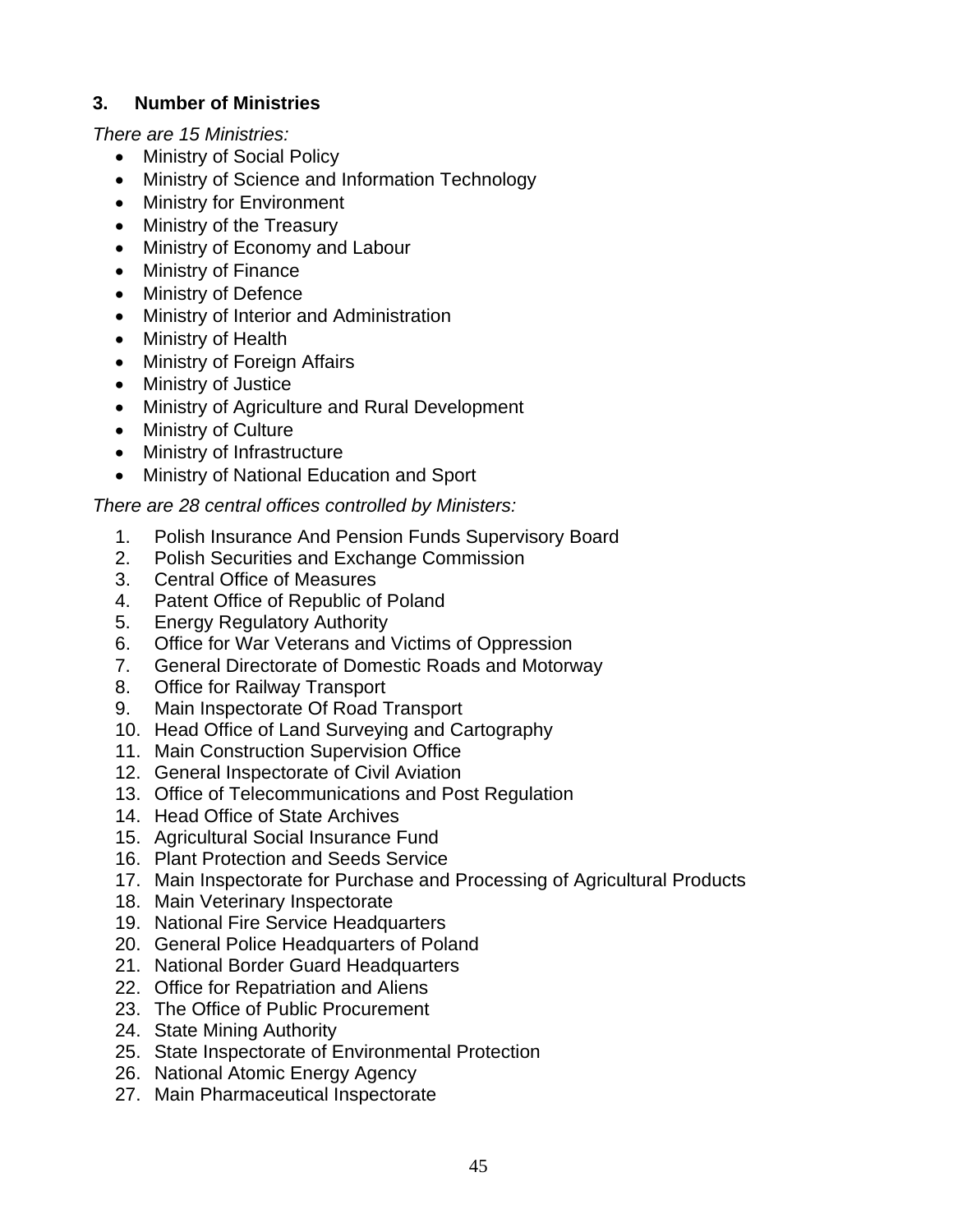28. Main Sanitary Inspectorate

*There are 5 central offices controlled by Prime Minister:* 

- Internal Security Agency
- Intelligence Agency
- Central Statistical Office
- Office of Competition and Consumer Protection
- Civil Service Office

*There are 10 other state units:* 

- Office of The Committee For European Integration
- Agency for Restructuring and Modernisation of Agriculture
- Agricultural Market Agency
- Agricultural Property Agency
- Polish Academy of Sciences
- Polish Centre for Accreditation
- Polish Committee for Standardization
- Government Centre for Legislation
- Government Centre for Strategic Studies
- Social Security Service

### **4. Structure within each Ministry**

The responsibility of each minister is specified by regulations issued by the Prime Minister pursuant to law (Act on divisions of governmental administration as of September 4th, 1997 - Journal of Acts 99.82.928 amended).

A ministry is an institution providing service for the minister. Each ministry is established on the basis of regulations issued by the Council of Ministers. The ministry's internal organisation is specified in the regulations issued by the Prime Minister.

Each ministry has got two parts: political and non-political.

The political part consists of: minister, secretary of state and under-secretaries of state, as well as the Minister's Political Cabinet. The minister directly manages the ministry and supervises central offices subordinated to him, which is executed with the assistance of a secretary of state and undersecretaries of state who are responsible for supervising several departments or bureaux.

The Political Cabinet of the minister is composed of political advisors and assistants. The chief executive of the Cabinet is each time appointed by the next minister.

The highest non-political position in each ministry (and central office) is a Director General of ministry. He ensures the functioning of the ministry, conditions for its activity, as well as work organisation (e.g., exercising direct supervision over structural units of the ministry for the proper execution of tasks defined by the respective government administration bodies). He also guarantees the functioning and continuity of work of the ministry during the changes of the governmental team.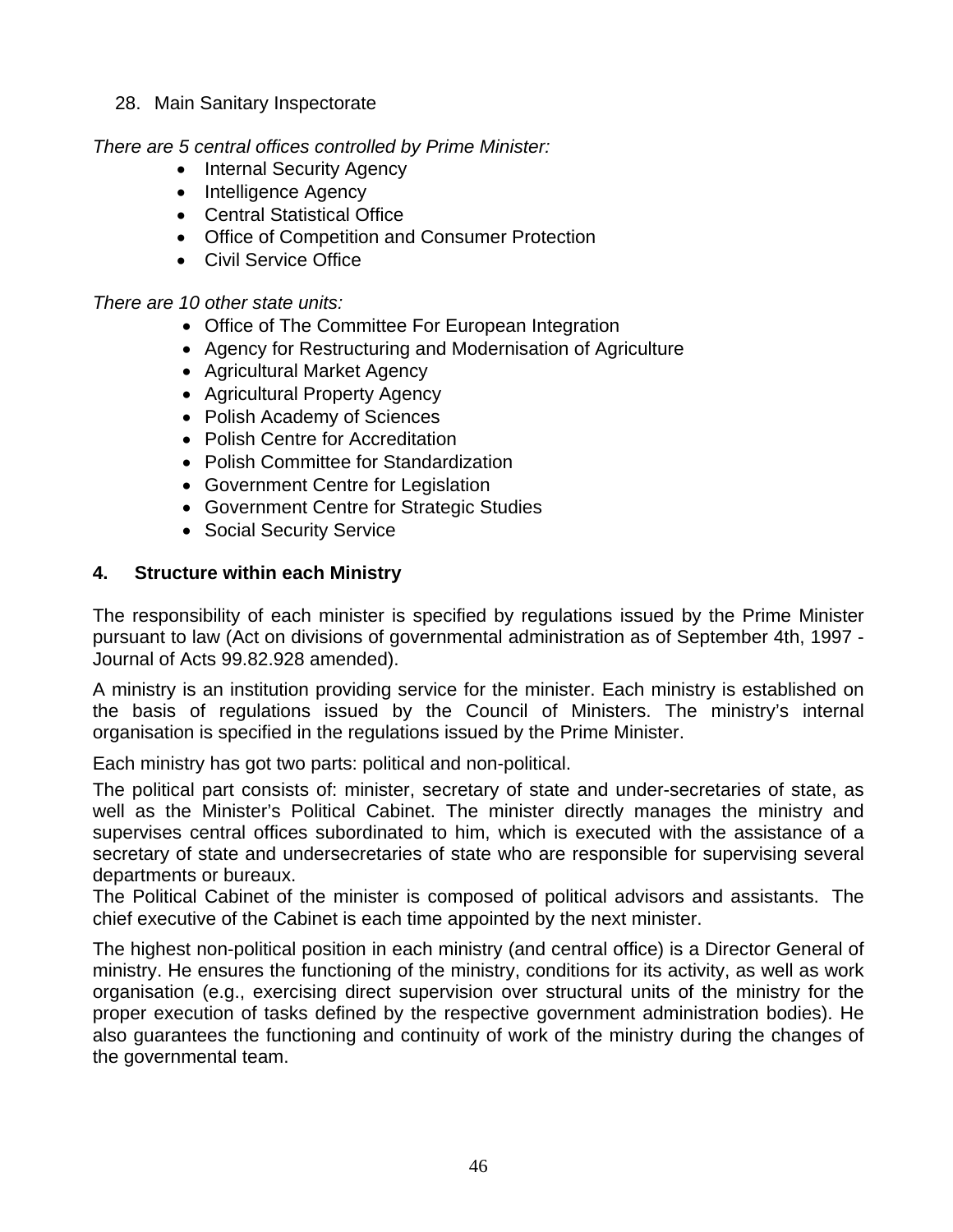Each ministry is divided into departments, bureaux and one- and multi-person job positions. The departments are organizational units that implement the tasks of the ministry. They are divided into divisions, teams and one- and multi-person job positions. The department is managed by a director assisted by vice-directors and divisions are managed by heads of divisions.

Bureaux are established to provide service for the ministry (e.g. Administrative-Financial Bureau). Depending on the needs, bureaus may be divided into teams and one- and multiperson job posts. Each Bureau is managed by a director assisted by vice-directors.

The number of departments and bureaux in each ministry is different (e.g., Ministry of Interior and Administration has got 14, Ministry of Economy and Labour has got 50).

### **5. Department charged with HRM**

A central organ of government administration responsible of civil service issues is the Head of Civil Service. The Head of the Civil Service in particular watches over the observance of the Civil Service rules, administers the process of staff management in the Civil Service, collects data on the Civil Service Corps. He shall execute the tasks of the Civil Service with the assistance of Directors General of ministries (central offices).

Each Ministry leads its own HRM policy, but the Ministry of Finance settles the number of available positions in every ministry. Each ministry has an office responsible for HRM policy.

The Act on Civil Service specifies the rules of access to the civil service corps, principles of its organisation, functioning and development.

### **6. Current HRM reforms**

- Recruitment policy (increasing openness, expertise and fairness of recruitment procedures)
- **Introducing competition procedure for staffing positions of the heads of central offices** and state agencies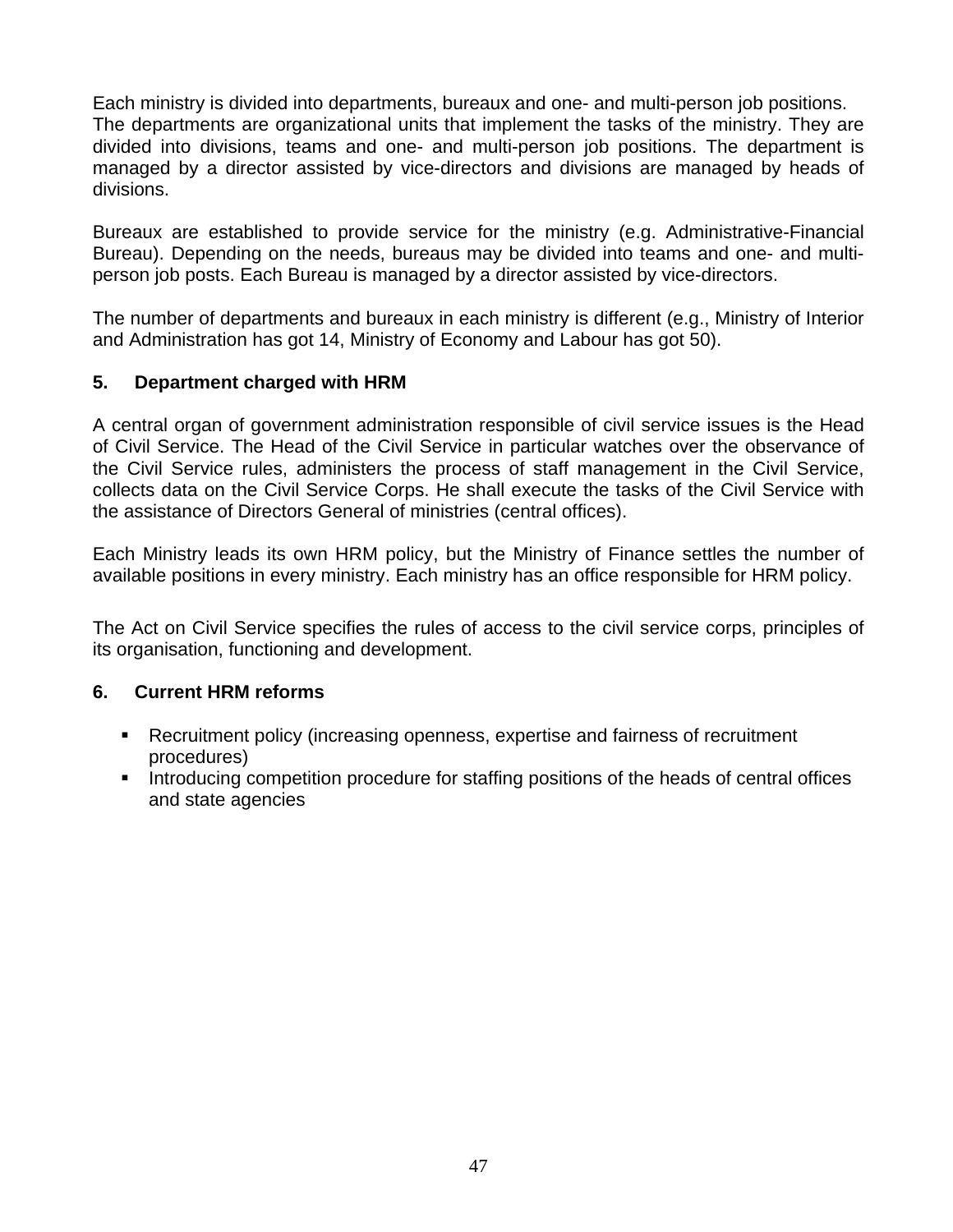# *Portugal*

#### http://www.portugal.gov.pt/en/

### **1. Structure of public service**

Public Administration covers the following levels:

- Central Administration (from the State).
- Autonomous Regional Administration (from the Autonomous Regions of the Azores and Madeira).
- Local Administration (from Local Authorities).

State Administration is characterised by:

- Direct Administration, made up of central or outlying services, subject to the power of direction of a member of the Government and structured in ministries.
- Indirect Administration, made up of organizations endowed with legal personality and of bodies with own property, subject to superintendence and supervision from the **Government**

Government is the supreme organ of Public Administration - it runs Direct State Administration and superintends or supervises all non-state administration (superintends indirect administration and supervises autonomous administration, controlling public entities attached to Administration but which are not part of the State). As regards direct administration, the Government performs a real power of direction.

#### **2. Number of public servants**

The total number of Public Administration workers, according to the latest available data is 716,418 distributed as follows:

*State Administration:*  Direct State Administration: 360,067 Indirect State Administration: 200,756

*Autonomous Regional Administration:*  Autonomous Regional Administration of the Azores: 15,166 Autonomous Regional Administration of Madeira: 18,638 Local Government: 116,066

#### **3. Number of Ministries**

Ministries are departments of State Central Administration run by the Ministers concerned. The number and designation vary according to the ruling Government and are laid down in decrees appointing the respective holders of the offices or by decreelaw.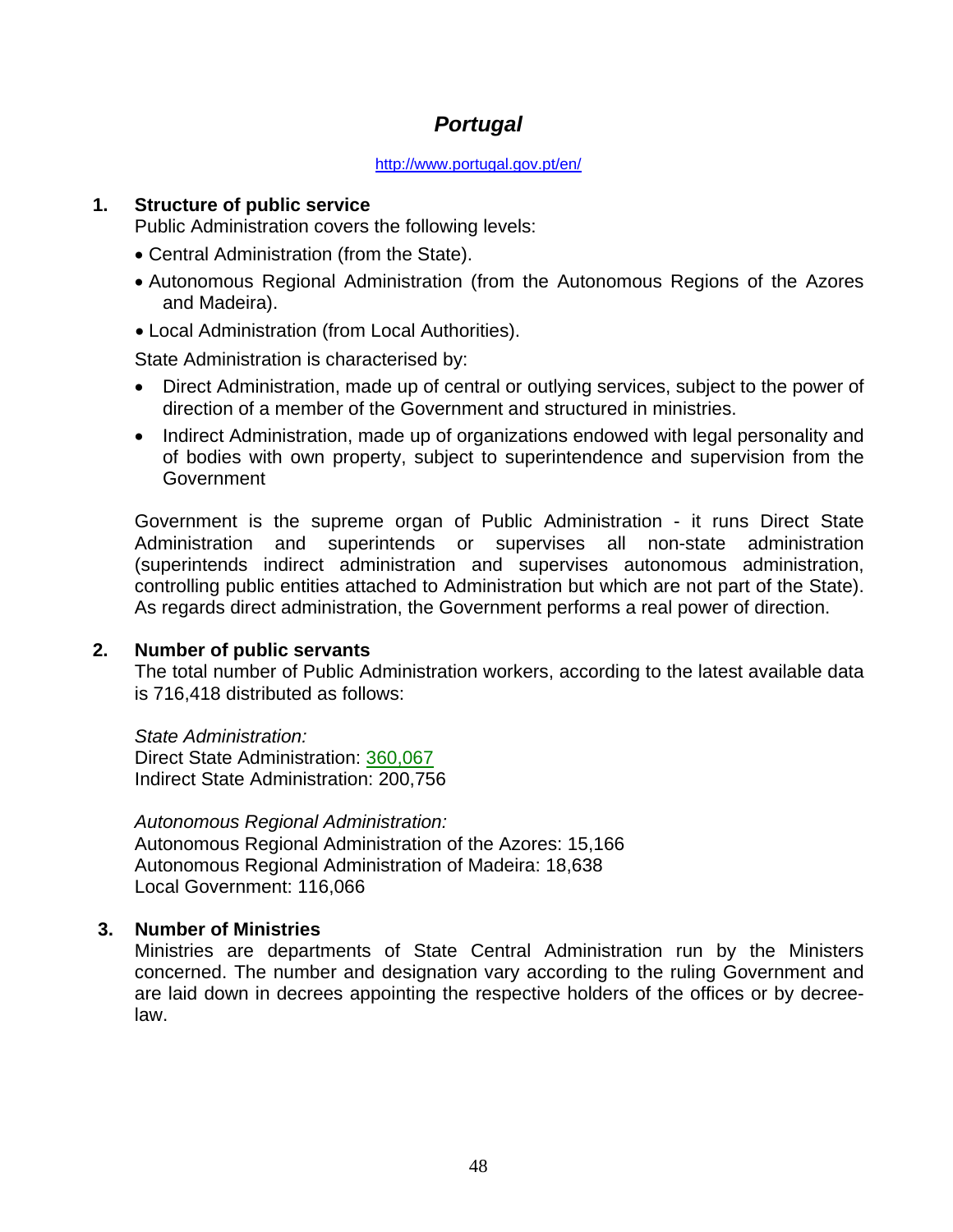The XVII Constitutional Government is composed of 14 Ministries:

- Ministry of Finance
- Ministry for National Defence
- Ministry of Foreign Affairs
- Ministry of Internal Administration
- Ministry of Justice
- Ministry of Economy and Innovation
- Ministry of Agriculture, Rural Development and Fisheries
- Ministry of Education
- Ministry of Science, Technology and Higher Education
- Ministry of Culture
- Ministry of Health
- Ministry of Labour and Social Solidarity
- Ministry of Public Works, Transport and Communications
- Ministry of Environment, Territorial Planning and Regional Development

### **4. Structure within each Ministry**

Internal organisation of ministries and structure of services and agencies follow no clearly defined specific model. There is no common pattern; instead, multiple and heterogeneous organic models are in force.

Internal organisation of each of these types of services is variable. Within the category of executive services, the Directorate General is the model unit. Organisation is based on a hierarchy of services comprising departments, divisions and sections. Alongside this vertical framework of services, there is a corresponding hierarchy for managers: director-general, head of department, head of division and head of section.

### **5. Department with responsibility for HR policy**

In the current Government, Public Administration is under the jurisdiction of the Minister of Finance through the Secretary of State for Public Administration.

The Directorate General for Public Administration (DGAP) is responsible for the management of human resources.

DGAP, as a cross sectional service of Public Administration has the mission to promote and evaluate implementation and development of new public management models, based on solutions that ensure overall coherence of the system, within a perspective of innovation, modernization and quality with a view to developing human resources as well as promoting and protecting citizenship.

Human Resources Policy is decided at central level. The Directorate General for Public Administration provides specialised support to Government in defining policies namely in the field of Human Resources. However implementation policies are decentralized. Each Ministry/Service is responsible for the recruitment, promotion, mobility and training of its staff.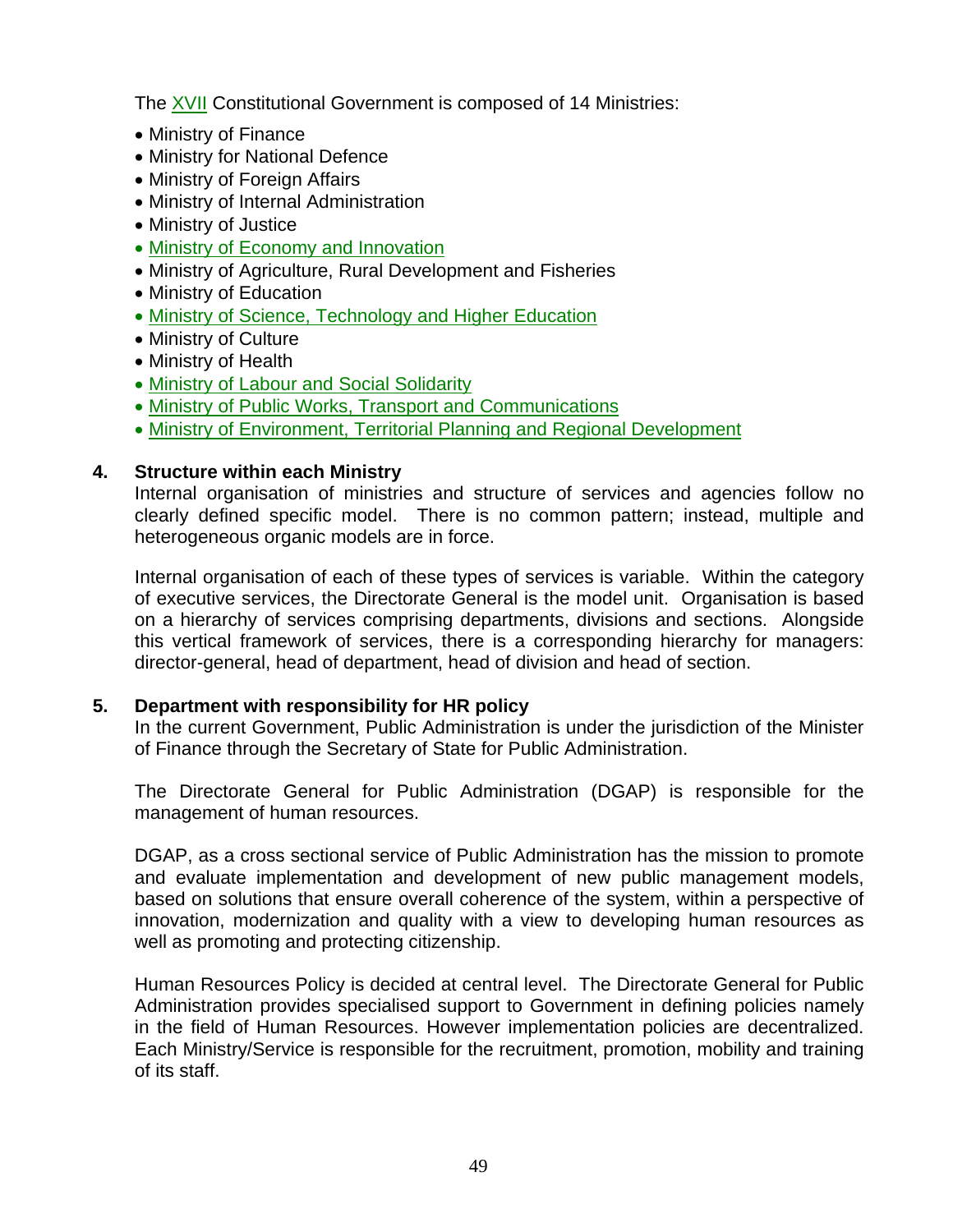#### **6. Current HR reforms**

In June 2003, the Government started a reform programme by presenting guidelines for the Reform of Public Administration. Quality is the focal point of such a programme and the aim is to qualify and stimulate civil servants, to innovate and introduce new management practices; to introduce a new concept of performance appraisal of civil servants and managers, by investing in their training and upgrading.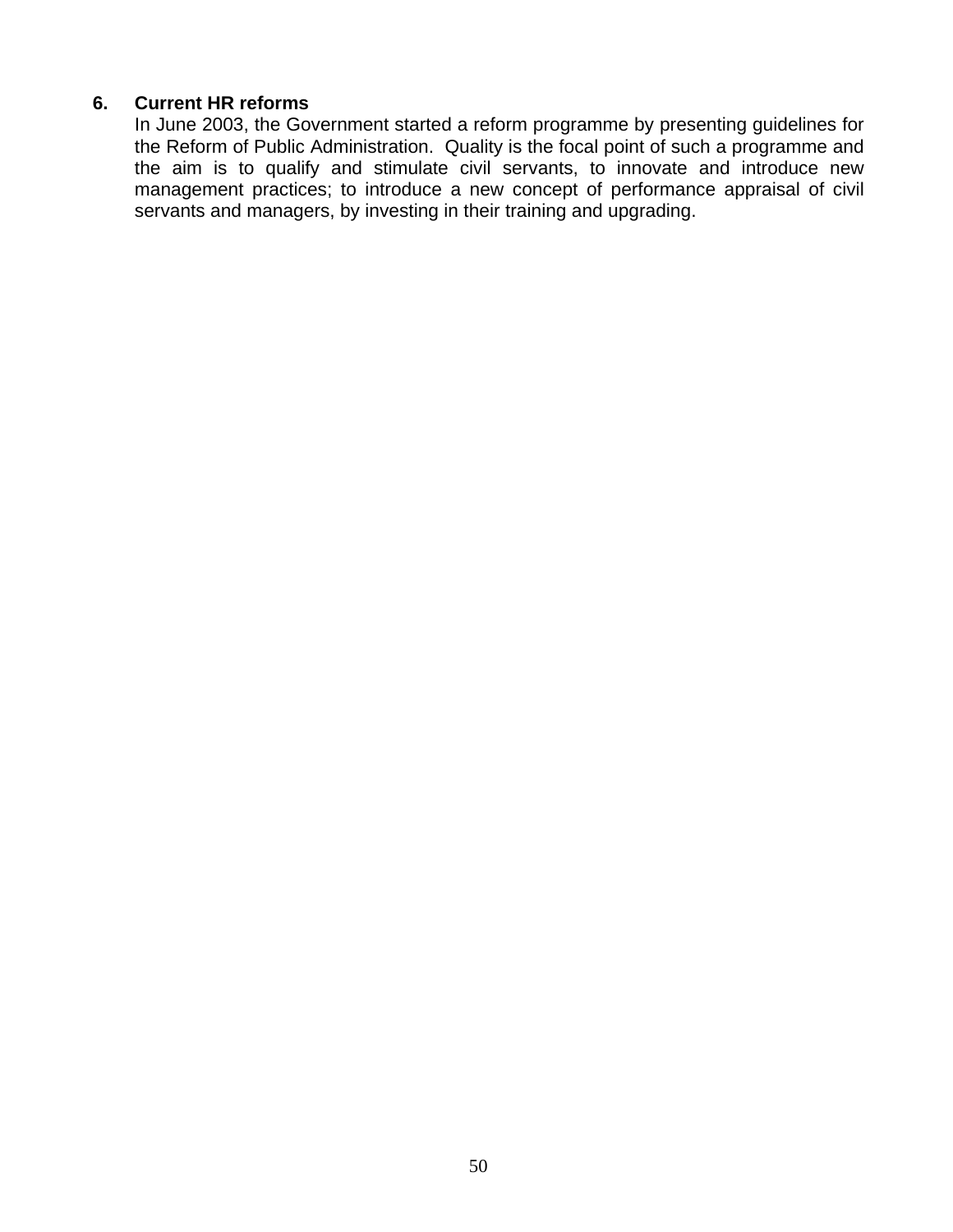# *Slovakia*

#### http://www.government.gov.sk/english/

### **1. Structure of public service**

**Civil Service** – Ministries, other central state administration bodies, regional and district offices.

**Forces** - Police Force, members of the Slovak Intelligence Service, members of the National Security Office, members of the Corps of Prison Wardens and Judiciary Guards, members of the Railway Police, Customs Officers and professional soldiers and members of the Fire and Rescue Brigades.

**Public Service** – Local Authorities, Higher Self-Governmental Units, Health Care, Education Institutions.

### **2. Number of public servants**

Civil Service – 41 618. The whole public sector (including civil servants) 473 237.

### **3. Number of Ministries**

The Slovak Republic has 14 Ministries:

- Ministry of Economy
- Ministry of Finance
- Ministry of Transport, Posts and Telecommunications
- Ministry of Agriculture
- Ministry of Construction and Regional Development
- Ministry of Interior
- Ministry of Defense
- Ministry of Justice
- Ministry of Foreign Affairs
- Ministry of Labor, Social Affairs and Family
- Ministry of Environment
- Ministry of Education
- Ministry of Health
- Ministry of Culture

There are also 10 Central State Administration bodies.

### **4. Structure within each Ministry**

Generally the Ministry is led by a Minister. Under the Minister there is a State Secretary who can deputies his responsibilities in many cases. Head of Service Office Ministry (similar to Permanent Secretary or Secretary General) is the highest ranked civil servant in a Ministry (or other service office). The Ministry is split into Sections, Departments and Organisational Units. Head of the Section is the General Director. Sections are split into Departments headed by a Head of Department. Departments can be divided into many Organisational Units led by a Head of the Unit.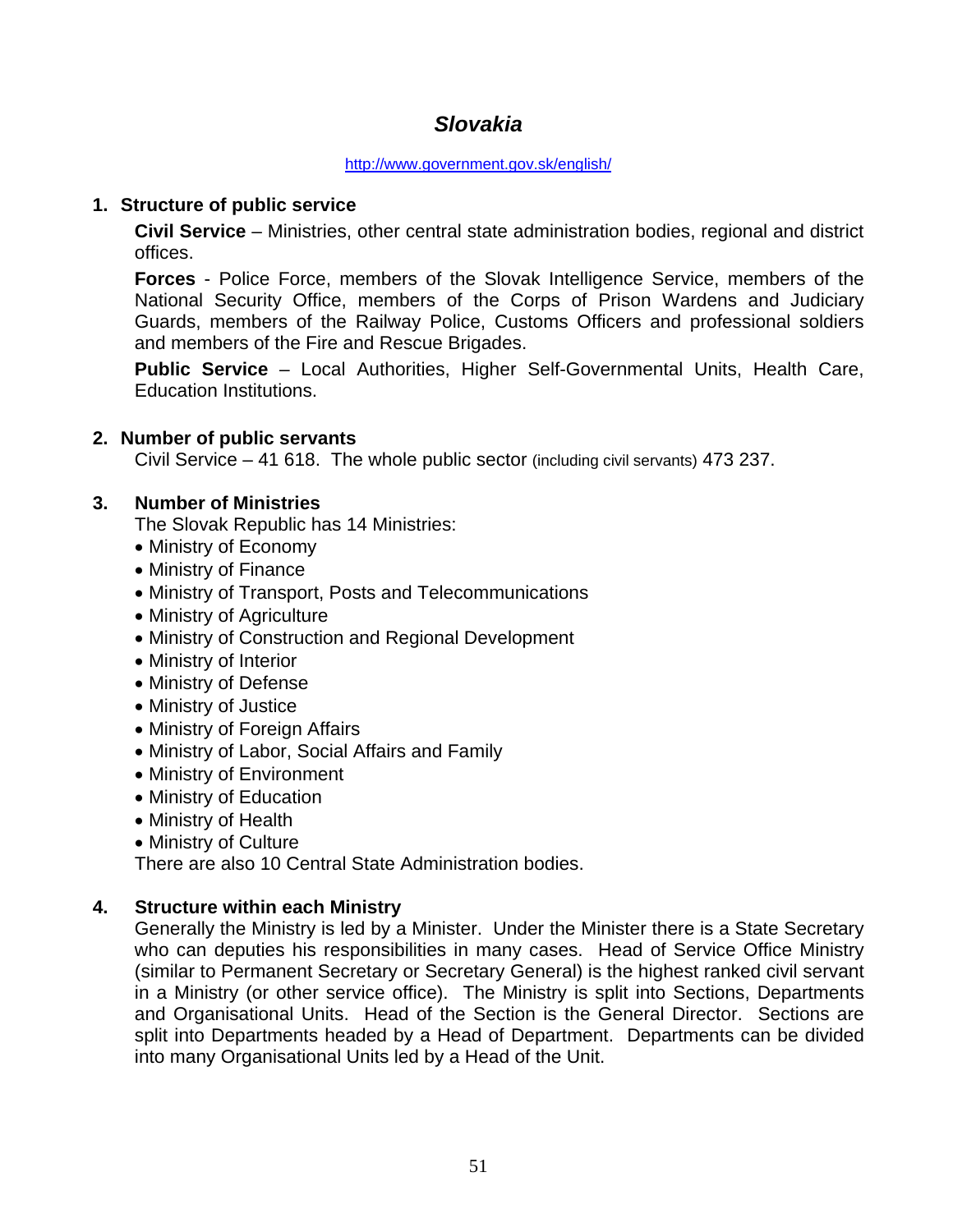Organisational structure of the Central State Administration Bodies has only 2 levels. At the top of the Central State Administration Body is a Chairman. S/he can be deputised by a Vice Chairman. The difference between a Ministry and other Central State Administration Bodies is that the Chairman is not a member of Government.

#### **5. Department with responsibility for HR policy**

Since March 2002 there has been a special institution responsible for the HR policy in civil service – the Civil Service Office (CSO). CSO incorporates and leads staff in the civil service only - cca. 40 032 civil servants at the central and local level (according to Civil Service Act No. 312/2001 Coll.).

#### **6. Current HR reforms**

Firstly, HR reform started in April 2002 with the *Civil Service Act* and the *Public Service Act* coming into force. It split the employees working in the public sector in two big groups – civil servants and public servants (self-governmental units, municipalities, health care, schools, service staff in ministries and other state offices).

The Civil Service Act brought a new dimension to the relationship state – civil servant. The civil service according to this Act is based on these fundamental principles – professionalism, political neutrality, effectiveness, flexibility, impartiality and ethics. It brought new tools in the area of HR management such as: civil servants and state as his employer, recruitment and selection procedures based on merit, systemisation (number of civil servants approved for a relevant year), performance appraisal, disciplinary accountability, declaration of assets, rights and obligations of civil servant.

The reform process continued with *Reform Strategy for Employment in the Public Sector* prepared by the Ministry of Labour, Social Affaires and Family in cooperation with the Civil Service Office approved by Government in June 2003. The goal of the Strategy is to increase competitiveness and quality of the public sector that will evoke trust of the public, better remuneration of civil servants performing conceptual activity and developing state policies, the flexibility of the public sector in reflecting the changing trends, currently mainly to the trends in relation to the upcoming accession to the European Union.

The Strategy, *Amendment of the Civil Service Act***,** was approved by Parliament on 31 October 2003 and came into power on 1 January 2004 – new competencies for the Civil Service Office regarding identification of minimum standards of education of civil servants, responsibility for Quality Assessment in Civil Service of the SR, establishment of a Personnel Information System for Management of the civil, new regulations applying for the systemization process and for the recruitment of civil servants, establishing of Nominated Civil Service (comparable with Senior Civil Service in some EU countries), new system of remuneration of civil servants based on performance of the civil servant.

Two new Acts came into force on 1 January 2004 - *Performing Work in the Public Interest* and *Remuneration of some Employees Performing Work in the Public Interest*. Some of the HRM tools applicable in the civil service have been extended to the rest of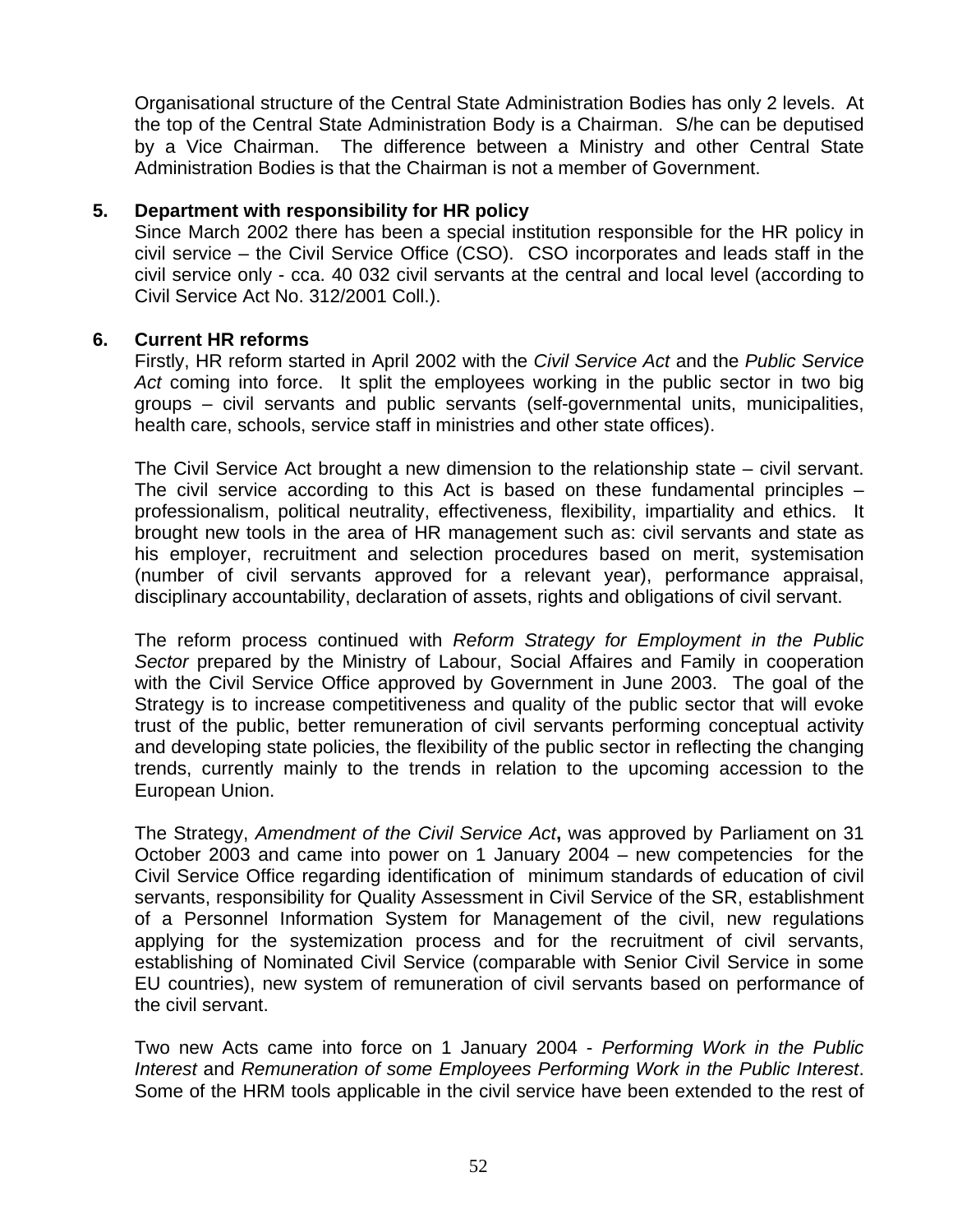public service employees. The general reform approach for the future will be the *unification of working conditions* of all groups of civil and public servants.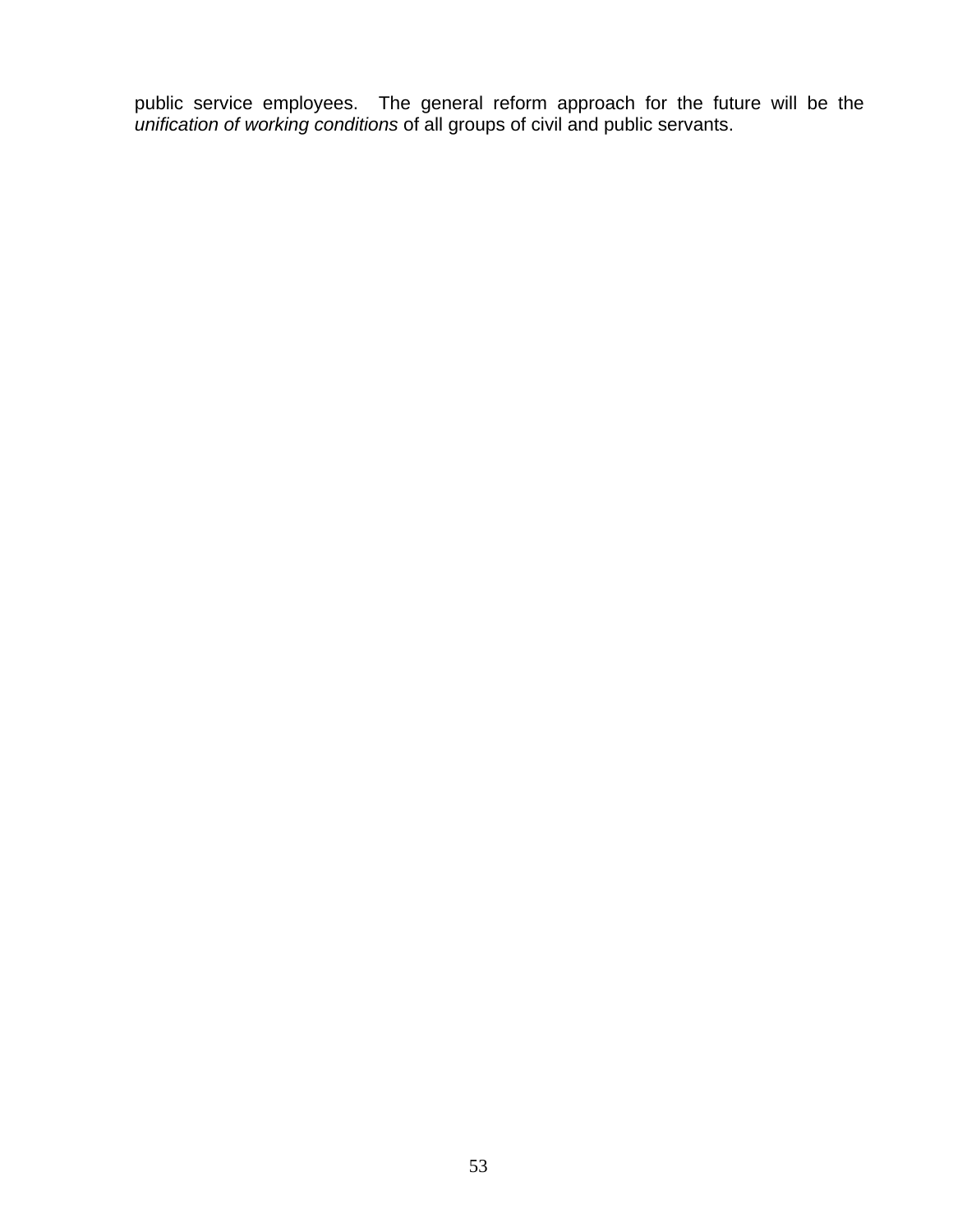# *Slovenia*

#### http://www.sigov.si/

### **1. Structure of public service**

The Public Administration id divided into:

State Administration:

Ministries (14); Autonomous Bodies within Ministries (45); Governmental Offices (17); Administrative Units (58)

 Local self-government: Municipalities Public Services (193): Public Agencies, Public Establishments, Public Funds and other public authority holders.

### **2. Number of public servants**

The number of public servants in March 2003 in the Public Sector, as a whole, was 144 049 (population in Slovenia is 2 million), included public schools, public health, etc.

Public Administration only (on 1 December 2003):

Ministries with bodies within Ministries - 33 576 public servants; Governmental Offices - 1136 public servants; Administrative Units - 3136; Local self-government: around 3500 public servants.

### **3. Number of Ministries**

- Ministry of Labour, Family and Social Affairs
- Ministry of Finance
- Ministry of Economy
- Ministry for the Information Society
- Ministry of Agriculture, Forestry and Food
- Ministry of Culture
- Ministry of the Interior
- Ministry of Defence
- Ministry of the Environment, Spatial Planning and Energy
- Ministry of Justice
- Ministry of Transport
- Ministry of Education, Science and Sport
- Ministry of Health
- Ministry of Foreign Affairs

We also have 2 Ministers portfolio (for European Affairs and Regional Development).

### **4. Structure within each Ministry**

Structure within Ministry is changing this year (2004) due to new legislation (State Administration Act and Civil Servants Act) and elections in November, which will be followed by new government.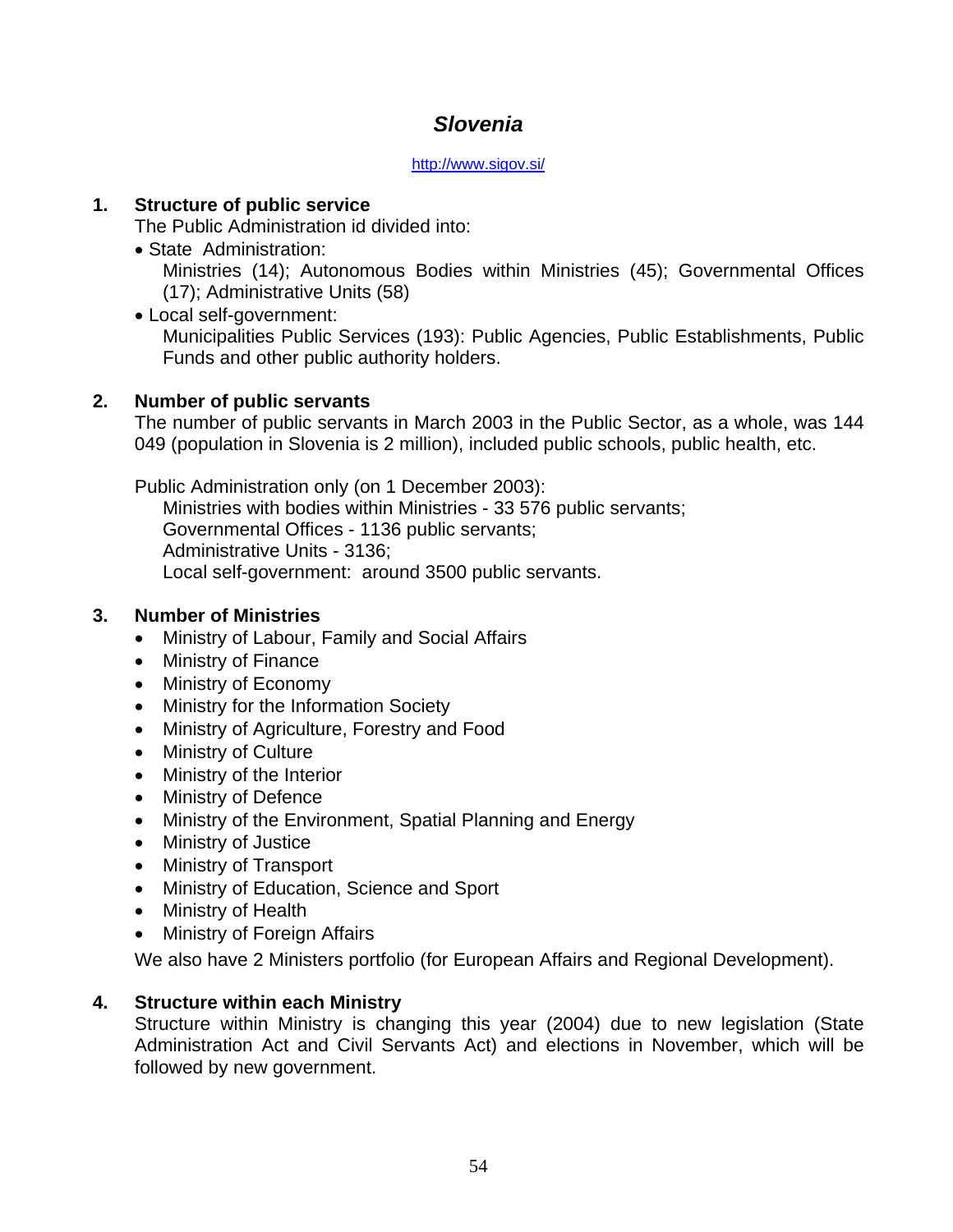### *Current Structure:*

Politicians:

- Minister: heads and presents the Ministry
- State Secretary: assists the Minister in the performance of certain fields (approx. 50)
- Director of Body within Ministry (45 in 14 ministries)

Officials:

- Secretary-General: directs expert work in management of personnel, financial, information and other resources
- Senior and other Officials
- Other Public Servants

### *Structure from end of 2004:*

Politicians:

- Minister
- State Secretary (up to 1 per Ministry) as Minister's deputy

Officials:

- Directors General
- Secretary General
- Director of Body within Ministry
- Senior and other Officials
- Other Public Servants

## **5. Department with responsibility for HR policy**

The Ministry of Interior has jurisdiction over public administration and the Personnel Services and is responsible for HR policy in the Republic of Slovenia. The HR policy is decided both on central and departmental level.

### **6. Current HR reforms**

The most important step was made with the new Civil Servants Act, adopted in 2002, which laid out the path towards increasing efficiency of organisation on the basis of greater affiliation, motivation and internal competitiveness of employees.

*Some objectives include:* 

- planned, systematic and rational human resources management (a greater utilisation rate of human resources, increased efficiency, cost reduction);
- a transparent, flexible and controllable salary system;
- establishment of the top-level manager structure; strengthening the role and responsibility of the management;
- introduction of the strategic human resources planning and flexible distribution of work quotas between administration bodies;
- a greater mobility of human resources between public administration bodies and a greater flexibility in the transferral and distribution of work;
- increasing the satisfaction and motivation levels for the work within administration;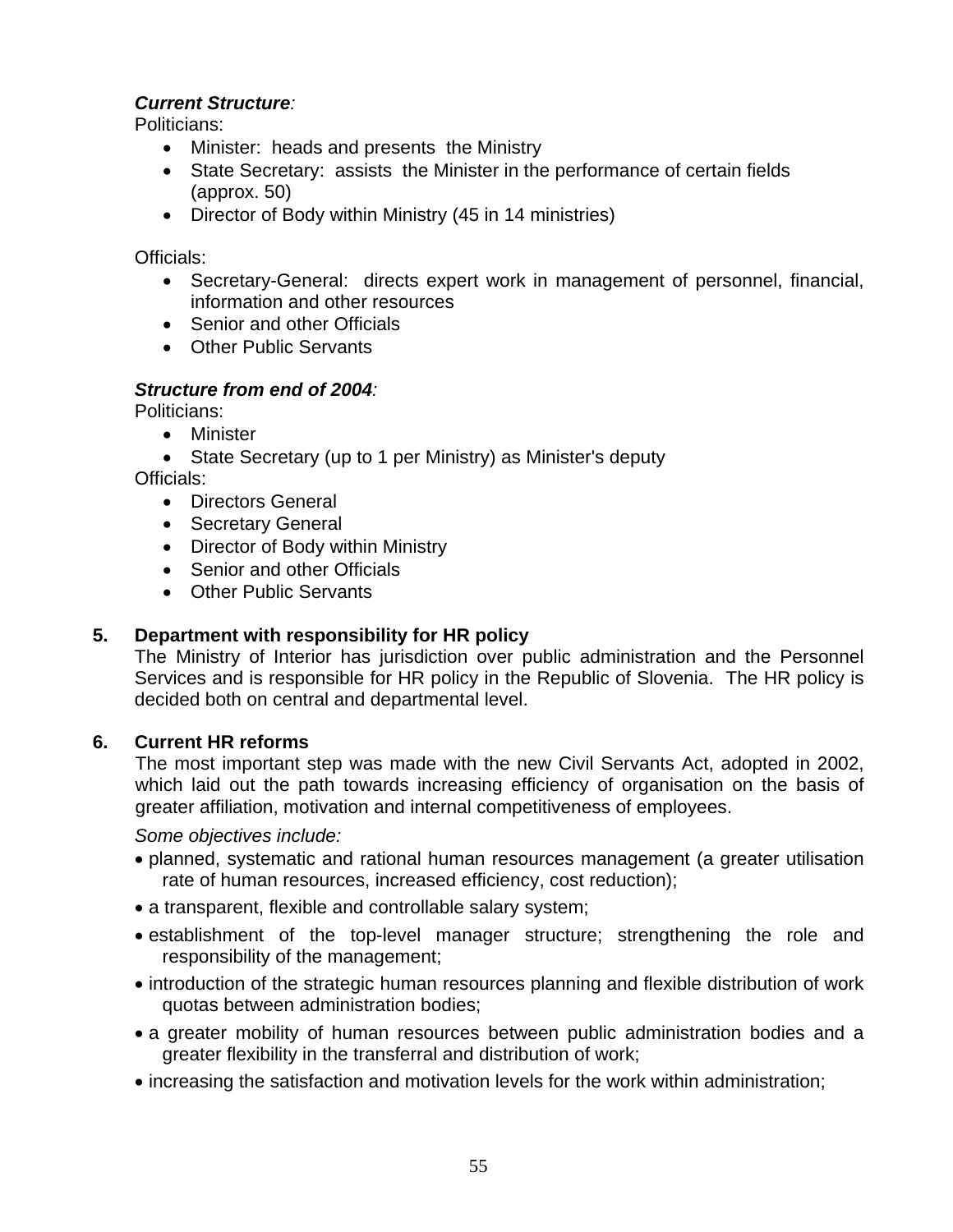a "learning administration".

### *Priority tasks:*

- implementation of regulations and other measures on the basis of the Civil Servants Act;
- realisation of implementing activities on the basis of the Salary System in the Public Sector Act (collective agreement for the public sector, decree on promotions to salary classes, collective agreements for activities and professions, decree on the classification of titles of officials in salary classes);
- preparation of the human resources plan for the periods 2004-2005 and 2005-2006 with a special emphasis on the utility rate of reserve holdings and internal human resources restructuring, as well as solving the structural issues);
- implementation of post competition procedures for Directors-General, Secretaries-General and Directors(-General) of bodies within Ministries and Government services, Heads of Administrative Units, Municipal Secretaries and Directors of Municipal Administrations, respectively;
- implementation of programmes of permanent training for the top-level management and other focus groups, as well as specialized training in the area of European Affairs;
- development and implementation of the information-supported central human resources record.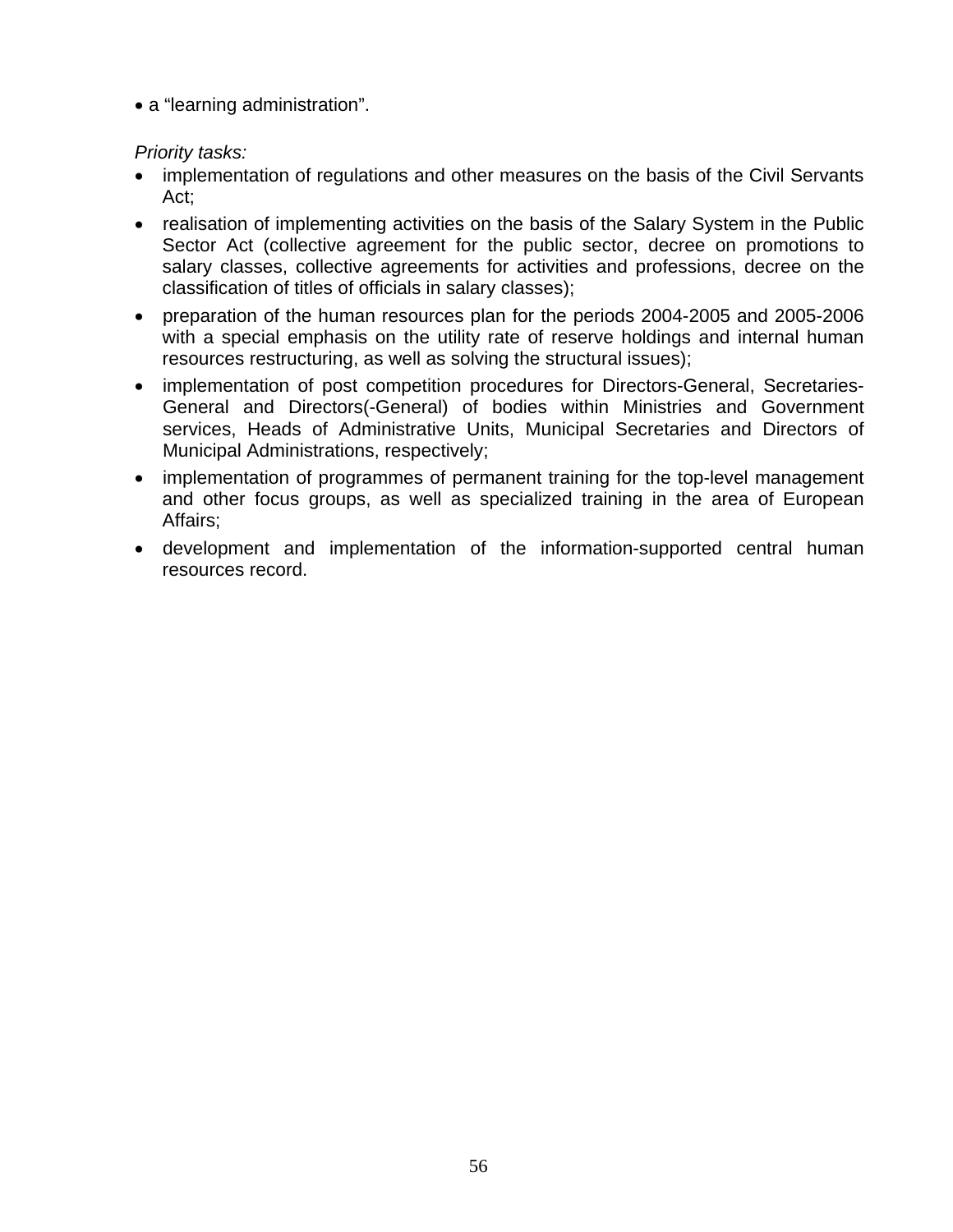# *Spain*

#### http://www.administracion.es

#### **1. Structure of public service**

Spain is a highly decentralised State comprising three Territorial Public Administrations:

- the State General Administration deals with managing, for the whole of the national territory, those services and functions considered to be essential for the very existence of the national community.
- the Autonomous Communities each have the right, in accordance with the Constitution of 1978, to create their own administration for the purpose of administering the services and functions that fall within their scope of authority.
- the Local Government comprises territorial bodies, such as provincial, municipal and island governments, as well as non-territorial bodies (such as associations, consortiums, etc.). The municipality is the basic local unit within the territorial structure of the State. Each municipal area is governed by a municipal council.

Regarding the civil service, there is a basic or common legal framework which is applicable to all the territorial public administrations and which is established by the State in the exercise of the exclusive powers reserved to it by the Spanish Constitution. The Autonomous Communities can adopt their own legislation for the implementation of the principles set out by the central level.

#### **2. Number of public servants**

According to the data from the Bulletin of the Central Personnel Register of 1st December 2004:

| The State General Administration | 542,233 effectives   |
|----------------------------------|----------------------|
| The Autonomous Communities       | 1,162,057 effectives |
| The Local Government             | 567,874 effectives   |
| <b>Universities</b>              | 92,702 effectives    |
| Total                            | 2,364,866            |

#### **3. Number of Ministries**

The Royal Decree 553/2004, of 17 April, introduced some changes in the Ministerial Departments of the General Administration of the State. The current Ministries are:

- Justice
- Defence
- Treasury and Economy
- Interior
- Development
- Education and Science
- Culture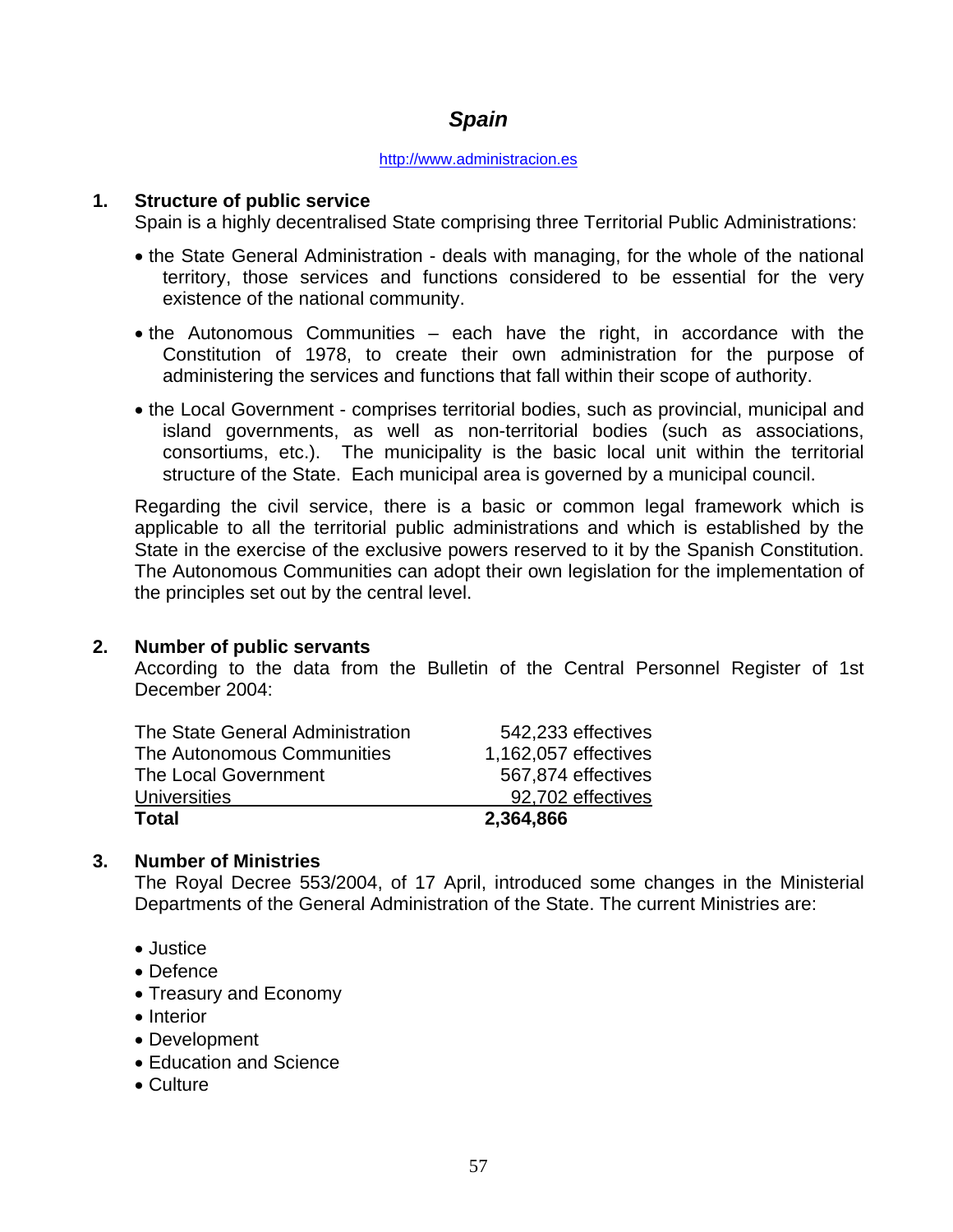- Labour and Social Affairs
- Industry, Tourism and Commerce
- Agriculture, Fishing and Food
- Presidency
- Public Administrations
- Public Health and Consumption
- Environment
- Economy
- Science and Technology
- Housing

### **4. Structure within each Ministry**

Ministries are large administrative units specialised in the administration of uniform sectors of administrative activity. Ministries are created, modified or abolished through Royal Decrees of the President of the Government.

Each ministry is headed by a minister, who directs it. For organisational purposes, Ministries are divided into State Secretariats, which are responsible for administering certain specific sectors of activity in the department. Within each State Secretariat there are one or more Directorates-General, which are responsible for administering one or more areas of administrative activity that are uniform in a functional sense.

In special instances, some departments may have Secretaries-General as well. These officials are analogous to State Secretaries in certain respects. However, they are not the highest officials in the department, but managerial officials at the rank of Under-Secretary. These officials are also appointed by the Cabinet of Ministers upon the proposal of the minister who heads the department.

Each ministry has a Under-Secretary who is responsible for administering the common services within the department (budgeting, economic management, staff, legal advice, the inspection of services, etc.). Within the Under-Secretariat, the Technical Secretariat-General is responsible, among other things, for the drafting of regulations, legal advice and the publications of the department.

Finally, Deputy Directors-General are responsible, under the supervision of the Director General, for the implementation of projects, objectives or activities assigned to them, and for the daily management of the issues under the competency of the Deputy Directorate General.

### **5. Department with responsibility for HR policy**

The Ministry for Public Administration is the main central department responsible for the general implementation, co-ordination, control and execution of the State Administration policy in respect of human resources.

It must pointed out that the Ministry of Finance is responsible for laying down guidelines for personnel expenditure, as well as controlling and handling such expenditure and administering the State Pension system.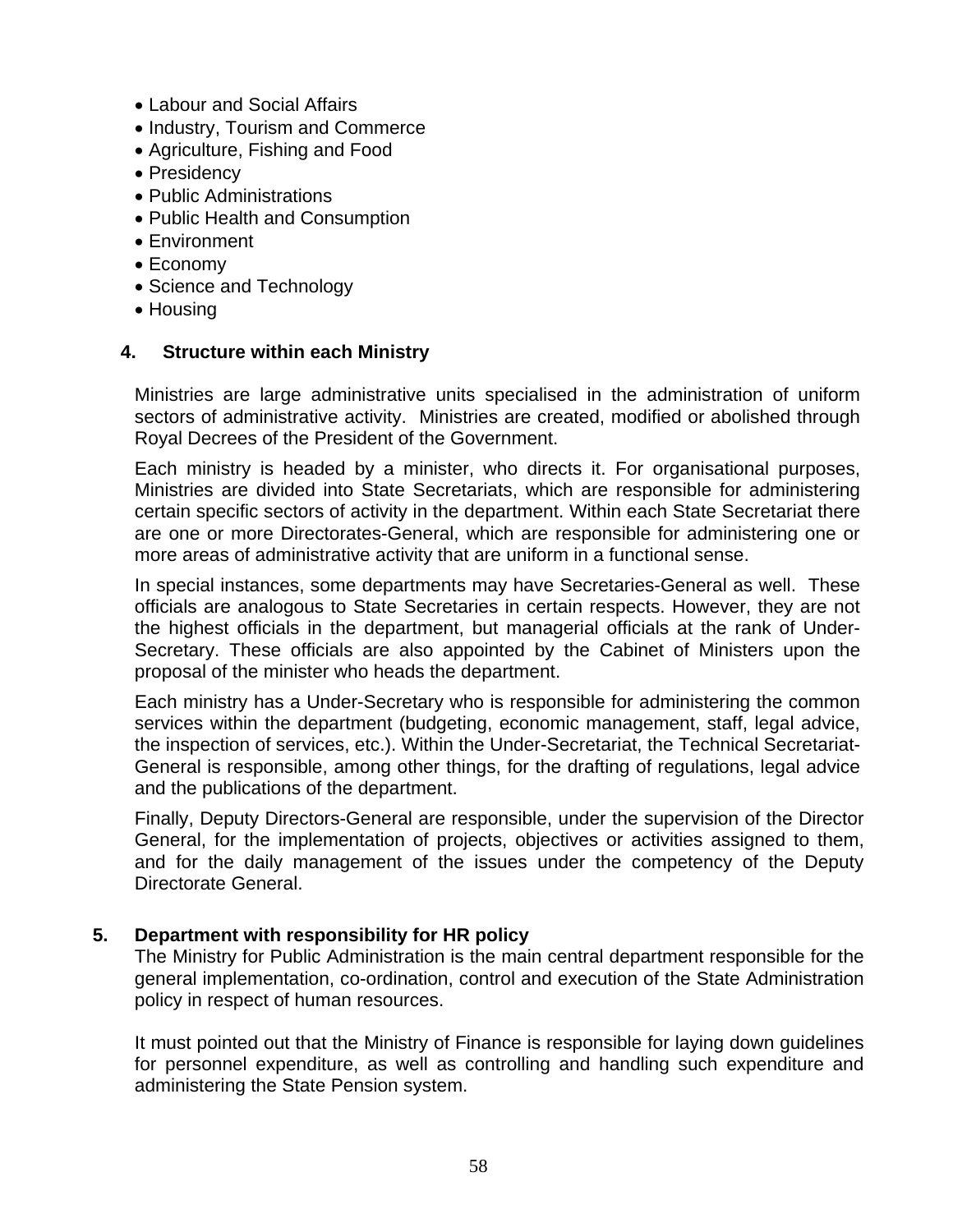Regarding the different levels of territorial Public Administration, the personnel policy decision and management have been decentralised. Each public administration is responsible for its own personnel management bodies (to which the powers of personnel management will be attributed) and to determine the management tools that will be at the disposal of these bodies for the purposes of carrying out the functions that are entrusted to them.

Regarding the human resources policy in the State Administration, the general criteria of the Human resources policy are established by the so called horizontal organs (Government, Ministry for Public Administration and Ministry of Finance) and the Ministerial Departments establish specific criteria with respect to their personnel.

The powers in respect of public personnel management are distributed between the mentioned horizontal organs and the Ministerial Departments (exercise most of the ordinary personnel management powers in respect of their personnel).

#### **6. Current HR reforms**

 In Spain there is a general consensus on the need to reform civil service for the following reasons:

- Conclusion of the transfer process to the Autonomous Communities with the recent transfer of health competencies.
- The increasing impact of the process of European Union integration.
- New social demands related to environment and immigration, among others.
- Generalisation of New Information and Communication Technologies.

• Public Administration orientation to effectiveness, efficiency, productivity and cost optimisation.

 The reform is framed within a broader and more ambitions project of modernisation and change of Public Administrations, as explained in the White Paper on the Improvement of Public Services, was approved by Government on 4 February 2000.

Current HR issues include the definition of a new legal framework applicable to all Public Administrations (Basic Stature of the Public Employee), the modernization of recruitment processes, the simplification of administrative procedures and the improvement of training and social protection of the public employee. Accordingly, the current top challenges are the process towards more flexible organisation structures (Public Agencies), more transparent and near-the-citizen Public Administrations (Personalized Attention Offices Network), special evaluation of the quality of the services provided (the future Agency for the Evaluation of the Quality of Services and Public Policies) and the technological modernization of the State's General Administration ("Conecta" Plan).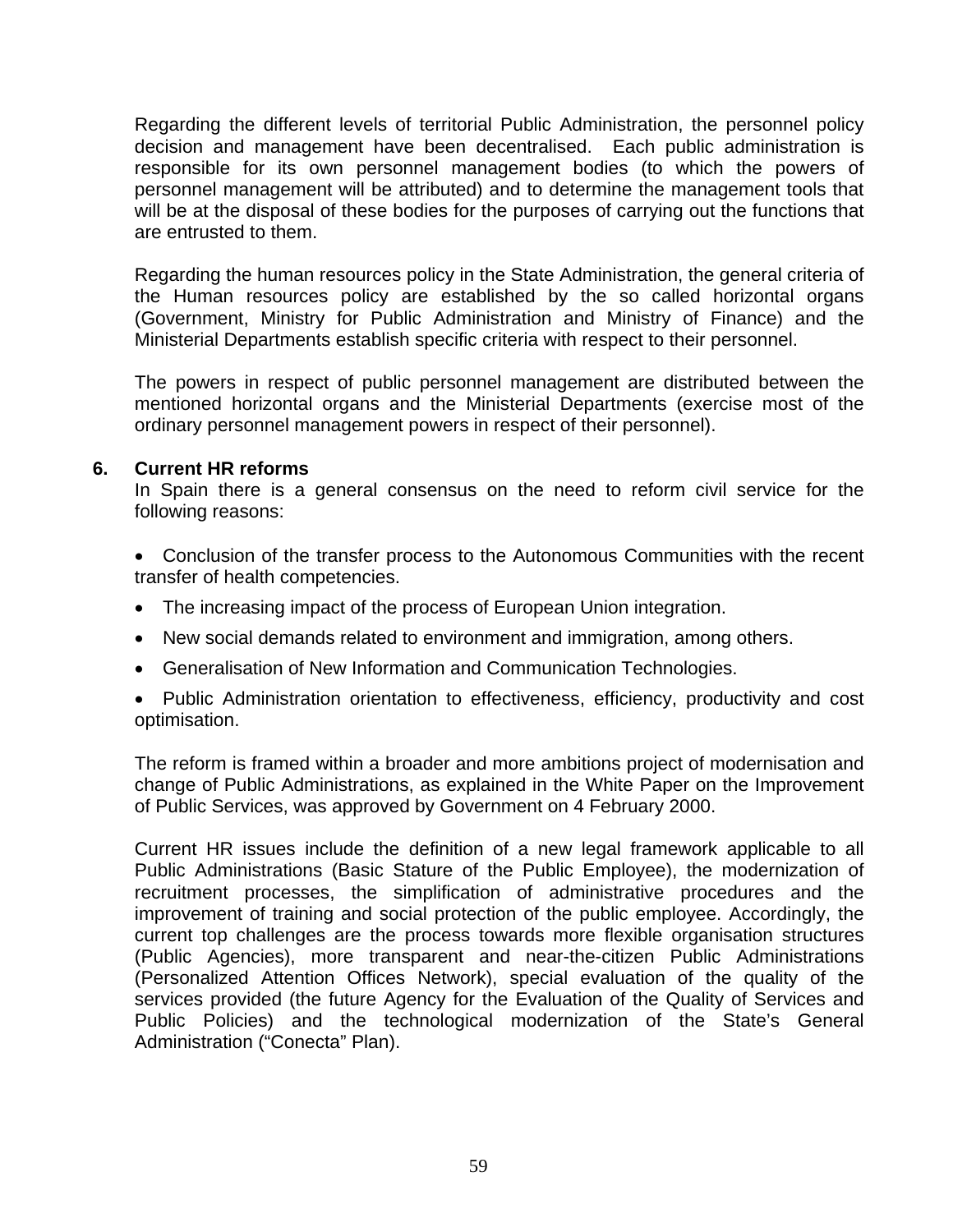# *Sweden*

#### http://www.sweden.gov.se/

### **1. Structure of public service**

The Swedish sector is divided into three political levels, with their own elections, right to levy taxes and own levels of responsibility:

- National political level (the State).
- Local political level.
- Regional political level.

### **2. Number of public servants**

- The State is divided into 270 agencies with in all 230,000 employees.
- At local political level there are 289 municipalities with 850,000 employees.
- AT regional level there are 21 county councils with 250,000 employees.

### **3. Number of Ministries**

- Prime Minister's Office
- Ministry of Justice
- Ministry of Foreign Affairs
- Ministry of Defence
- Ministry of Finance
- Ministry of Education and Science
- Ministry of Agriculture, Food and Fisheries
- Ministry of Culture
- Ministry of the Environment
- Ministry of Industry, Employment and Communications
- Office for Administrative Affairs

#### **4. Structure within each Ministry**

The Government Offices

| The Prime Minister's Office<br>(Directs and coordinates<br>the work of the Government<br>Offices) | <b>The Ministries</b><br>(Exercise overall<br>responsibility for<br>affairs within their<br>Policy areas and<br>prepare Government<br>business | <b>Office for Administrative Affairs</b><br>(Responsible for<br>administrative matters<br>that affect several ministries) |
|---------------------------------------------------------------------------------------------------|------------------------------------------------------------------------------------------------------------------------------------------------|---------------------------------------------------------------------------------------------------------------------------|
|                                                                                                   | Minister<br><b>State Secretaries</b><br>Director                                                                                               |                                                                                                                           |

**Officials**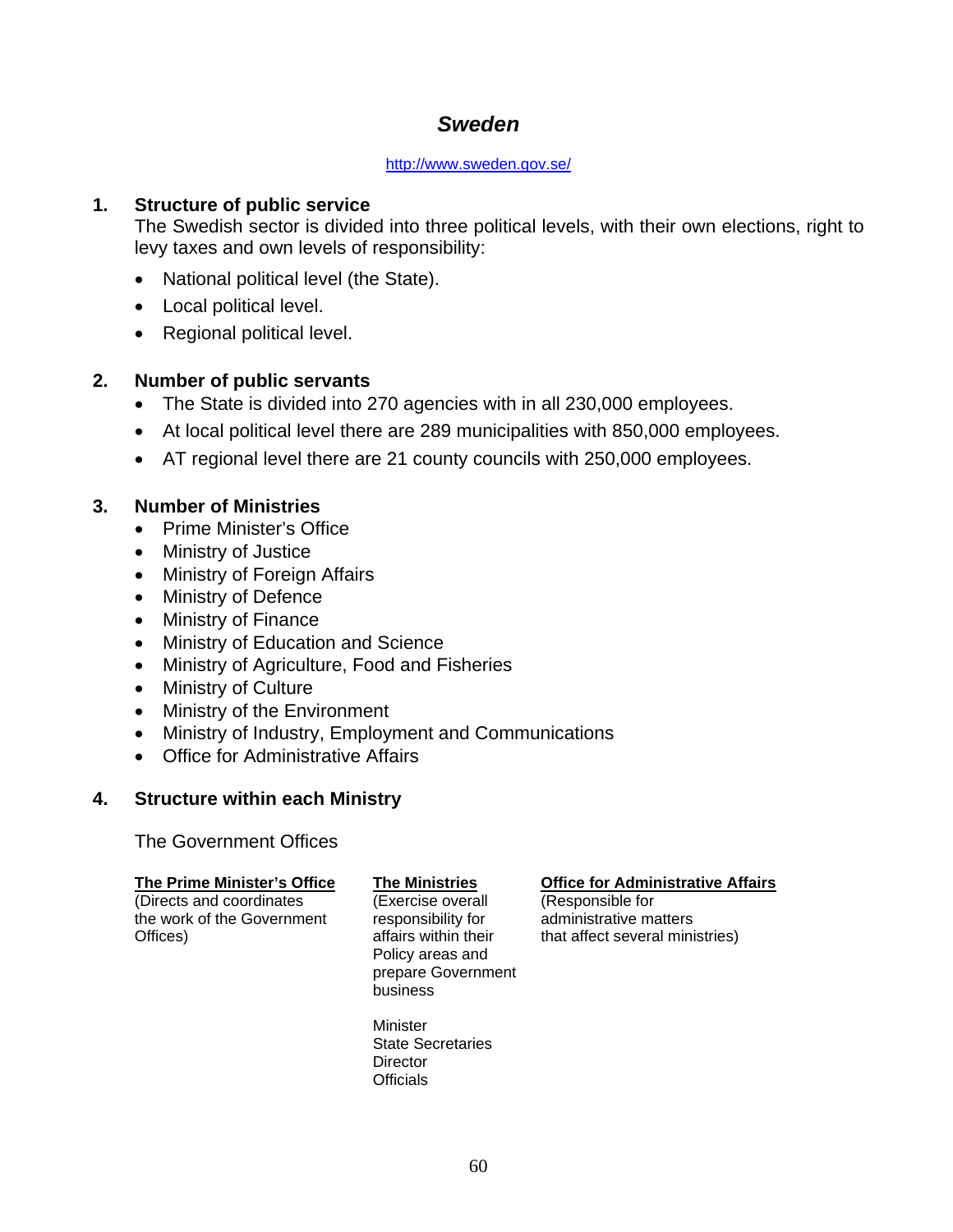### **5. Department with responsibility for HR policy**

The Ministry of Finance deals with HR policy.

### **6. Current HR reforms**

The different Swedish agencies are responsible for HR policies. These agencies are constantly working on improvements in this field.

The Swedish government sector is deregulated and decentralised in these respects.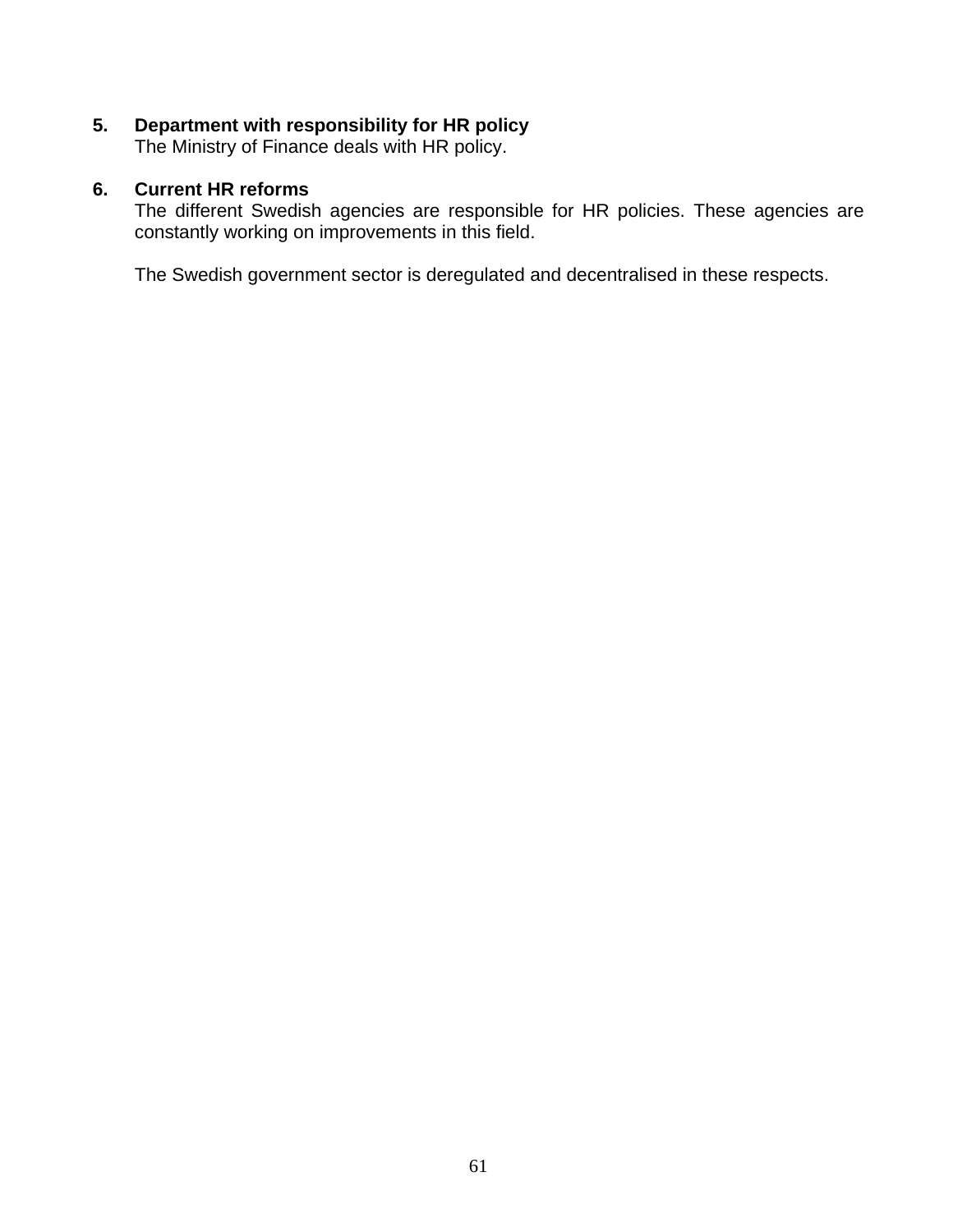# *The Netherlands*

#### http://www.government.nl/index.jsp

#### **1. Structure of public service**

Government comprises over 1,600 organisations and bodies, including 13 ministries, 12 provincial authorities and, since 1 January 2003, 489 municipal authorities. It also includes autonomous administrative authorities, such as police regions and chambers of commerce, and public bodies for industry and the professions, such as the Soft Drinks and Water Commodity Board.

There are three tiers of government: central, provincial and municipal. Other authorities are classified mainly on the basis of their tasks.

- Central government
- Provinces
- Municipalities
- Water Boards
- Public bodies
- Autonomous administrative authorities

#### **2. Number of public servants**

Approximately 800,000 public servants

#### **3. Number of Ministries**

There are currently Ministers responsible for:

- General Affairs (the Prime Minister)
- The Interior and Kingdom Relations
- Government Reform and Kingdom Relations
- Foreign Affairs
- Defence
- Economic Affairs
- Finance
- Justice
- Agriculture, Nature and Food Quality
- Education, Culture and Science
- Development Cooperation
- Social Affairs and Employment
- Transport, Public Works and Water Management
- Integration and Immigration
- Health, Welfare and Sport
- Housing, Spatial Planning and the Environment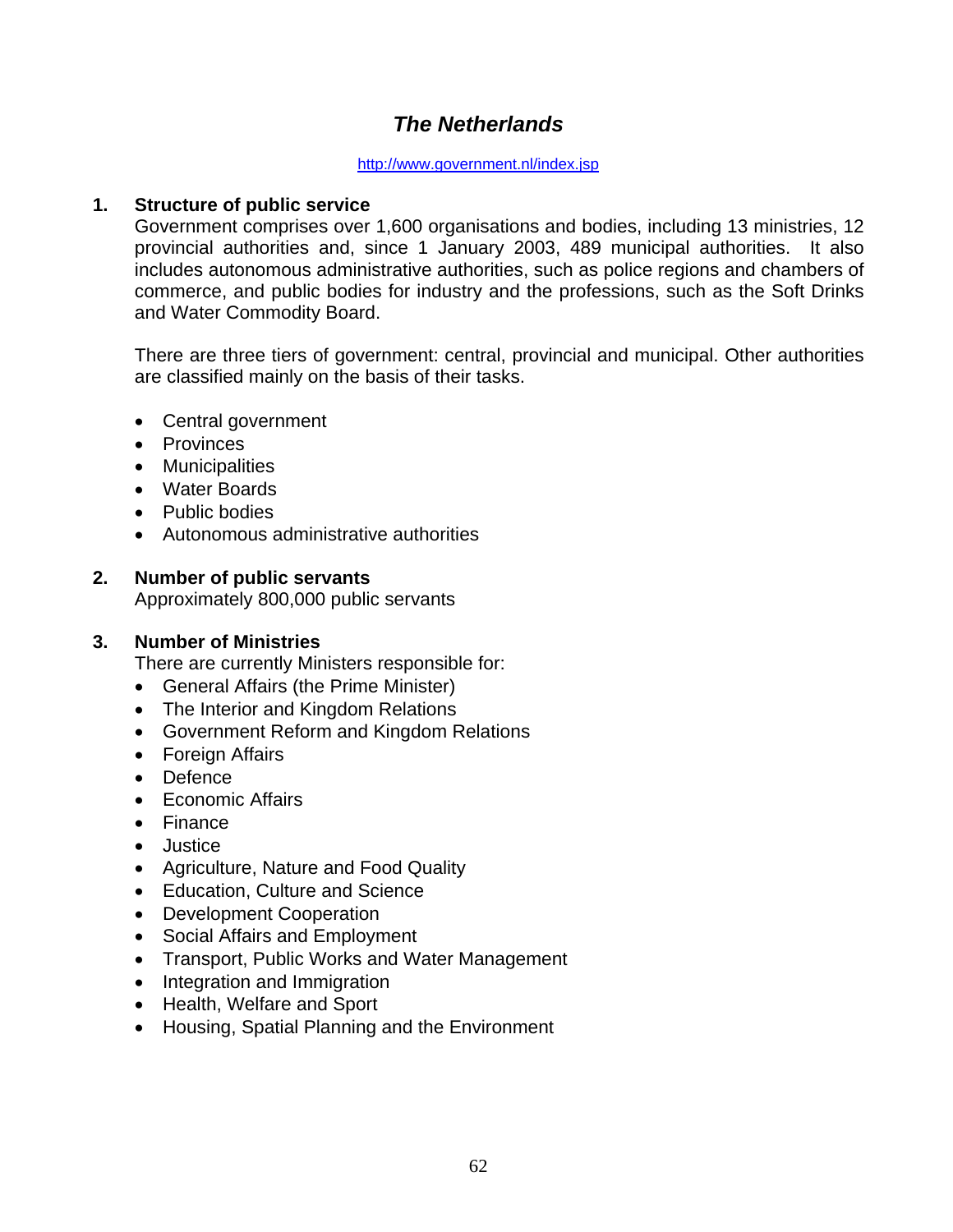### **4. Structure within each Ministry**

Within each Ministry there is a Minister, a Secretary General, about three or four Directors General, within each Directorate-General they have several Directors.

### **5. Department with responsibility for HR policy**

The Department for the Interior and Kingdom Relations deals with HR.

The Minister coordinates national policy on public sector employment. Coordinated policy areas include terms of employment, social insurance, recruitment, and the integrity of public servants.

### **6. Current HR reforms**

A current campaign is aimed at ensuring a widely held belief and sense of responsibility and urgency towards a better government in a more responsible society. The campaign is centred on the following themes:

- Government needs to improve service delivery to citizens
- Government needs to produce less regulation and try to regulate by other means
- National government needs to improve its internal organisation
- National government needs to improve its relationship with regional and local government

Typical activities which will be presented in the campaign are:

- Realisation of more electronic services
- Screening and clean up of large complexes of regulation
- Diminishing bureaucratic burdens for citizens by 25 in 4 years
- Scrutiny of government tasks, leading towards cuts in tasks or transferral to either the marketplace or civil society
- Improving operational management
- Improving civil society's involvement in government
- Promotion of the use of benchmarking in the public sector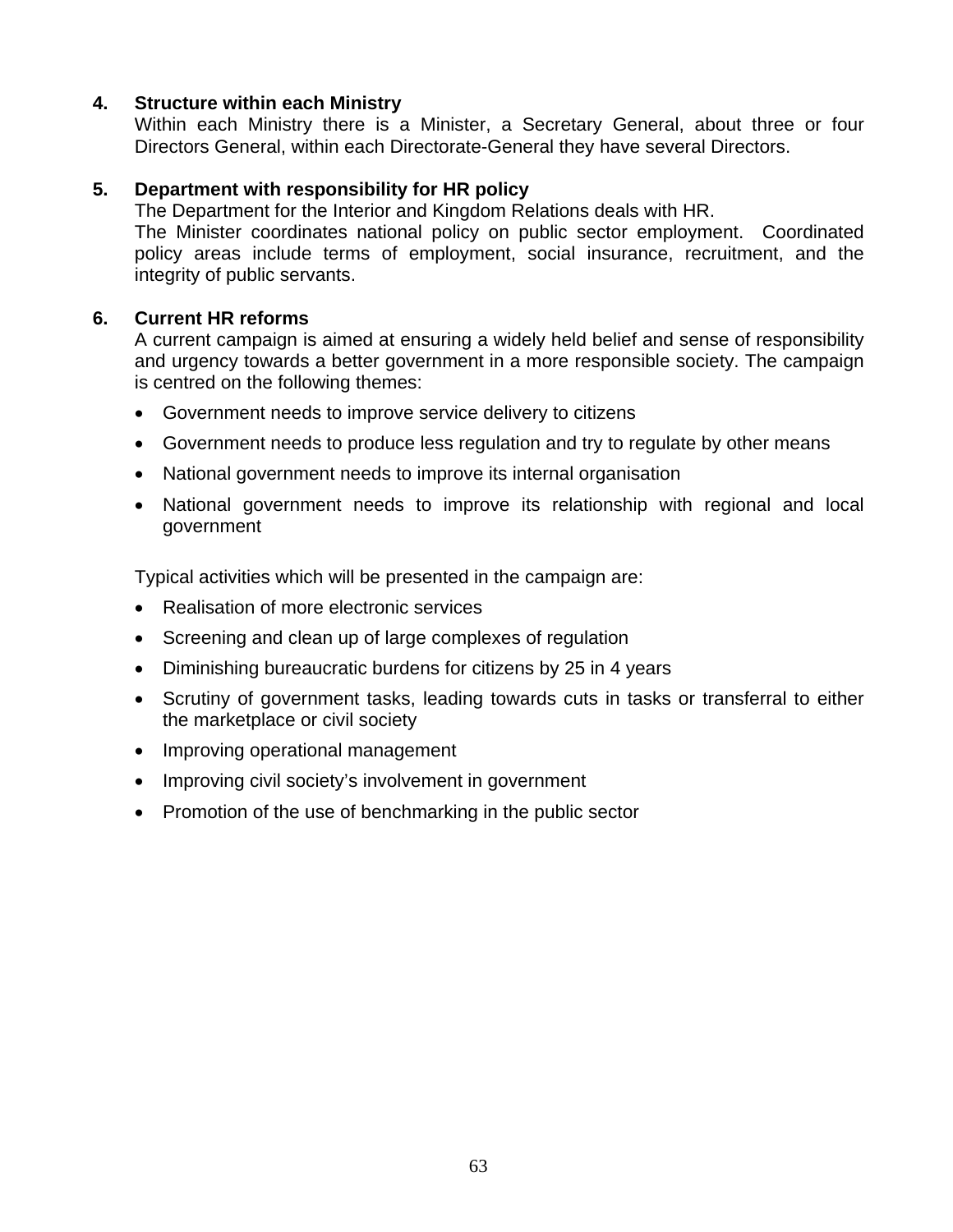# *United Kingdom*

www.direct.gov.uk

#### **1. Structure of public service**

The public sector comprises central government, local government and public corporations. Central government includes all administrative departments of government and other central agencies and non-departmental public bodies. Local government includes all government units with a local remit. Public corporations are companies or quasi-corporations (organisations which behave like corporations) controlled by government. Examples include British Nuclear Fuels plc and Royal Mail.

#### **2. Number of public servants**

The Public Sector employs over 5,000,000 people in the UK in a variety of central and local government roles, healthcare, education, police and nationalised industries, to name but a few. Within this figure, the Civil Service currently employs just over 500,000 people. Since the year 2000 there have been progressive increases in the number of people employed in the public sector.

More information is available from the following links:

www.civilservice.gov.uk - General information on the UK Civil Service

www.ons.gov.uk – Public Sector employment statistics

www.cabinetoffice.gov.uk – Civil Service Statistics

#### **3. Number of Ministries**

There are numerous departments and executive agencies that make up Central Government. The work of some departments (for instance, the Ministry of Defence) covers the UK as a whole. Other departments, such as the Department for Work and Pensions, cover England, Wales and Scotland, but not Northern Ireland. Others again, such as the Scottish Executive and the National Assembly for Wales, have a regional remit yet fall under the definition of Central Government. Most departments are headed by ministers. However, some are non-ministerial departments headed by a permanent office holder and ministers with other duties are accountable for them to Parliament. Departments are steered from the centre by the Prime Minister's Office, HM Treasury and the Cabinet Office.

The four largest departments (by employment) are the Department for Work and Pensions, Ministry of Defence, Inland Revenue and Home Office (including the Prison Service).

#### **4. Structure within each Ministry**

Departmental structures vary, but for central government departments the general shape is: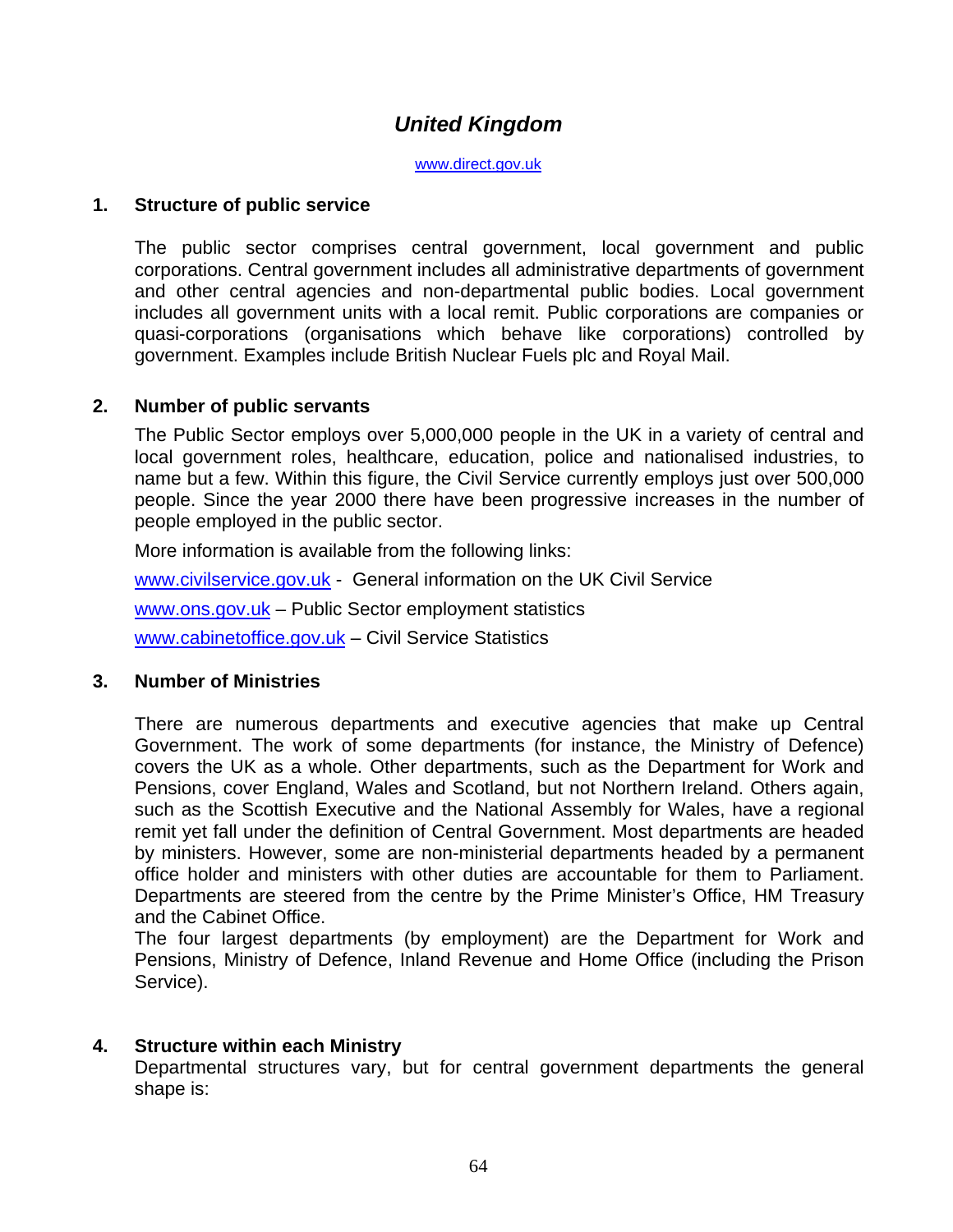- Secretary of State and Ministerial Team
- Officials:
	- **Permanent Secretary/Head of Department**
	- **Management Board (Director General) level staff**
	- Other senior Civil Servants (Directors and Deputy Directors)
	- **Managers and staff.**

### **5. Department with responsibility for HR policy**

Individual Departments and Agencies have delegated responsibilities for most HR issues and policies. Corporate Development Group (CDG) in Cabinet Office leads on strategic Human Resource issues across the Civil Service. CDG works in partnership with other departments and agencies and Unions. CDG report to:

- The Cabinet Secretary and Head of Home Civil Service.
- The Minister of the Cabinet Office who exercises responsibilities for Civil Service issues on behalf of the Prime Minister who is the Minister for the Civil Service.

At a higher level CDG provide a group HR function for the Service, promote training and development and help build capacity via Performance Partnerships.

### **6. Current HR reforms**

HR strategy and reforms that CDG are currently facilitating across the Service include:

- *Improving Leadership Capacity* a programme of action to improve delivery through enhanced leadership capabilities in the Senior Civil Service. Policies include:
	- **More active career management and flexible careers.**
	- **More investment in development.**
	- **IMPROVED STAND IS 2018 120 STANDER** improved organisational and personal performance management.
- *Modernising People Management (MPM)* work seeks to raise HR and Managers' capability in Departments. Strands include:
	- **Growing talent pool internally and externally**
	- Benchmarking
	- Work on a capability framework
	- Outsourcing transactional aspects of HR
	- Grappling with E-HR (use of Information Technology) to make this area more strategic.
- *Professional Skills for Government* (PSG) is a new initiative to ensure that civil servants are equipped with the right skills and expertise for the job. The programme will be centred around 3 professional categories: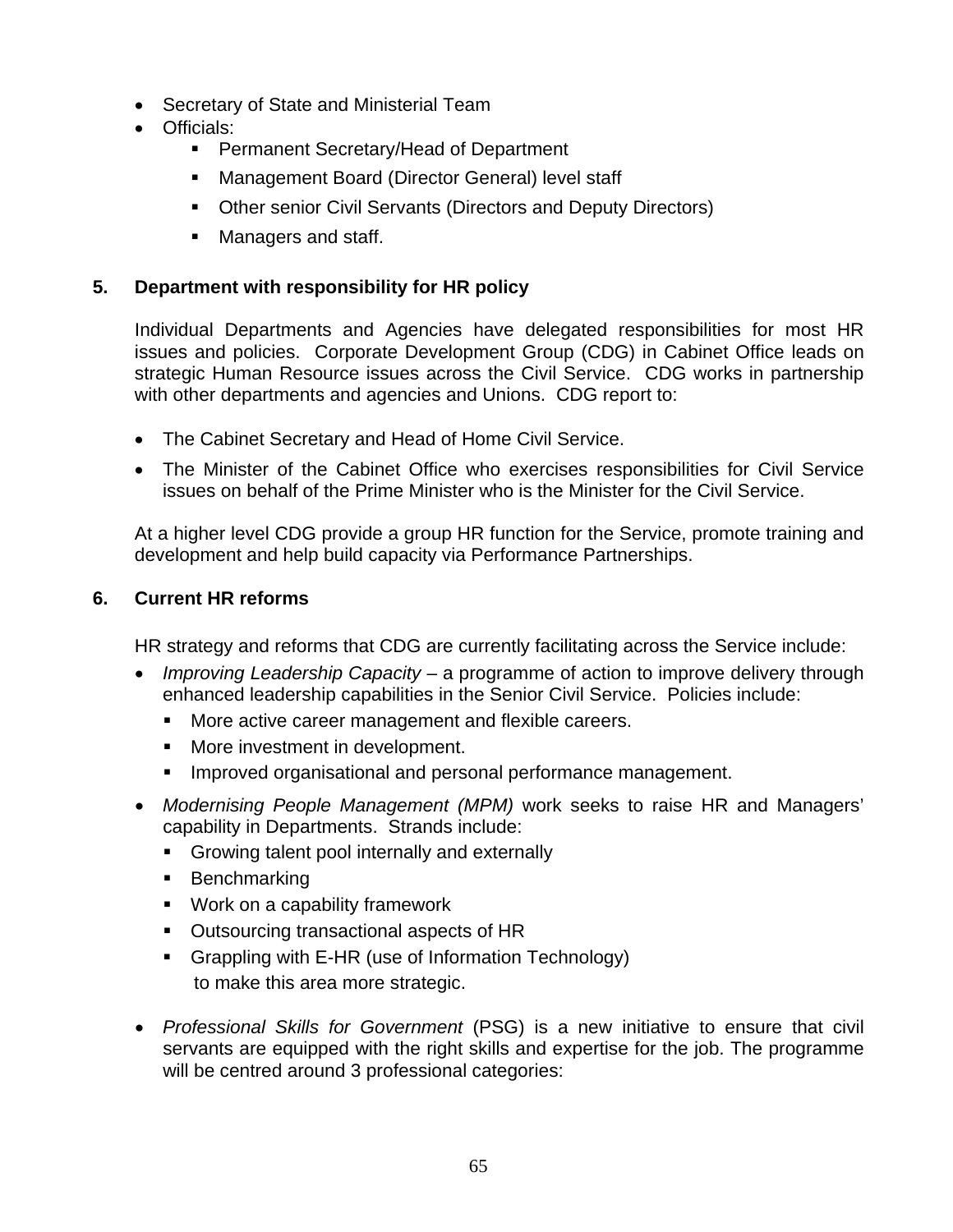- **Policy Expert/Analyst** Focusing on the effective development of high quality, evidence-based strategies and policies which can be effectively and efficiently delivered. Also includes those with specific expertise in, say, economics or science who contribute to the policy-making process
- **Operational Delivery** Focusing on expertise in customer service, the design of services, and management of large-scale operations
- **Corporate Services** Promoting professionalism in finance, human resources, procurement, ICT, communications.

Everyone will be expected to have the professional expertise needed to do the job: the old labels of 'generalist' and 'specialist' will no longer be relevant

More information can be found at:

http://www.civilservice.gov.uk/improving\_services/delivery\_and\_reform/professional skills for government/index.asp

http://www.cabinetoffice.gov.uk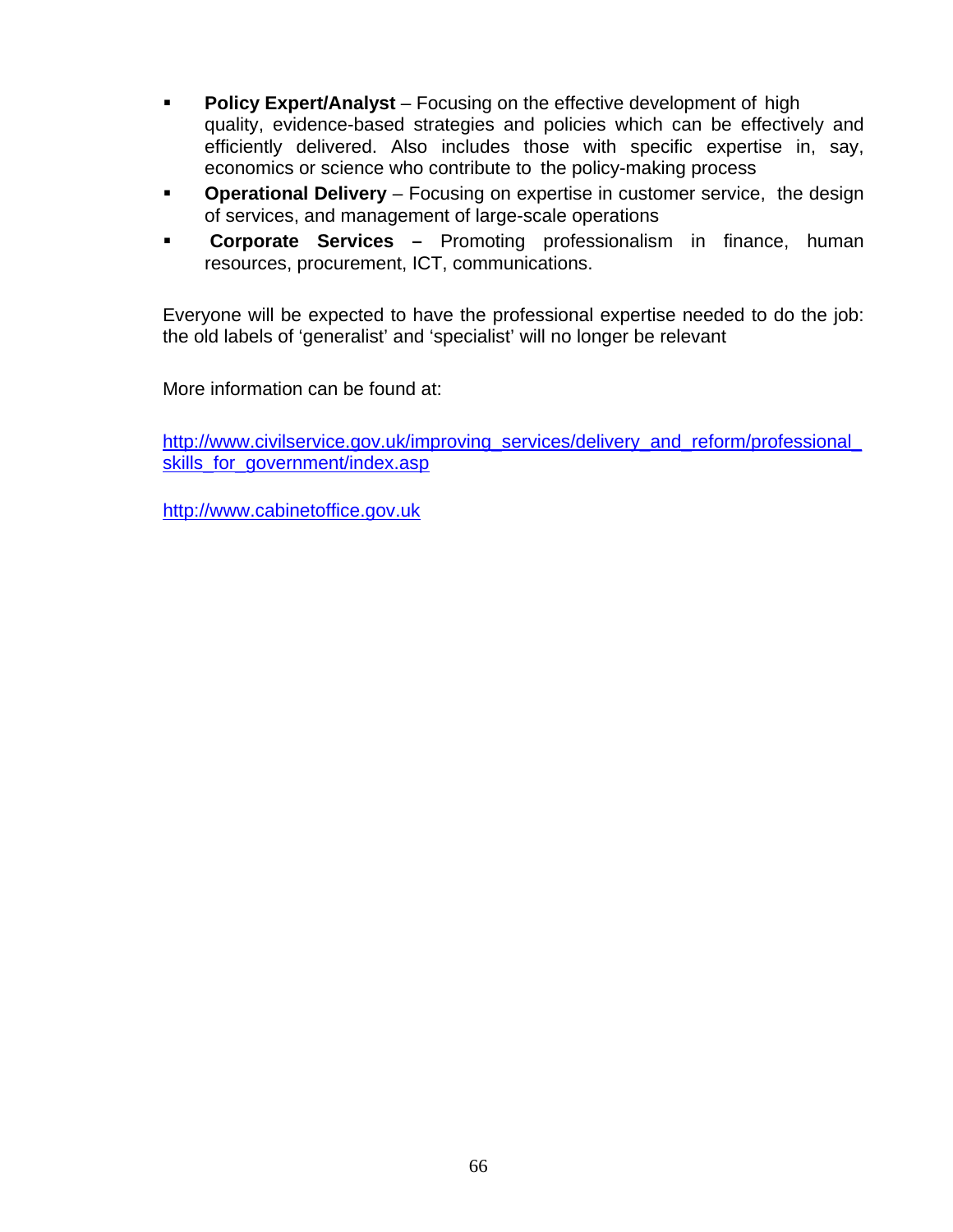# **Applicant States**

# *Bulgaria*

#### http://www.government.bg/English/

### **1. Structure of public service**

The public administration in Bulgaria has the following structure:

- PA at central level including ministries, state agencies, state commissions and executive agencies.
- PA at regional level including the regional administrations of the 28 regions.
- PA at local| level including the municipal administrations of the 264 municipalities.

### **2. Number of public servants**

The total number of employees in the administration (central, regional and local) is 84 799.

25 338 out of them are civil servants.

The public administration category does not include doctors, teachers and other specific categories of employees.

### **3. Number of Ministries**

Bulgaria has 16 ministries.

- Ministry of Agriculture and Forestry
- Ministry of Culture
- Ministry of Defence
- Ministry of Economy
- Ministry of Education and Science
- Ministry of Energy and Energy Resources
- Ministry of Environment and Waters
- Ministry of Finance
- Ministry of Foreign Affairs
- Ministry of Health
- Ministry of Interior
- Ministry of Justice
- Ministry of Labour and Social Policy
- Ministry of Regional Development and Public Works
- Ministry of Transport and Communications
- Ministry of Youth and Sports

There are 3 ministers without portfolio.

### **4. Structure within each Ministry**

According to the Law for the Administration which is in force from  $6<sup>th</sup>$  December 1998 all the administrations follow a unified structure as follows: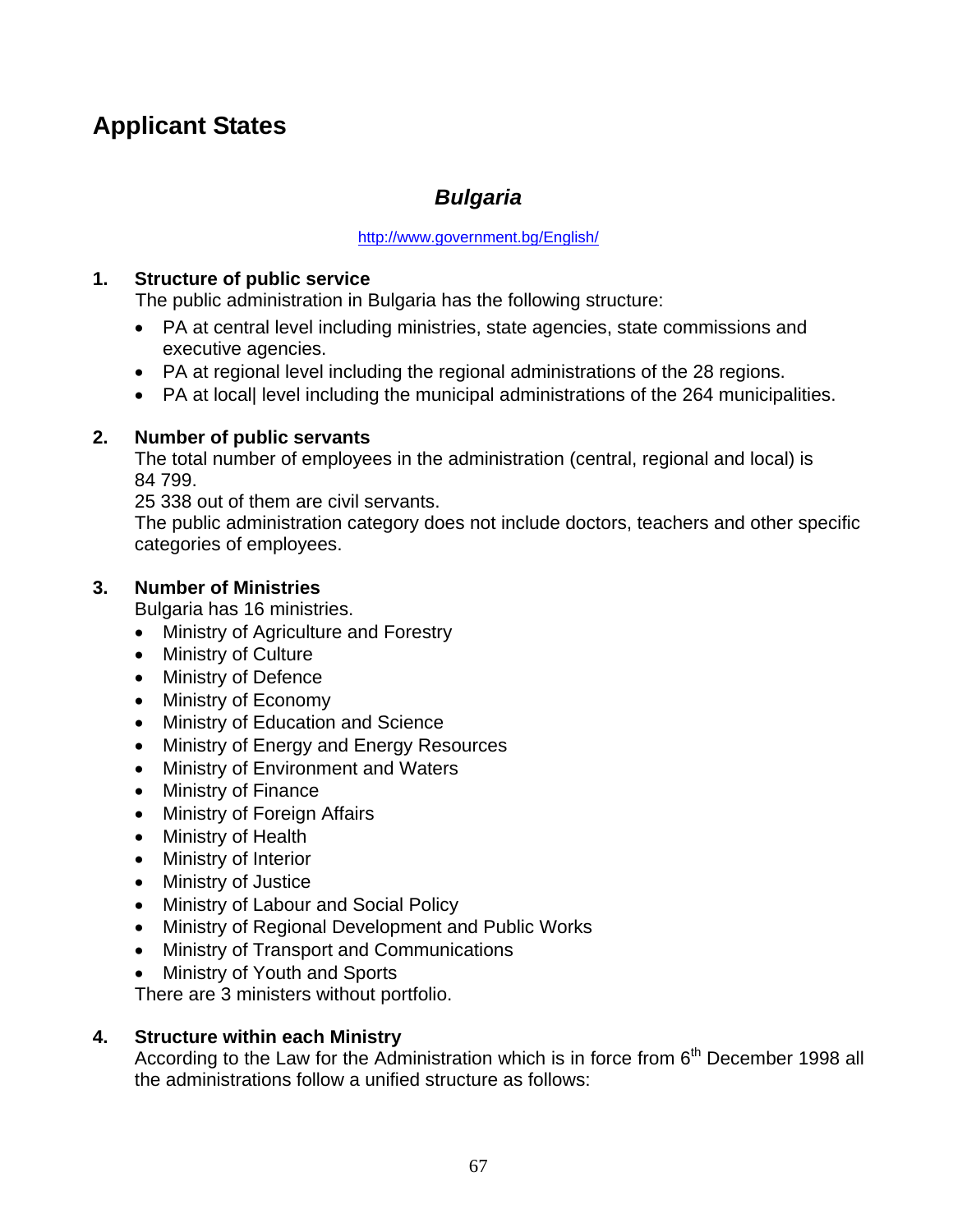- Minister (responsible for the Ministries),
- President (for the state agencies),
- Executive Director (for the executive agencies),
- Governor (for the regional administrations),
- Mayor (for the local administrations).

The Mayor is directly elected by the people. The administration is led by the Secretary General who is the highest ranking civil servant. The administration is divided into general administration (the supporting functions) and specialised administration. It is divided into directorates headed by Directors. Within the directorates there could be departments headed by Heads of Departments and within the departments there could be Sectors headed by Heads of Sectors. Some of the Ministries, which have territorial units, have General Directorates.



Below is an organisational chart of a ministry.

### **5. Department with responsibility for HR policy**

The overall policy for human resource management for the public administration is the responsibility of the Minister of State Administration.

#### **6. Current HR reforms**

The HR policy is decided at central level. However, in every administrative structure there is a HR Unit.

Some recent developments: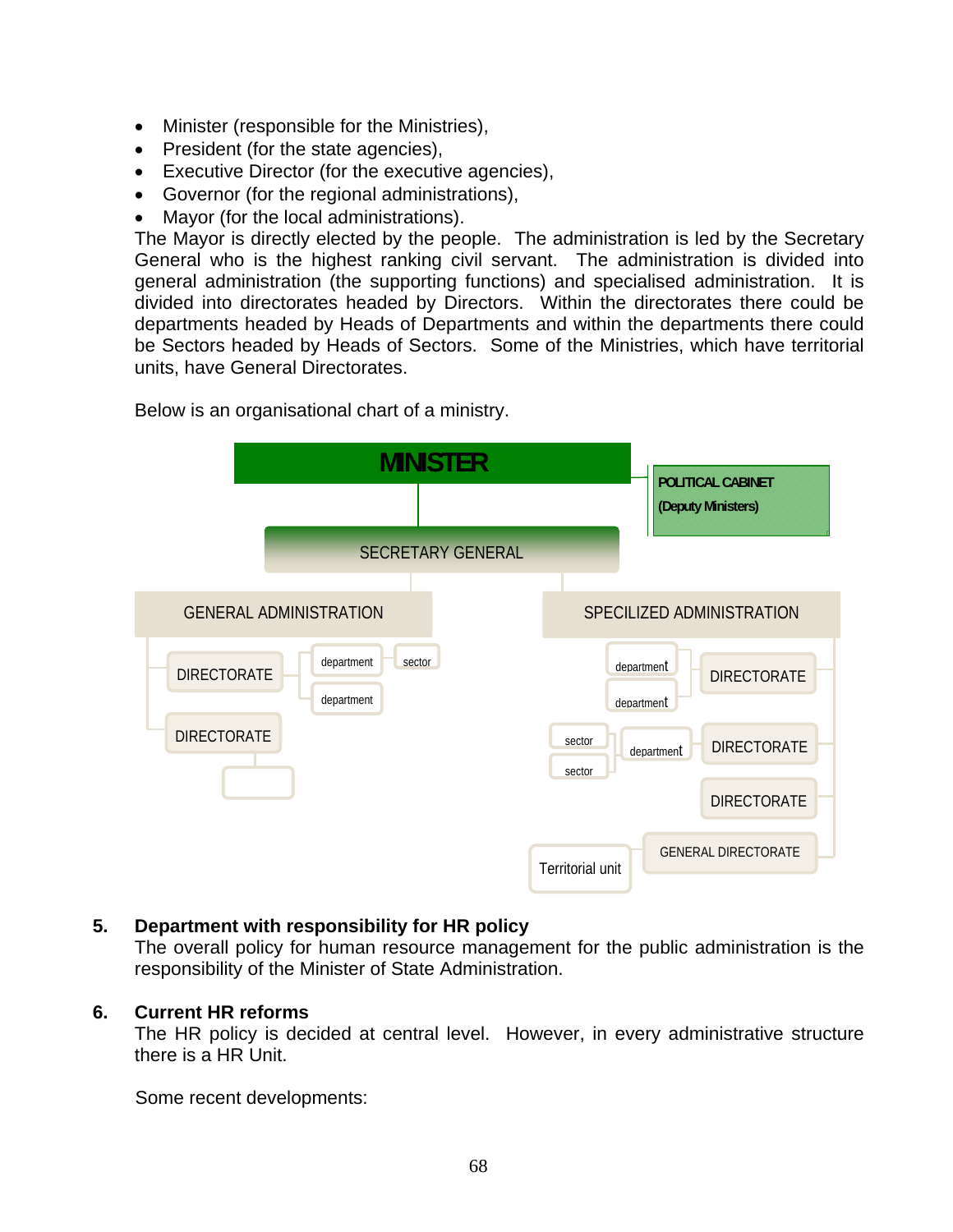- 1. The Law for amendment and supplement to the Civil Servant's Act came into force on 1<sup>st</sup> November 2003. The scope of the civil service is enlarged to cover lower level expert positions. The civil service will increase by approximately 20 000. This will make the civil service more than 40% of the whole public administration. The other employees in the public administration are governed by the Labour Code.
- 2. A Regulation for performance appraisal of the employees has been in existence since 1<sup>st</sup> January 2003. The employees are appraised once a year and the appraisal is a basis for promotion in rank. From  $1<sup>st</sup>$  July 2004 salary increase will be related to the performance.
- 3. The Law for amendment and supplement to the Civil Servant's Act which came into force from 1<sup>st</sup> November 2003 regulated a compulsory competition for entry into the civil service. The Government has adopted a Regulation for the rules and procedures for holding competitions, the functions of the competition commissions, the announcements for the competitions, etc.
- 4. The same law regulates the training of the employees in the public administration and the funds for training specifying that up to 0,8% of the total salary fund for the public administration are to be allocated every year for training needs.
- 5. A draft of a new Classification of the job positions in the public administration is prepared which is expected to be approved by the Government by the end of February 2004.
- 6. There is a Phare project of the administration of the Council of Ministers for the creation of an overall HRM system for the public administration in Bulgaria. The project is in the tendering phase and is expected to start in May–June 2004.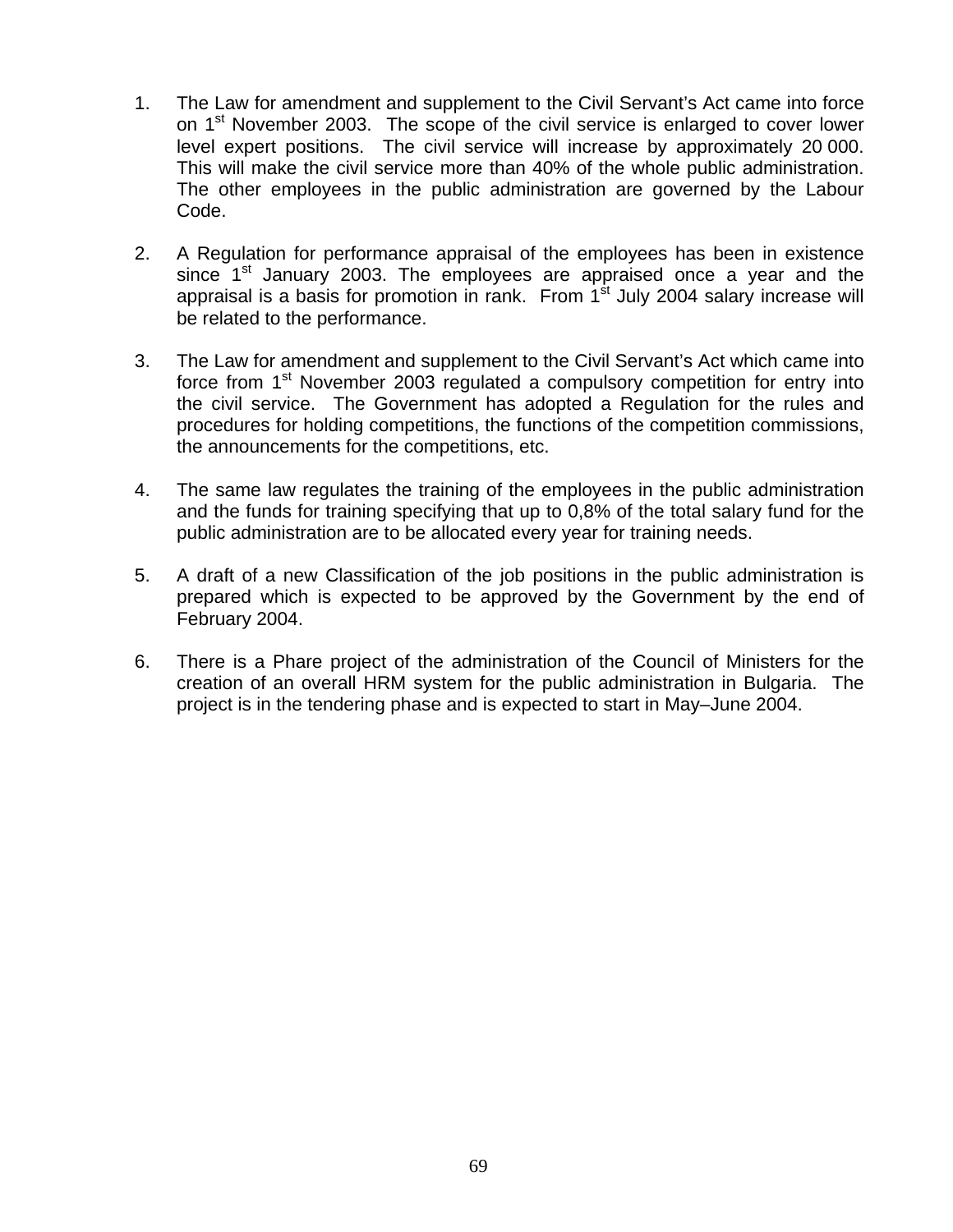# *Romania*

#### http://www.gov.ro/engleza/index.php

#### **1. Structure of public service**

The Romanian Public Administration, according to the Constitution of Romania from 2003, is structured in specialized central and local public administration. The specialised central public administration consists of Ministries, which are organised only under Government subordination and other specialised institutions. These specialised institutions could be organised under the subordination of the Government, or Ministries or as autonomous administrative authorities. The Government and the Ministries, by the approval of the Court of Accounts, could set up specialized institutions, under their subordination, only if the law allows. An organic law could set up the autonomous administrative authorities. The Government assures the implementation of Romanian external and internal policy and exercising the general management of the public administration.

The *Local Public Administration* is organized and functions according to the local autonomy principles, decentralisation of the public services, eligibility of the local public administrative authority, legitimacy and the consultation process of the citizens in solving the very important issues. It consists of 4300 institutions or authorities, namely local councils and Mayors and county councils, which are local authorities, elected by a universal, equal, direct, secret and expressed vote. Local Public Administration contributes to achieving the principle of local autonomy within the villages and towns, is represented by the local councils as deliberative authorities and by the Mayors as executive authorities.

The *Local Councils* function under the law, as autonomous administrative authorities in charge with the management of the public affairs for the communes and the towns, as well as for the territorial-administrative subdivisions of the cities.

#### **2. Number of public servants**

Public servants are classified in senior public servants, management public servants and executive public servants. The latest figures, given by the National Agency of Civil Servants (NACS), for the number of public servants is about 110,000.

#### **3. Number of Ministries**

In Romania there are 14 ministries:

- The Ministry of Foreign Affaires
- The Ministry of European Integration
- The Ministry of Public Finances
- The Ministry of Justice
- The Ministry of National Defence
- The Ministry of Administration and Interior
- The Ministry of Labour, Social Solidarity and Family
- The Ministry of Economy and Commerce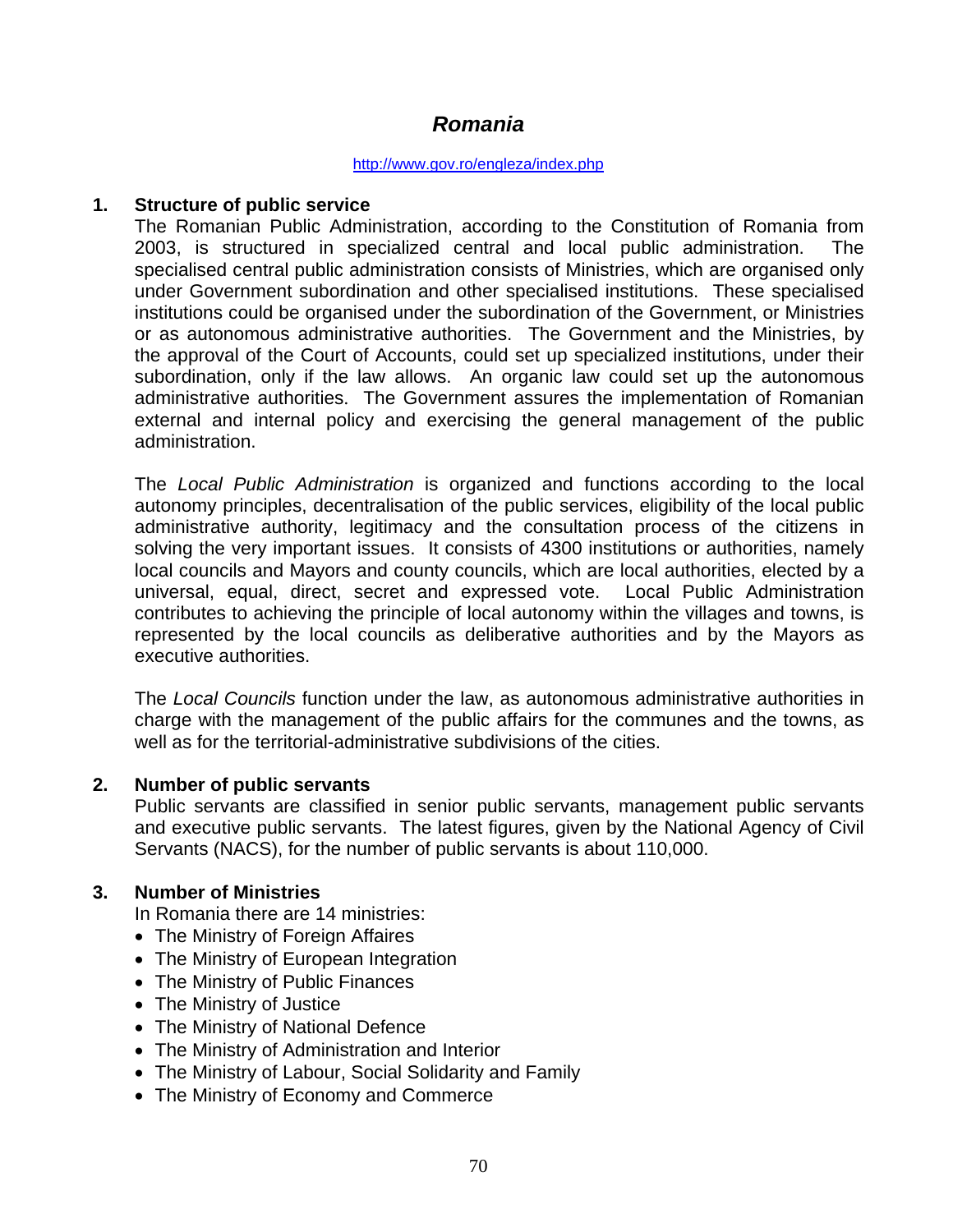- The Ministry of Agriculture, Woods, Waters and Environment
- The Ministry of Transport, Tourism and Buildings
- The Ministry of Education, Research and Youth
- The Ministry of Culture and Cults
- The Ministry of Health
- The Ministry of communication and Informational Technology

### **4. Structure within each Ministry**

The structure within each Ministry is as follows:

- Minister
- General Secretary
- Secretary of State
- General Director
- Deputy General Director
- Director
- Deputy Director
- Head of the Office.

### **5. Department with responsibility for HR policy**

In Romania the legal framework for the human resources policy belongs to the Ministry of Labour, Social Solidarity and Family. The current management of the human resources and of the civil service positions is organised and achieved, within each public authority or institutions, by a specialised department, which cooperates directly with NACS.

#### **6. Current HR reforms**

The human resources policy is decided at central level.

The project of the Low Payment and Retribution, the Deontological Code for Public Servants and the continuing training are the current reforms which are underway in public administration.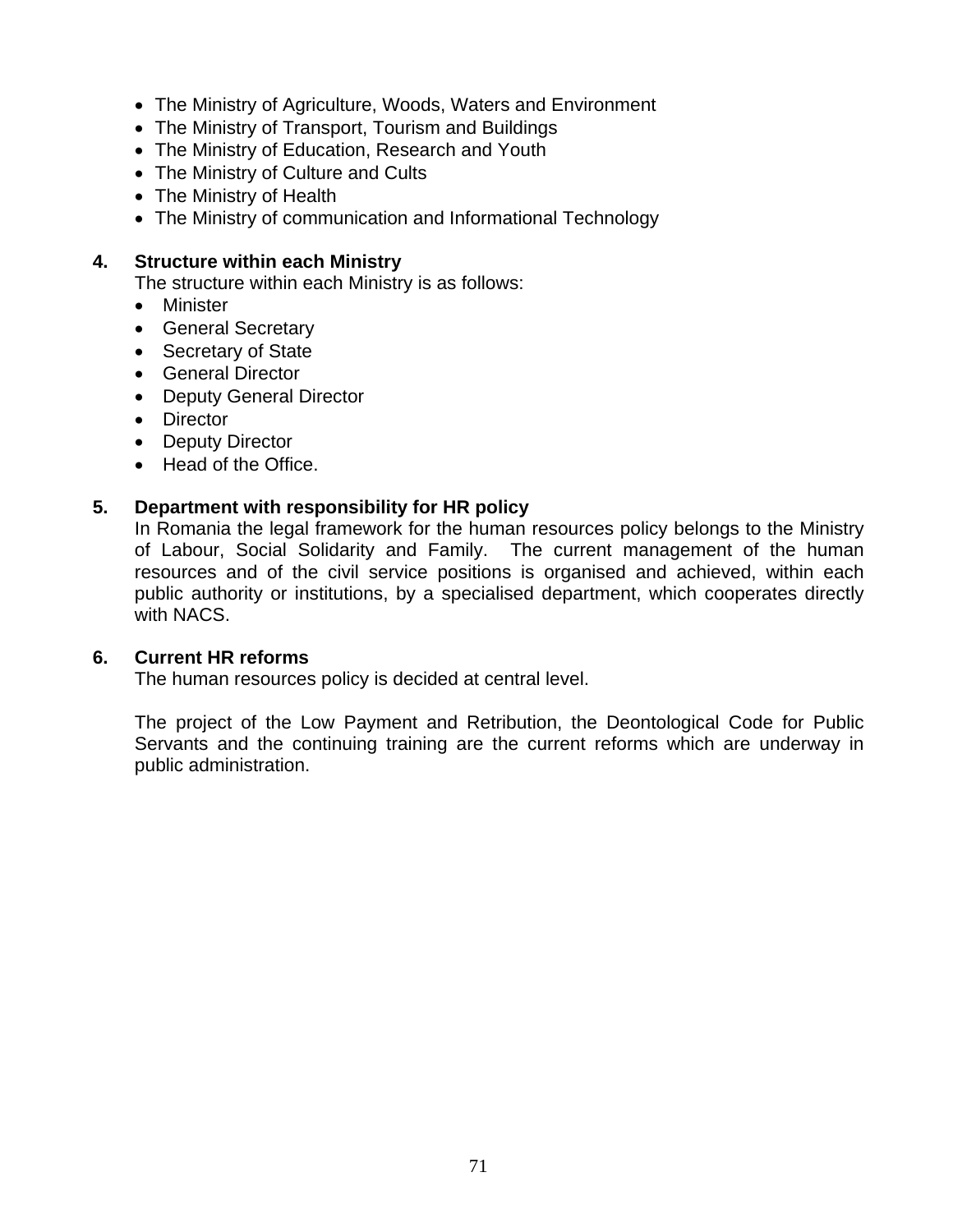# **Government Home Page Web Addresses:**

Below please find list of EU Member States and Applicant Countries government home page web addresses. This information is available from the EUROPA web site http://www.europa.eu.int/abc/index\_en.htm. All government home page addresses link to the English version of the site unless otherwise stated.

#### **European Union Member States**

| <b>Country</b><br>(+ Link to Europa.eu.int) |                     | <b>Government Home Page Web Address</b>                                                                     |
|---------------------------------------------|---------------------|-------------------------------------------------------------------------------------------------------------|
|                                             | <b>Austria</b>      | http://www.bundeskanzleramt.at/en                                                                           |
|                                             | <b>Belgium</b>      | http://www.belgium.be/eportal/application?languageRedirected=yes&pageid=aboutBelgium                        |
|                                             | Cyprus <sup>*</sup> | http://www.cyprus.gov.cy                                                                                    |
|                                             | Czech<br>Republic*  | http://wtd.vlada.cz/eng/aktuality.htm                                                                       |
|                                             | <b>Denmark</b>      | http://www.stm.dk/Index/mainstart.asp?o=2&n=3&s=2                                                           |
|                                             | Estonia*            | http://www.riik.ee/en/                                                                                      |
|                                             | Finland             | http://www.valtioneuvosto.fi/vn/liston/base.lsp?k=en                                                        |
|                                             | <b>France</b>       | http://www.premier-ministre.gouv.fr/en/                                                                     |
|                                             | Germany             | http://www.bundesregierung.de/en                                                                            |
|                                             | Greece              | http://www.government.gr/english.html                                                                       |
|                                             | Hungary*            | http://www.kormany.hu/                                                                                      |
|                                             | <b>Ireland</b>      | http://www.irlgov.ie/                                                                                       |
|                                             | <b>Italy</b>        | http://palazzochigi.it/<br>(ITALIAN only)<br>http://www.esteri.it/eng/index.htm Ministry of Foreign Affairs |
|                                             | Latvia <sup>*</sup> | http://www.mk.gov.lv/index.php/en/?id=1                                                                     |